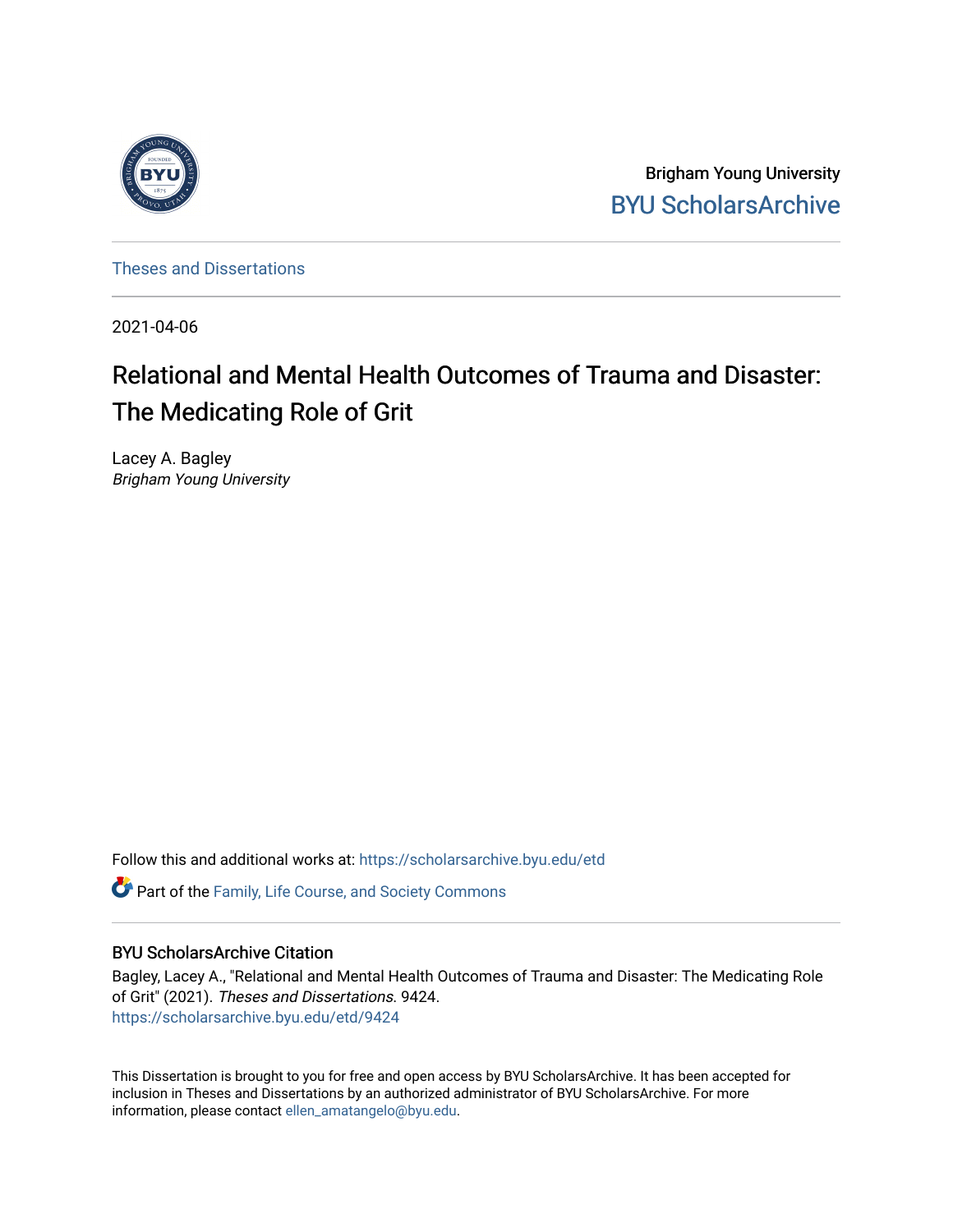<span id="page-1-0"></span>Relational and Mental Health Outcomes of Trauma and Disaster:

The Mediating Role of Grit

Lacey A. Bagley

A dissertation submitted to the faculty of Brigham Young University in partial fulfillment of the requirements for the degree of

Doctor of Philosophy

Alyssa Banford Witting, Chair Lee N. Johnson Dean M. Busby Quintin A. Hunt

School of Family Life

Brigham Young University

Copyright © 2021 Lacey A. Bagley

All Rights Reserved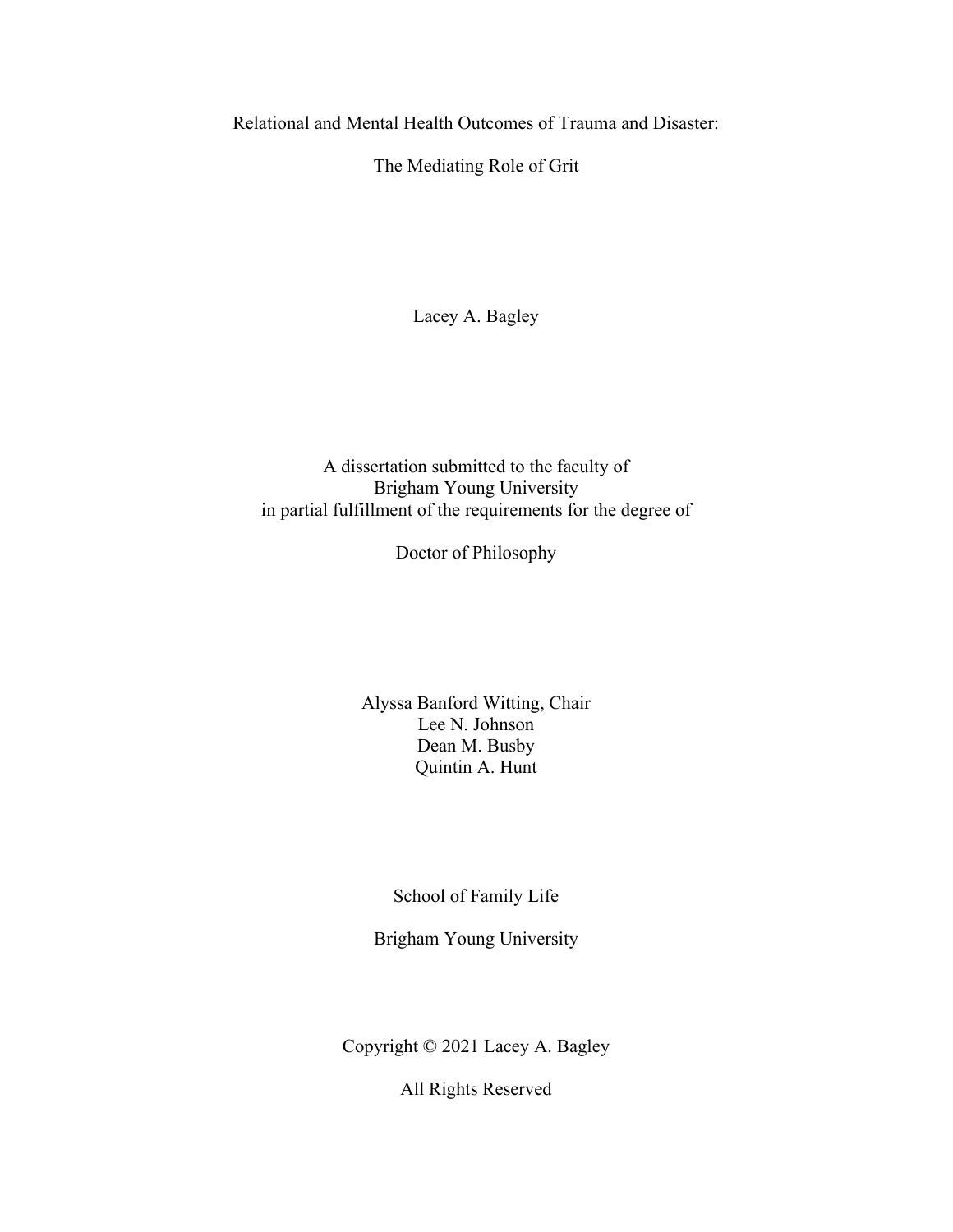#### **ABSTRACT**

#### <span id="page-2-0"></span>**Relational and Mental Health Outcomes of Trauma and Disaster: The Mediating Role of Grit**

Lacey A. Bagley School of Family Life, Brigham Young University Doctor of Philosophy

Current literature focusing on those exposed to disaster includes calls for more studies with populations who have regular exposure to extreme weather events. The current study reported on a secondary data analysis with a sample of 240 heterosexual couples living in or near coastal regions in the southeast US, who were at risk of experiencing disaster events during the 2019 hurricane season (June-December). An actor-partner interdependence model was fit to the dyadic data via path analysis to test the mediating effect of grit on the relationship dyadic coping (mental health and attachment behaviors) and disaster-related losses, accounting for trauma history. Negative, indirect actor effects suggested women's trauma history is associated with their own attachment behaviors, through lower levels of grit. Direct effects were also found, women's higher levels of trauma history were associated with lower levels of grit for themselves and their husbands. Lastly, male and female partner's higher grit levels were associated with lower levels of male's mental health outcomes (e.g., post-traumatic stress symptoms). Clinical implications were provided for how couple and marriage therapists can best serve couples facing trauma history and disaster-related loss.

Keywords: disaster, trauma, grit, COR theory, couples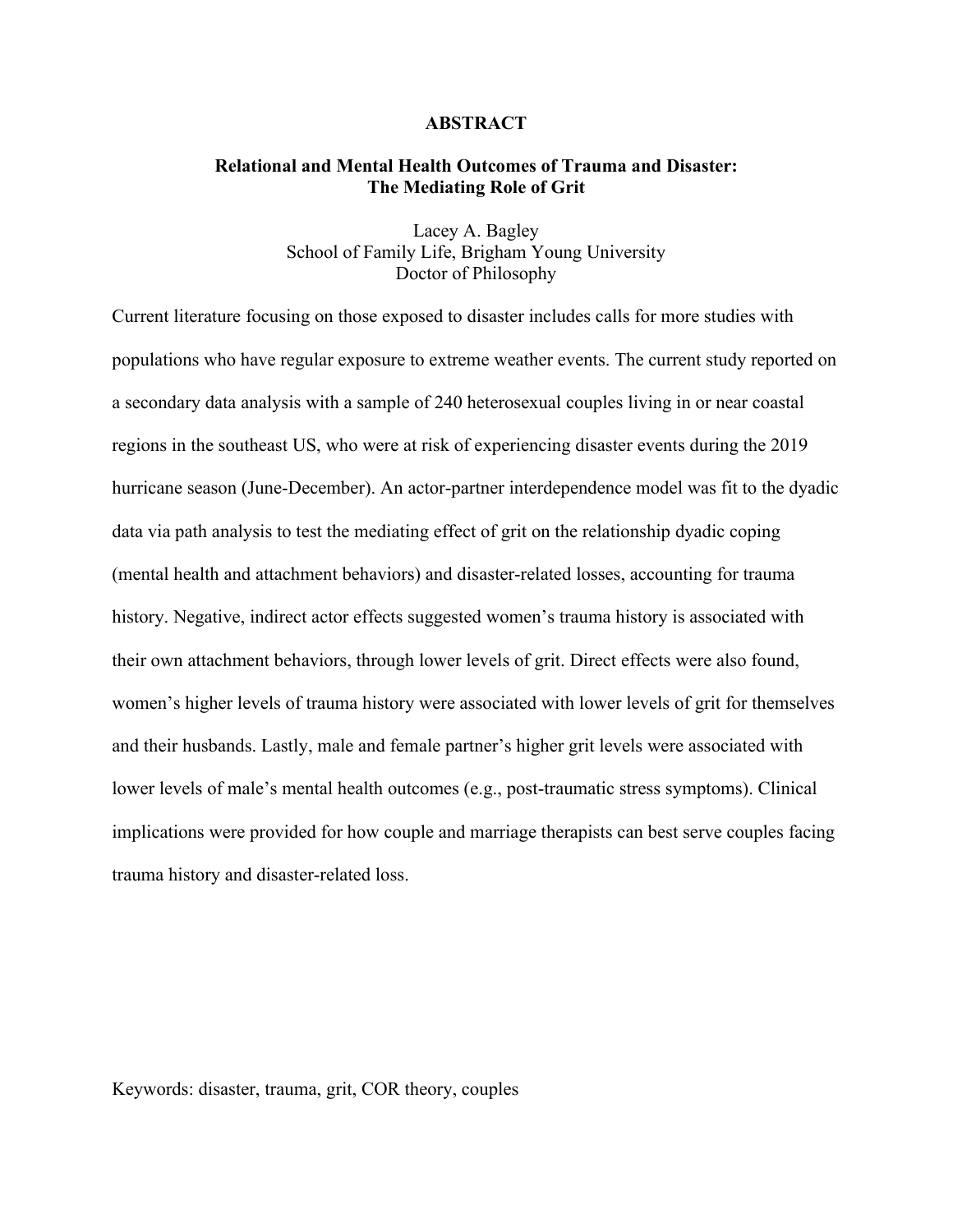#### **ACKNOWLEDGEMENTS**

<span id="page-3-0"></span>To the brave women in academia, thank you. I am honored to be part of the rising generation you carried upon your shoulders. A special thank you to Dr. Alyssa Banford Witting, who mentored me with respect, honesty and trust and whose grace carried me across the finish line of my formal education. To my family, especially my husband, thank you for believing in me and cheering me on every step along the way. Finally, to my children, Dax and Lily, thank you for being the pride and joy of my life.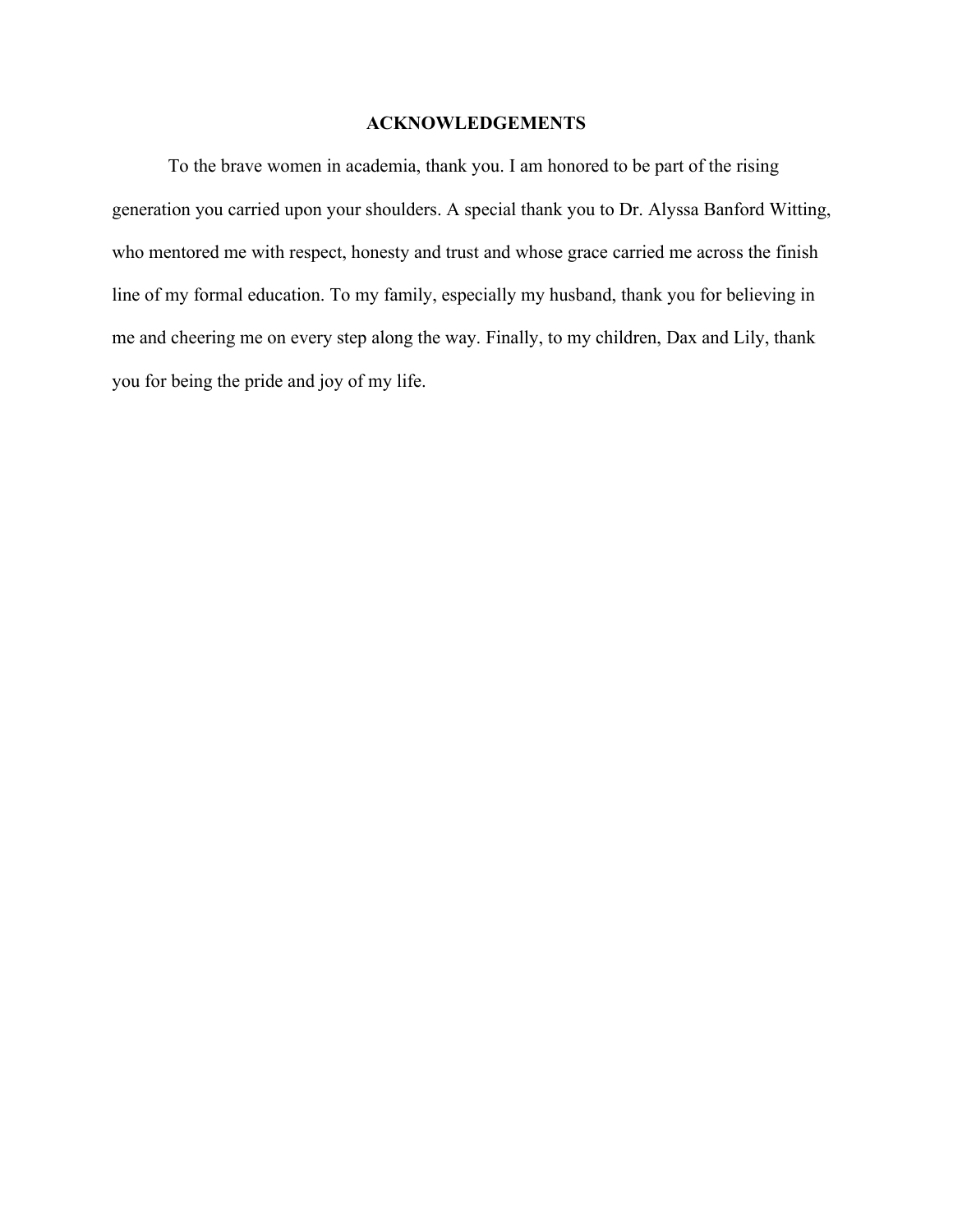## **TABLE OF CONTENTS**

<span id="page-4-0"></span>

| Relational and Mental Health Outcomes of Trauma and Disaster: The Mediating Role of Grit 1 |
|--------------------------------------------------------------------------------------------|
|                                                                                            |
|                                                                                            |
|                                                                                            |
|                                                                                            |
|                                                                                            |
|                                                                                            |
|                                                                                            |
|                                                                                            |
|                                                                                            |
|                                                                                            |
|                                                                                            |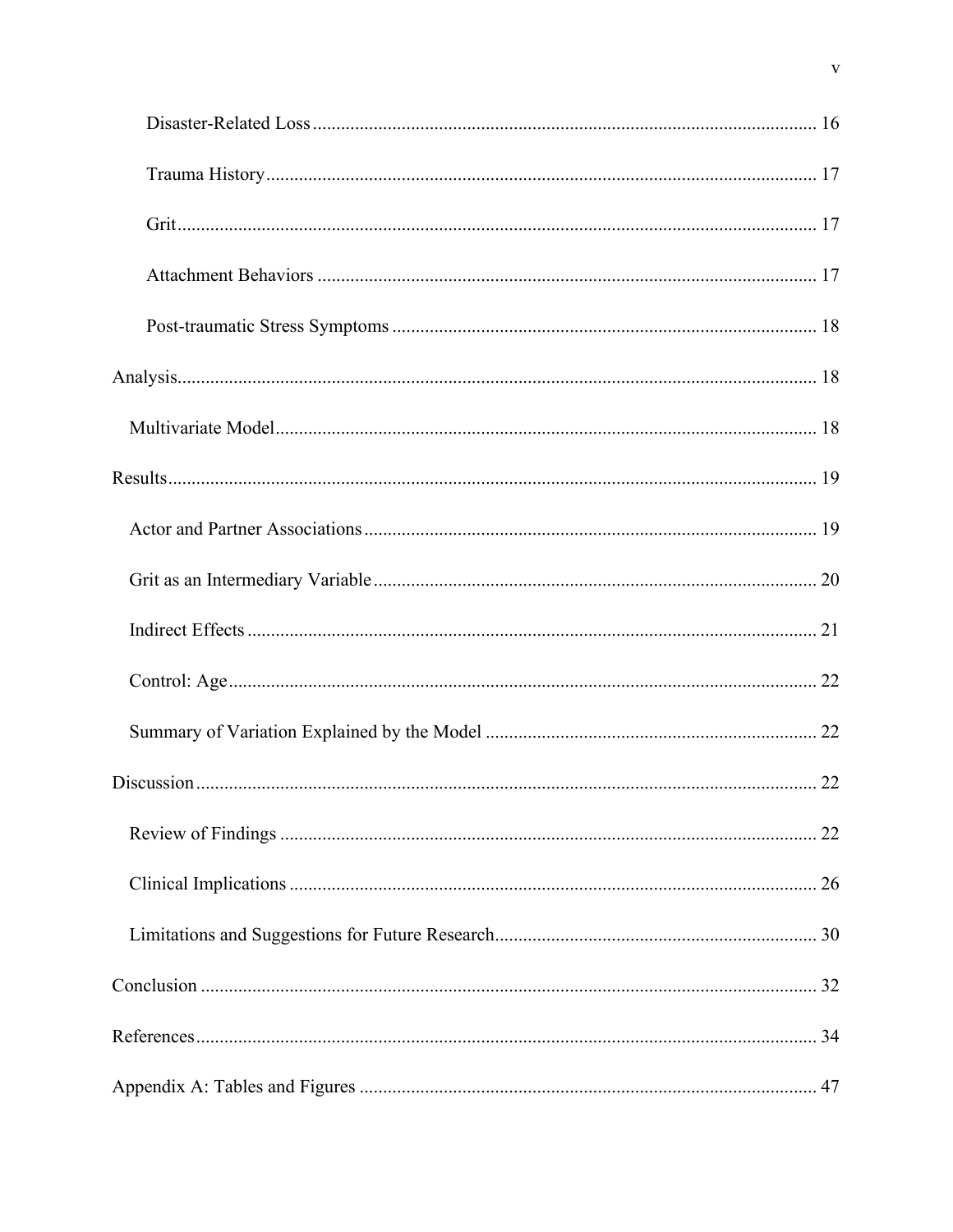## **LIST OF TABLES**

<span id="page-6-0"></span>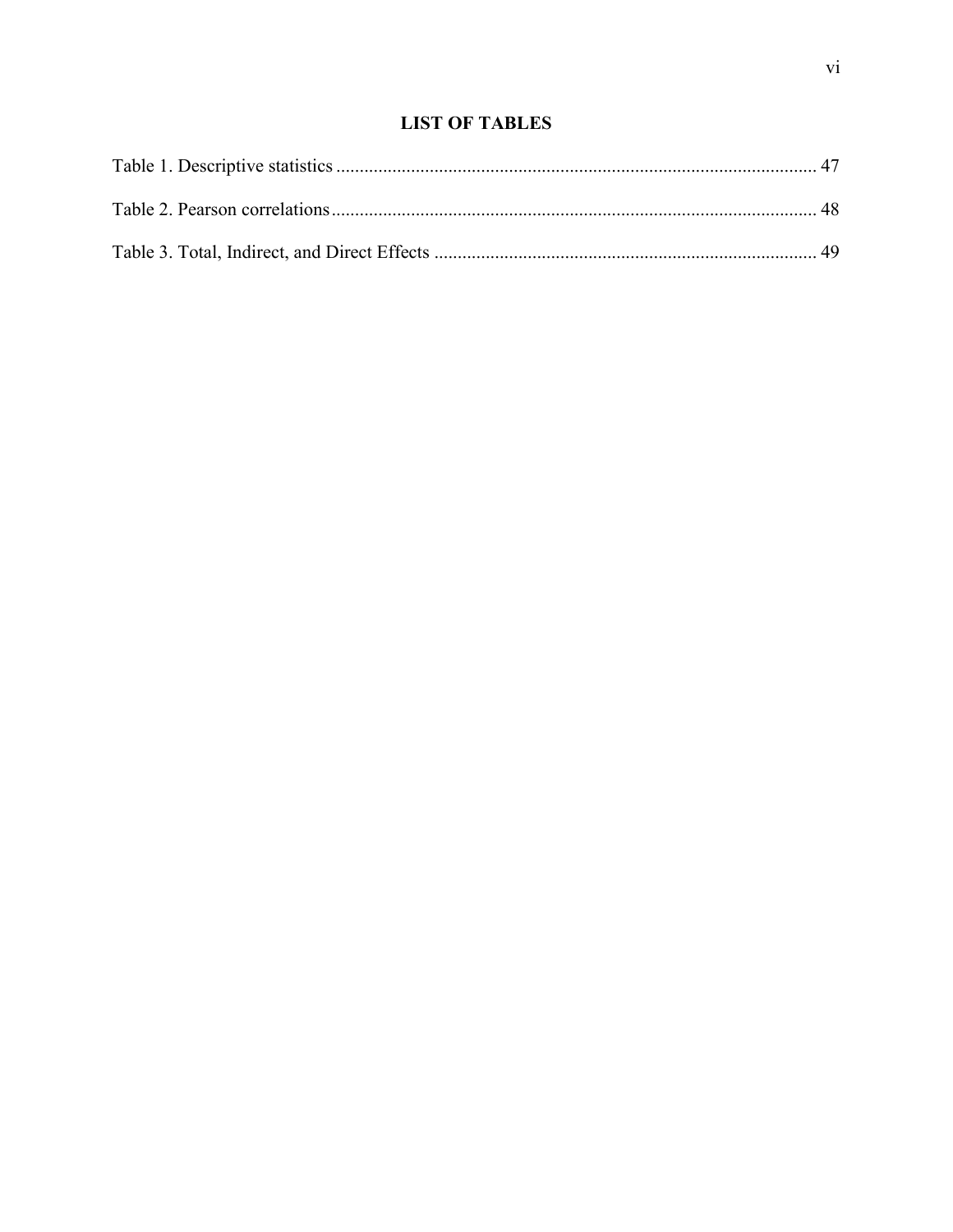<span id="page-7-0"></span>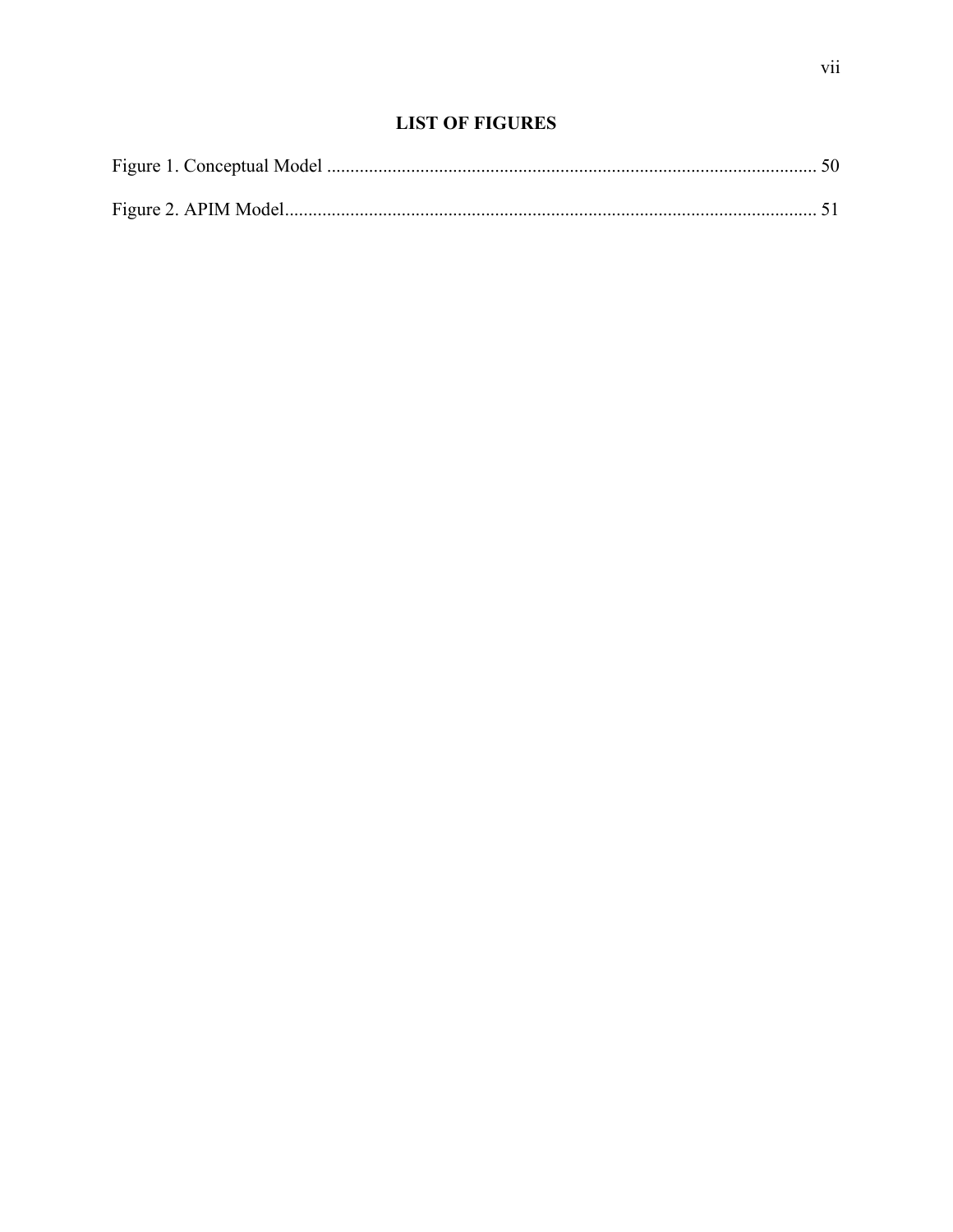#### **Relational and Mental Health Outcomes of Trauma and Disaster:**

#### **The Mediating Role of Grit**

#### <span id="page-8-1"></span><span id="page-8-0"></span>**Background and Significance**

 Researchers note that disasters are increasing in both quantity and magnitude within the United States (Botey & Kulig, 2014). The National Oceanic and Atmospheric Administration reported that in the year 2019 in the United States, there were over eight, million-dollar disasters and over ten, billion-dollar weather and climate disasters, and they estimate that millions of people were affected by hurricanes in 2018-2019 (NOAA, 2021). Disasters, including extreme weather events, strike quickly and can adversely affect people mentally, emotionally, and physically (Benevolenza & DeRigne, 2019; Bonanno et al., 2010). Mental health outcomes following a disaster can include post-traumatic stress symptoms (PTSS), post-traumatic stress disorder (PTSD), depression symptoms, and general emotional distress (Holder et al., 2017).

Much is known about mental health outcomes in disaster affected populations, and about the compounding processes that appear to contribute to mental health distress; however, less is known about the relational consequences of disaster. Specifically, there are a few current studies that use dyadic data to look at couples' outcomes in the context of disaster, however the research focused on outcomes in relationships remains underdeveloped (see Banford Witting et al., 2021)*.* Researchers have suggested that couple and family research is needed to study multiple points of view of a phenomenon, because there is empirical evidence of a mutual relationship between relational distress and individual health issues (Miller & Johnson, 2014). For example, research studies highlight the intercorrelation for couples' variables in the disaster context (Canevello et al., 2016a; Canevello et al., 2016b; Gallagher et al., 2017; Marshall et al., 2017; Monson et al., 2009). As the research in the area of natural disasters develops, new measures are available to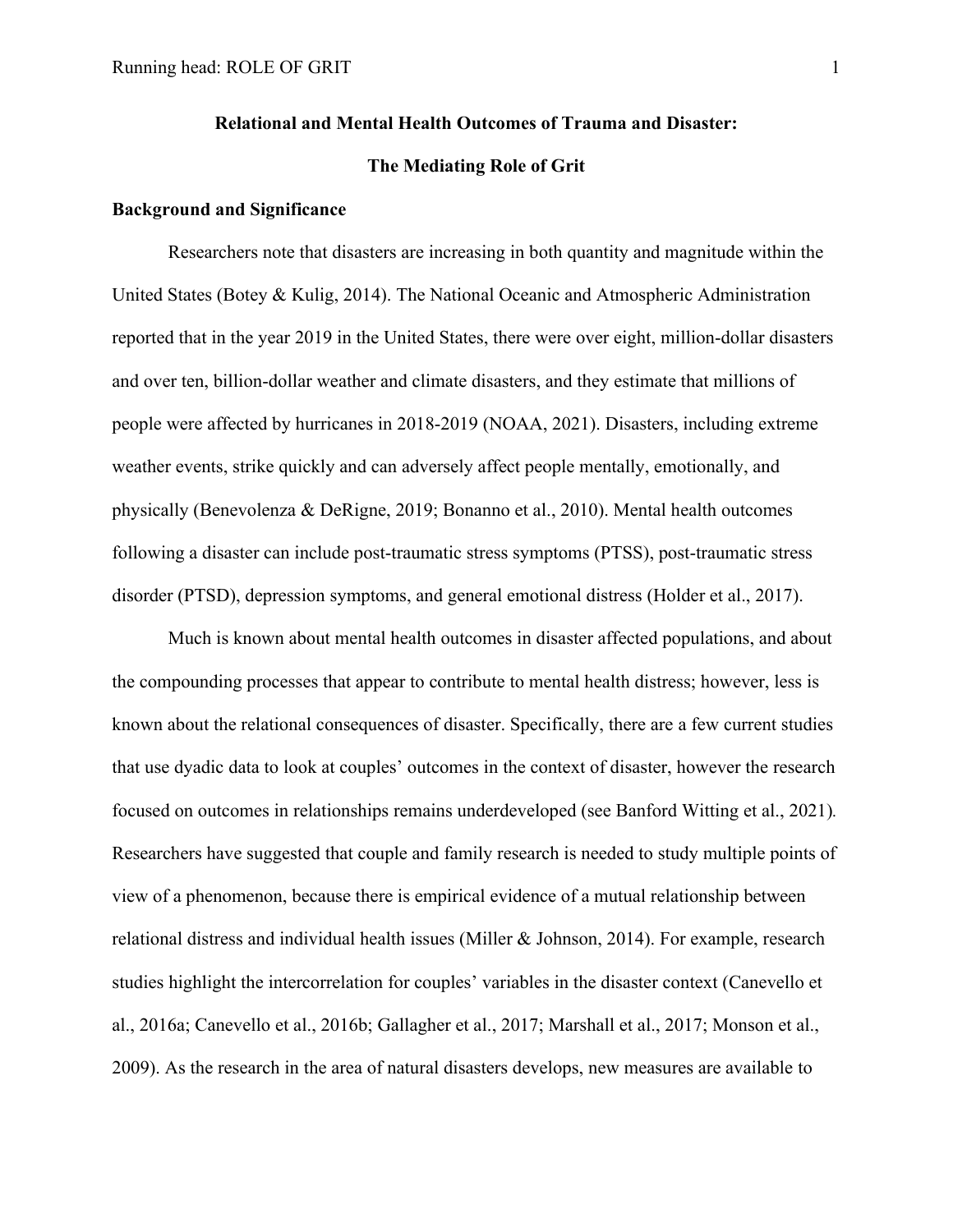specifically ascertain the degree to which individuals report loss in various areas (LICCS; Banford Witting & Busby, *under review*). The current study is designed to meet the call issued by Miller and Johnson (2014) by including posttraumatic stress symptoms (PTSS) as a mental health outcome measure and the Brief Accessibility, Responsiveness and Engagement scale (Sandberg et al., 2012) as a relational health outcome to tap into couples' ability to connect with each other which has been suggested as a protective factor in resolving trauma history (Banford Witting & Busby, 2020). Disaster-related loss incurred during the 2019 hurricane season will be considered as a predictor variable alongside of trauma history.

Within existing disaster research, it has been documented that some people adapt to loss and trauma by either experiencing adverse mental health outcomes whereas others experience little to no symptoms (Stix, 2011). Further Stix (2011) reported that the people who have few symptoms have emotional resilience or even "true grit" (p. 29). Silverstein et al. (2018) hypothesizes that grit may even be connected to post-traumatic growth following difficult life events. Eskreis-Winkler et al.'s (2014) words impress the significance of studying the role of grit, so that improvement can be spurred in people's "life prospects and, ultimately, their wellbeing" (p. 11). As such, another aim of this study is to investigate the potential mediating role of grit between disaster loss, trauma history and mental and relational health outcome variables.

### <span id="page-9-0"></span>**Theoretical Lens**

The Conservation of Resources Theory is proposed as the theoretical backdrop of the current study. The theory was developed over 30 years ago (Hobfoll, 1989) and has 2 main premises and 4 corollaries. Among the conceptual contributions of the theory is the primacy of loss in the stress process. Hobfoll (2012) describes how a piling on of resource loss can follow a disaster and refers to it as a cascading effect of resource loss – in which resource loss creates a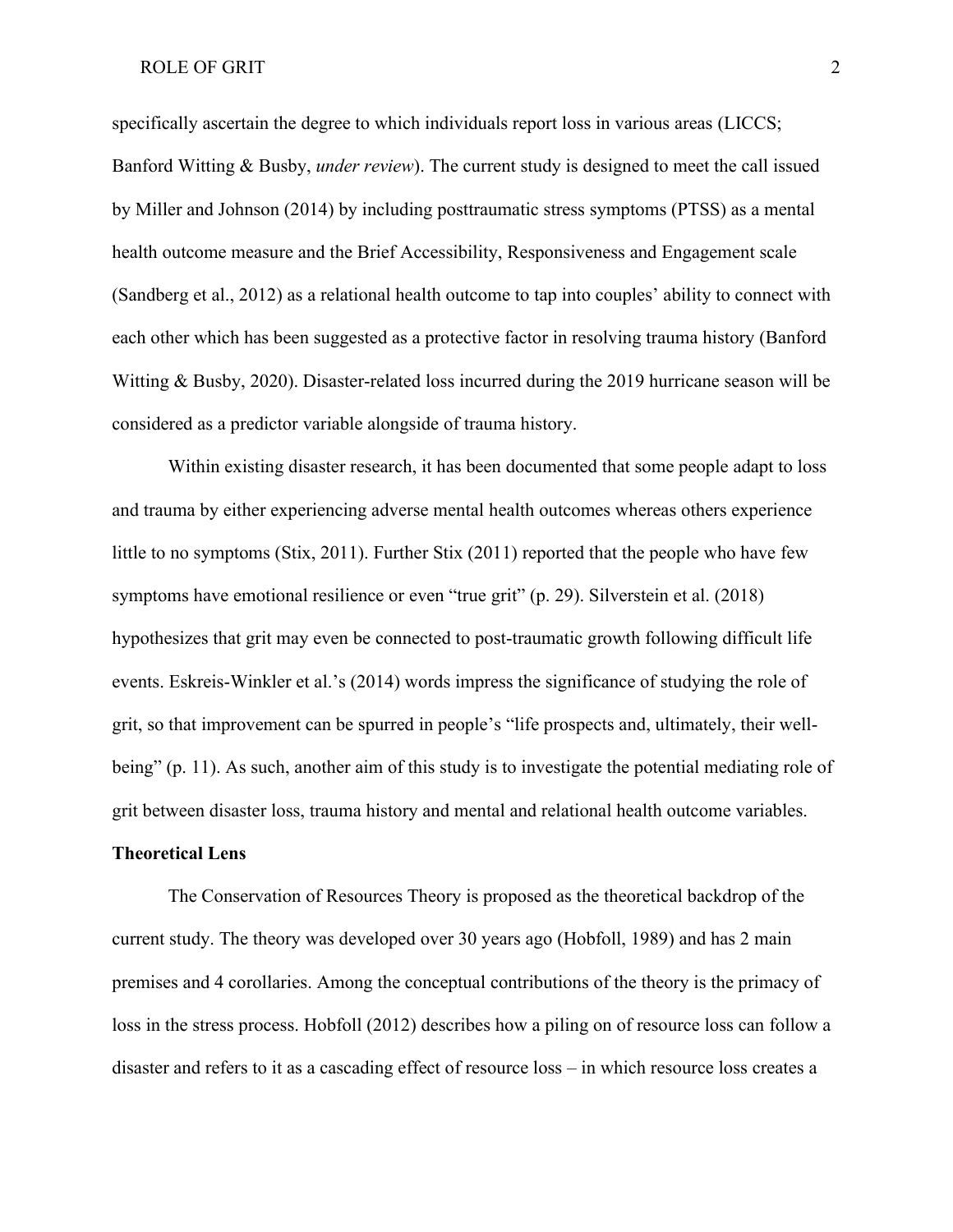downward spiral as a result of mass disaster events and their resulting consequences. COR theory might suggest that disaster related losses could result in individual and relational distress. However, it is possible that grit may play an intermediary role helping to illuminate the process whereby loss associates with these outcomes.

According to Hobfoll (1989), the most basic premise of COR theory is that "people strive to retain, protect, and build resources and that what is threatening to them is the potential or actual loss of these valued resources" (p. 516). In the wake of a disaster, specific resources that may be lost include calmness, connectedness, safety, self and community efficacy, and hope (Hobfoll et al., 2007). When using COR theory as a framework for understanding loss during a disaster, we can see how "loss is central to the experience of disaster" for families (Caruana, 2010, p. 86). Caruana (2010) describes how loss post-disaster may include "loss of home, loved ones, independence, identity and a sense of the world as a safe place" (p. 86). Individually, any one of these outcomes would be difficult to experience. Additionally, Hobfoll (2012) describes a "cascading of events and their consequences" (p. 228). Some examples of this include the 2015 earthquakes in Nepal, where resource loss was associated with depression (Schwind et al., 2019). Likewise, Cao et al. (2013) found that during the Wenchuan earthquake in China, less financial loss was a significant predictor for positive family functioning. The framework of COR theory helps to contextualize the lived experience of cascading loss for the sample from this study, couples who were affected by varying degrees by the hurricane season of 2019 along the Southeast region of the United States.

For this study, along with looking directly at disaster-related losses for those exposed to a recent hurricane season, trauma history will be accounted for in an effort to help understand the relationship that trauma history in combination with disaster-related losses may have on couple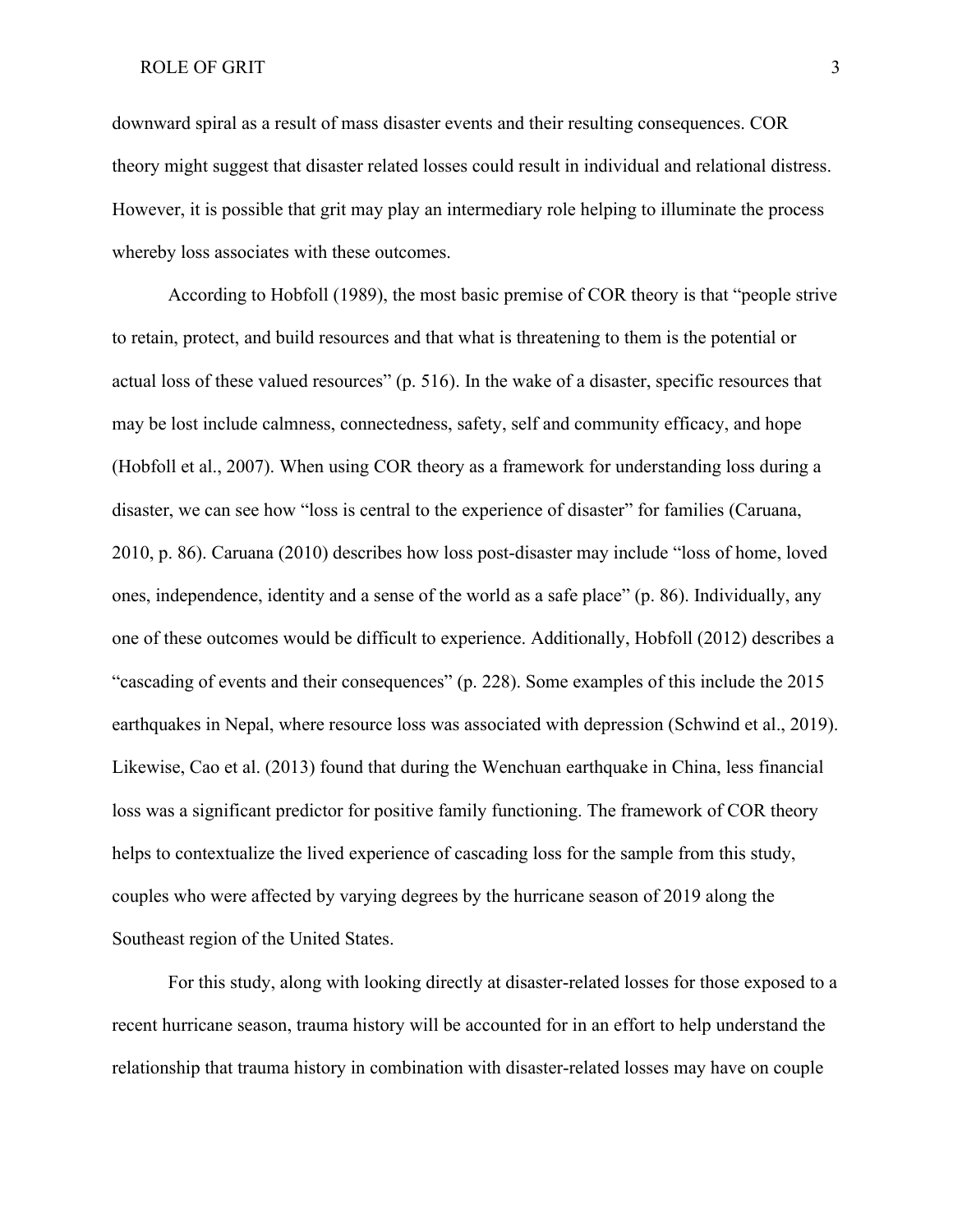and mental health outcomes. When considering loss, trauma history may be part of the cascading loss of resources effect (Hobfoll, 2012). Researchers indicate that PTSS precedes resource loss, and, at other times, resource loss precedes PTSS (Vinokur et al., 2011, p. 14).

Banford Witting and Busby (2018) hypothesize that trauma may generate a framework of loss that impacts adult relationships in such a way that individuals have a reduction of resources to access within the couple relationship. So, those who have a history of trauma and disasterrelated loss may experience more negative outcomes (because they experience more loss) than those without a history of trauma. With that said, people affected by disasters have a wide variety of outcomes, some short-term and others long-term meaning that many people do not experience significant difficulty or distress (Bonanno et al., 2010). Furthermore, well-functioning relationships may insulate individuals from experiencing the negative effects from natural disasters, as social resources have been shown to support well-being (Hobfoll et al., 1990). Hobfoll et al. (2016) account for this in the theory as well in the second corollary: "gain begets further gain" (p. 69). So, those who possess a high number of resources are able to wisely use their resources – leading to a gain cycle.

Attachment behaviors may be a process of resource investment wherein vulnerability and availability are leveraged in the trust one's partner will provide the same. However, when couples experience more loss, they may be less likely to invest in attachment behaviors (being more accessible, responsive, and engaged), generating an inverse association between loss and attachment behaviors. Currently, little is known about this relationship. However, prior research in this area suggests that higher levels of childhood trauma associate with lower levels of attachment behaviors (Banford Witting & Busby, 2020).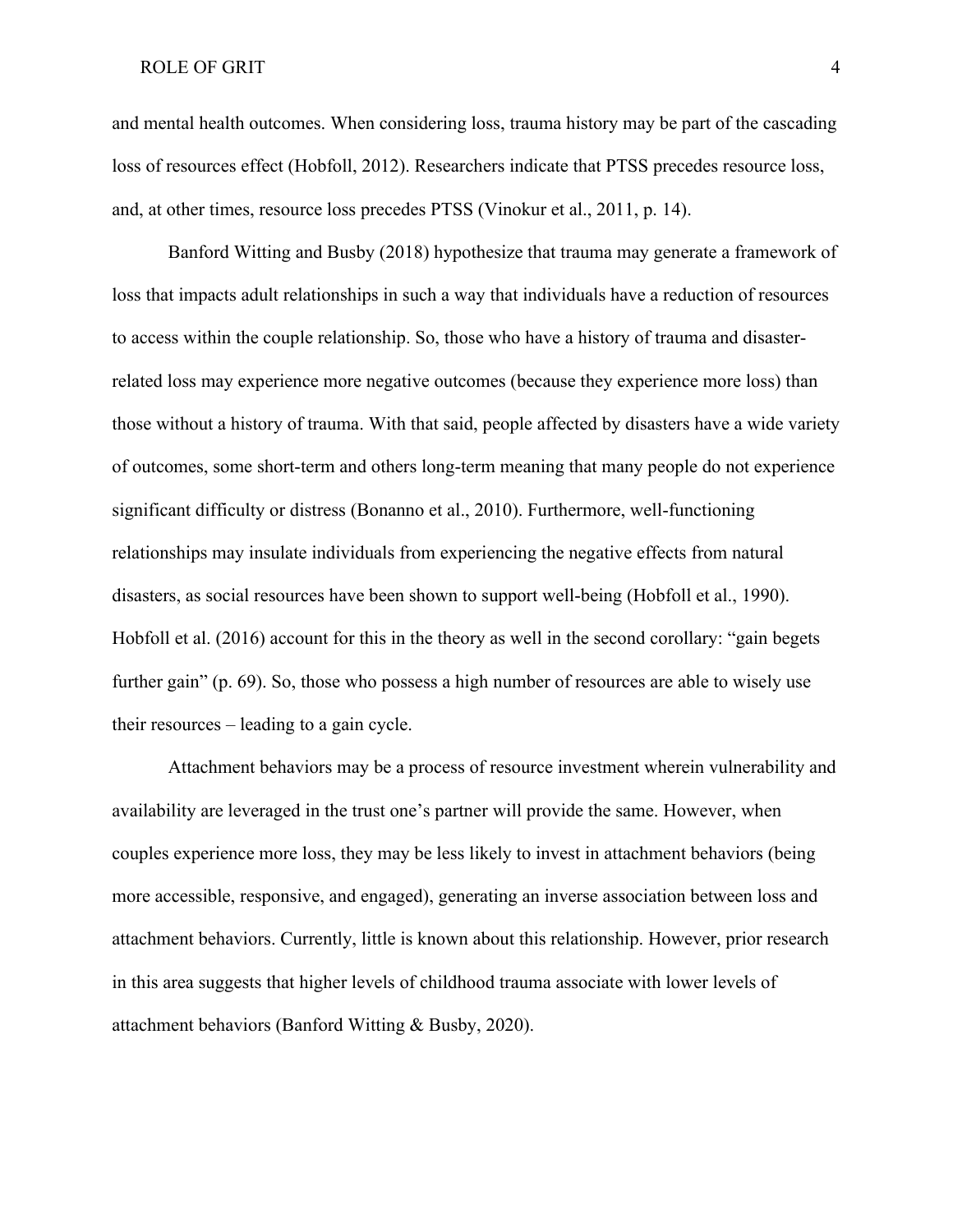Those affected by disasters may experience destabilization in their everyday functioning, affecting both their physical and mental health outcomes (Schultz & Galea, 2017). However, there is also a phenomenon among some populations of trauma survivors that is important to consider called posttraumatic growth (PTG). PTG is a stress response, wherein survivors manage difficult experiences from trauma in a way that leads to positive outcomes or growth (Schneider et al., 2018). Because people often respond with resiliency and strength to adversity, the current study is proposed to examine grit as a potential intermediary between disaster exposure and trauma experience (the outcomes). Hobfoll (2012) describes how there are some known factors that aid in boosting resiliency, like post-disaster responsiveness from formal government and aid organizations. However, there are some individual factors and also additional unknown factors that may also aid in boosting resiliency and emphasizes that these factors need to be explored further (Hobfoll, 2012). Snyder et al. (2020) provides one explanation, in noting how personal and environmental resources can be used to offset lost resources.

#### <span id="page-12-0"></span>**Disaster and Attachment Behaviors**

Attachment is a core component of couple relationships and has been framed by Sandberg et al. (2012) behaviorally to include components of accessibility, responsiveness, and engagement. Novak et al. (2016) defined each of these components. Accessibility means a partner is emotional availability when their partner is distressed, responsiveness refers to a partner's ability to respond when their partner is distressed – in a soothing and comforting manner, and engagement references the bonding moments that occur when requests for closeness are met. Researchers examining attachment behaviors using the BARE (the Brief Accessibility, Responsiveness, and Engagement scale) as a mediator, find it useful in predicting couple outcomes like marital satisfaction (Sandberg et al., 2012). A focus of the current study is an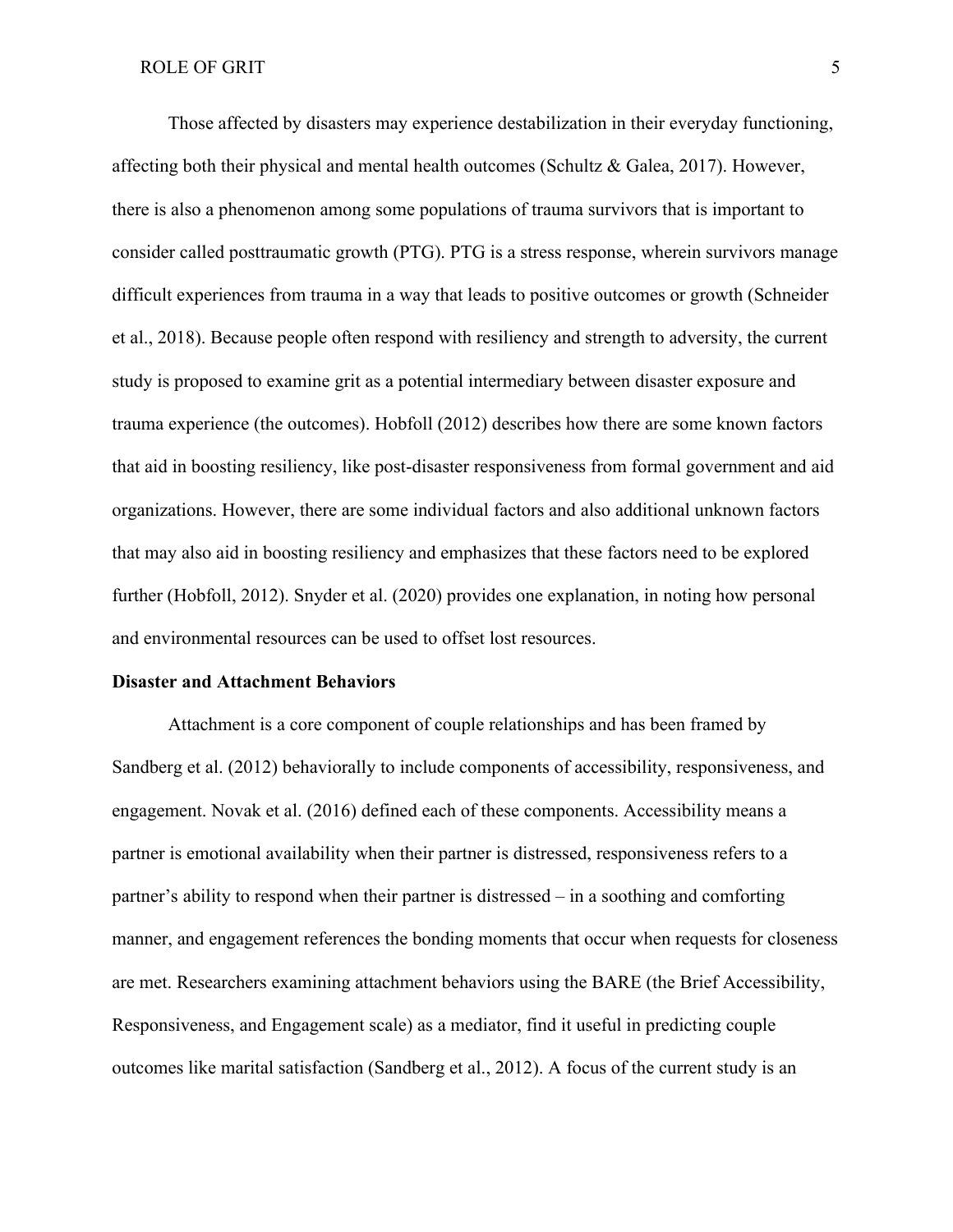examination of attachment behaviors as an outcome, adding to a previous focus on individual mental health symptoms like depression (e.g. Novak et al., 2016; Sandberg et al., 2016; and Vestal, 2017).

Outcomes from Novak et al. (2016) find there to be gender differences between husbands and wives, in heterosexual relationships. The study's conclusive findings were that both partners experienced less depression when women experienced more marital satisfaction – drawing the conclusion that when their partners are more accessible, responsive, and engaged female partners interpreted this as an increased level of care and concern. Additionally, a study from Banford Witting and Busby (2020) found there to be significant associations between prior childhood trauma and trauma resolution, or, 'coming to terms' – for both partners, and indirect effects through attachment behaviors. Prior research has established the relevance of attachment behaviors in relation to trauma and mental health, the current study will add to this knowledge through examining associations between disaster-related loss, trauma history and attachment behaviors alongside PTSS as outcomes.

The proposed study is one of the first to examine attachment-behaviors as an outcome (instead of a mediator), in the context of trauma history or disaster-related loss. Using attachment behaviors in this way may allow us to learn what helps couples to display accessibility, responsiveness and engagement which is important because these characteristics are connected to other positive outcomes for couples (Sandberg et al., 2017). Additionally, there may be important intervening variables to examine in understanding how disaster-related loss and trauma history may predict variability in couple processes and mental health outcomes. For instance, the partners in trauma affected couples may or may not have the same development in various personality traits, like grit (perseverance and long-term commitment; Duckworth et al.,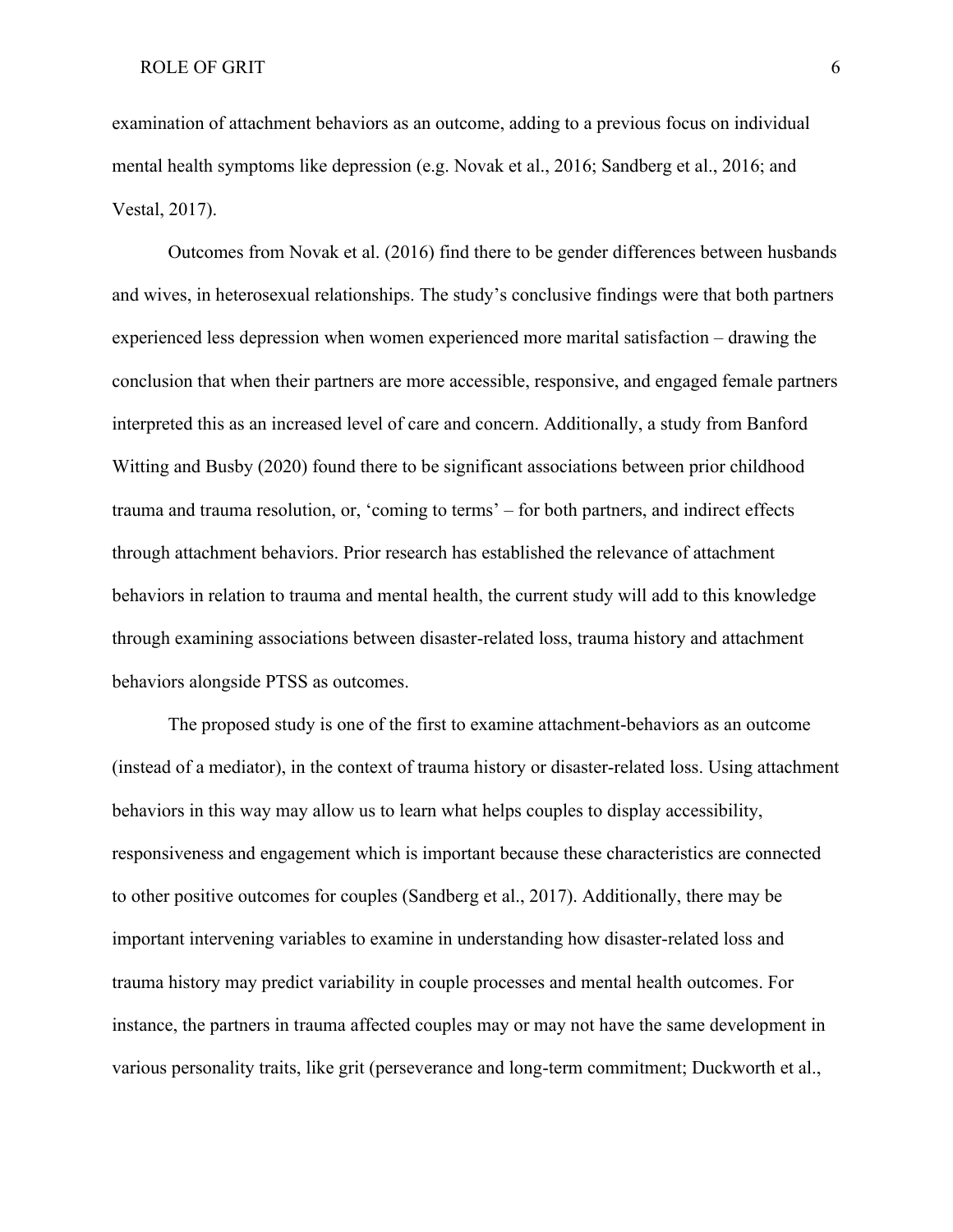2007). Examining grit as a mediator in this study is interesting because prior research suggests it could potentially relate to engagement in romantic relationships and to coping well in the context of traumatic stress (Novak et al., 2016; Ruhlmann et al., 2018).

#### <span id="page-14-0"></span>**Disasters, Mental Health and Couples**

 Those who live on or near coastal regions in the US are at risk of experiencing hurricanes each season, June-December, yearly. This compounding, ongoing disaster risk may aggregate to poor mental health outcomes over time and affect individuals for years following disaster events (Jacobs & Harville, 2015). Specific to PTSS, researchers have found that proximity to the extreme weather events increases mental distress and the risk for PTSS (Gissurardottir et al., 2019). As such, there is a need for ongoing disaster research with populations who have regular exposure to extreme weather or other potential disasters (including those along the coastline in the US). The current study is proposed to examine mental and relational health outcomes with couples living in this area.

Furthermore, the immediate impact of a disaster is made more complex by additional complications. In examining potential compounding stressors accompanying disasters, Schwind et al. (2019) found that specific mental health outcomes correlated with resource loss and/or personal harm. Additionally, Caruana (2010) found that those affected by disasters often experience ongoing stressors that may intensify the outcomes from a disaster such as "unemployment and its resulting financial worries, bureaucratic processes involved in accessing disaster relief, government support or insurance monies, and the inconveniences of living in temporary accommodation away from social networks" (p. 83).

Beyond logistical difficulties which tend to aggravate initial disaster impact, other related consequences can create ongoing distress. For instance, the toll of disasters is seen in a variety of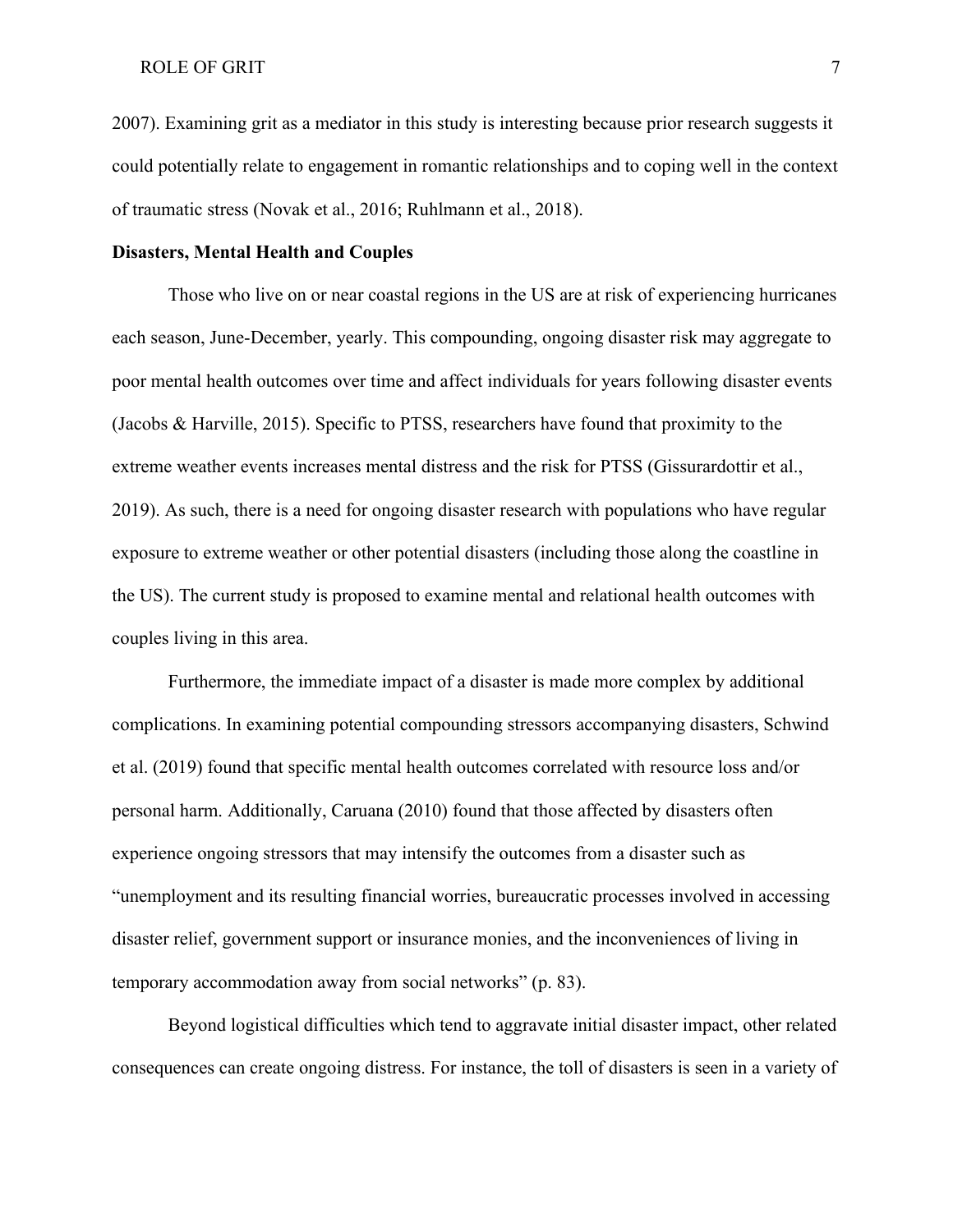outcomes, including increased rates of "depression, anxiety, PTSD, substance abuse, domestic violence, divorce, murder, and suicide" (Vestal, 2017). Interestingly, scholars note the prevalence of PTSD may ultimately be lower than PTSS focused prior research suggests; in fact, the severity of PTSD may be overestimated and closer to an occurrence rate of around 30% (Bonanno et al., 2010). As such, it is important that forthcoming disaster research examine both risk and resilience factors, and a greater diversity of outcomes along with mental health distress (Bonanno et al., 2010).

Current known studies that include couples' data in the context of disaster conclude that relationships can be both a place where risk factors might be amplified in the context of disaster or where protective factors are fostered (e.g. Canevello et al., 2016a; Canevello et al., 2016b; Gallagher et al., 2017; Marshall et al., 2017; Monson et al., 2009). Specifically, when considering how risk factors affect relationship outcomes following a disaster, Monson et al. (2009) found that couples who shared negative and hopeless beliefs experienced more traumatic stress following the event. Conversely, researchers concluded that couples who provide support to one another following a traumatic event help to buffer relationship quality – protecting their relationship, especially for men (Marshall et al., 2017). As there are reports of both positive and negative effects from disaster-related loss and trauma history on couples, further examination of the literature may provide an understanding of the mechanisms which may contribute to couple outcomes.

When couples mutually experience the traumas associated with natural disasters, they may experience distress and/or positive changes like personal growth. Canevello et al. (2016a) noted that PTG occurs at different rates and couples need time in order to "sync up" or for their interpersonal responsiveness processes to impact their growth measures (e.g. the Posttraumatic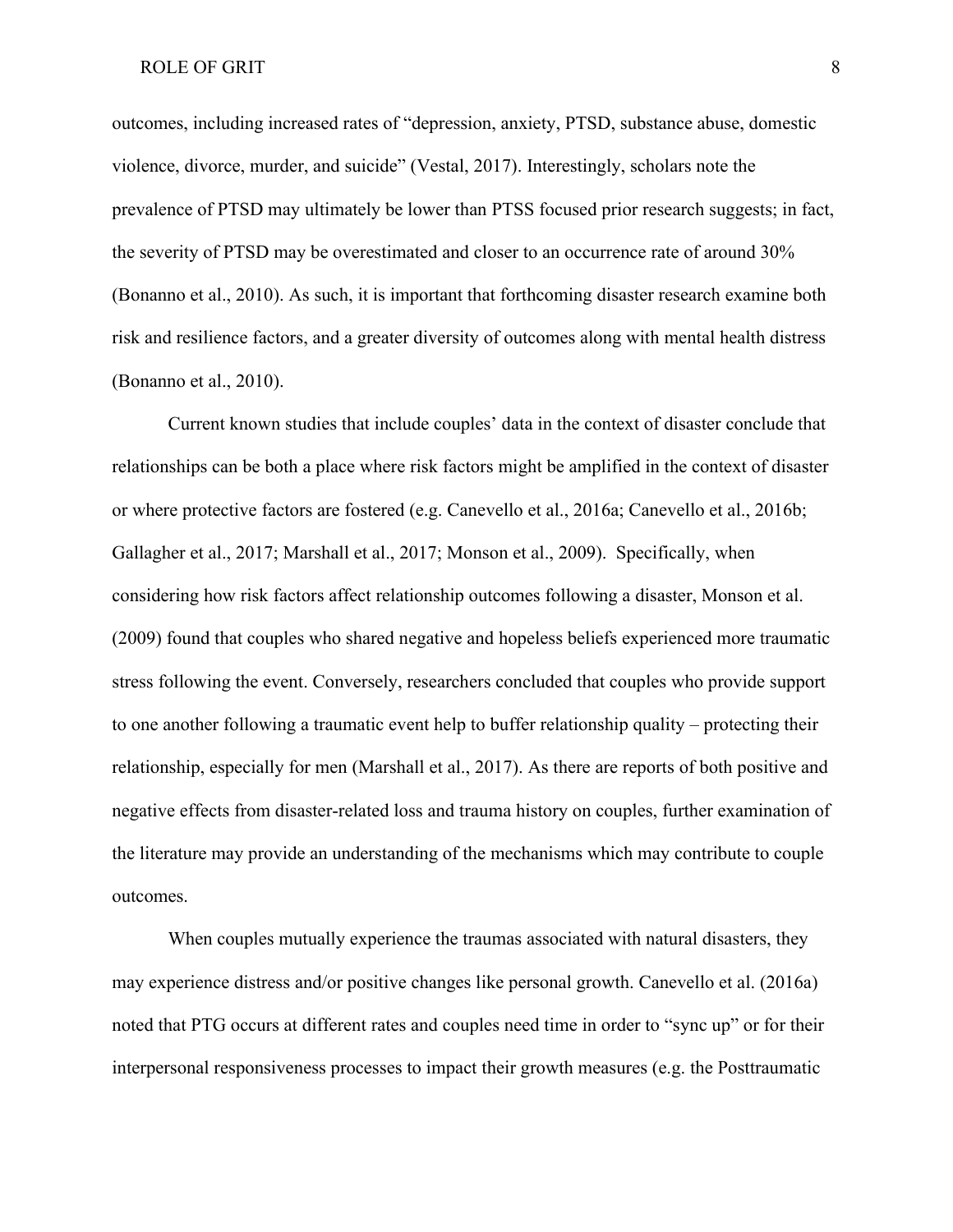Growth Inventory-Short Form; Cann et al., 2010). Further, Canevello and colleagues describe how this syncing up process may be due to relational mechanisms wherein the partner who experiences growth can help the other partner through responsiveness (caring for, validating, and showing understanding to them; Canevello et al., 2016a). They encourage further studies to examine the role of responsiveness in couples' outcomes. Consequently, one aim of this study is to include an outcome construct that encompasses the idea of responsiveness, in addition to accessibility and engagement within the couple (BARE; Sandberg et al., 2012). Moreover, Gallagher et al. (2017) describe how attachment behaviors may be helpful to buffer against mental health distress in both partners; for their study, attachment behaviors were measured using the Experiences in Closer Relationships Scale (ECR-N; Olsson et al., 2010). As such, the current study is designed to build on this small sample of relational studies and examine attachment behaviors as well as PTSS in the context of disaster with couples to further develop what is understood about the association of disaster-related loss with attachment behaviors.

Because the proposed study specifically focuses on disaster-related loss that both partners reported on, it is important to note that we yet have limited information about outcomes from couples where both partners have reported experiencing a trauma (Nelson et al., 2002; Ruhlmann et al., 2018). Ruhlmann et al. (2018) conducted a pilot study and looked at posttraumatic reactions of couples, with multiple-trauma experiences. Ruhlmann et al. (2018) pointed out that PTSD may affect attachment behaviors by lowering partners' ability to reach out to one another. Furthermore, Nelson et al. (2002) have discussed couple patterns that can develop in the context of trauma such as pursuer-distancer processes. Thus, examining relational outcomes like attachment behaviors post-disaster may give us better insight into how couples may be affected. Highlighting dual-trauma couples is important as "trauma-induced stress in the couple dyad can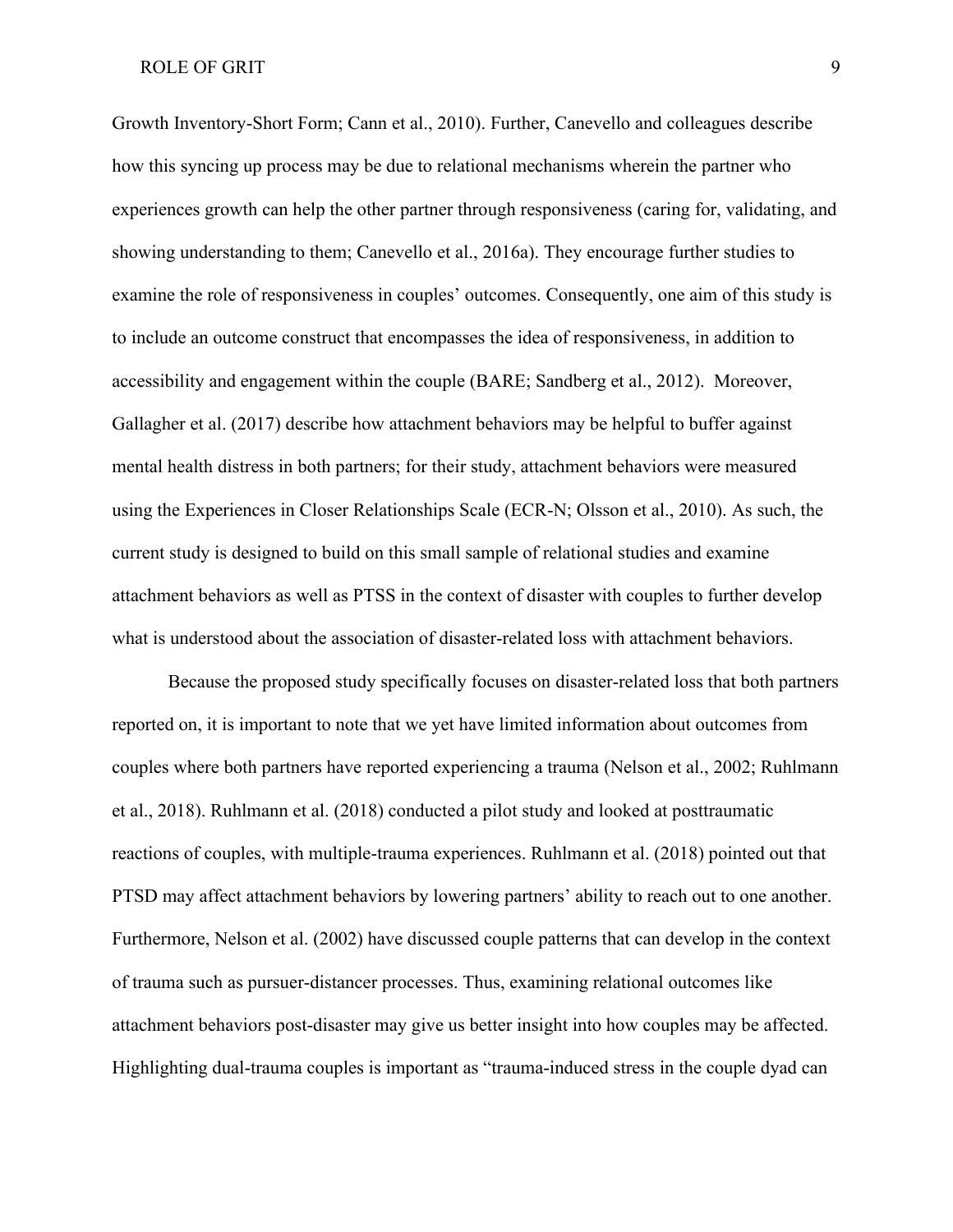be compounded with both partners have experienced a traumatic event" (Ruhlmann et al., 2018, p. 28).

#### <span id="page-17-0"></span>**Disaster and Grit**

In a recent study, Tyler-Viola (2019) found grit to be a key personality trait helping to motivate nurses working in disaster affected areas to "endure challenges and be successful over time" (p. 201). Examples of grit include how well the nurses worked together under pressure with very little resources (like working with no electricity and rationing intravenous medication) during Hurricane Harvey. Their passion to take care of their patients and persevere over time fits with the definition of grit that Duckworth et al. (2007) presented: grit is an enduring personality characteristic that shows up in someone as "perseverance and passion for long-term goals" (Duckworth et al., 2007, p. 1087). Expanding on this definition, grit is also considered hard work through failures and adversity (Duckworth et al., 2007), also, having stamina, and following through on commitments (Duckworth, 2013).

When considering grit in the context of psychological outcomes, Blalock et al. (2015) find that individuals who have a high amount of grit and experience adverse life events are less likely to have suicidal ideation, in contrast with participants who had lower levels of grit. The study hypothesized one reason for this may be that people who are less gritty may favor shortterm gains instead of focusing on long-term goals making it difficult for less gritty individuals to escape difficult outcomes from a negative life event. The current study is proposed to examine grit as a potential mediator between disaster-related losses (accounting for trauma history) and the outcomes of PTSS and attachment behaviors.

 In terms of how grit may interrelate with couples' outcomes, the trait of grit describes an individual's ability to "show up" in a variety of contexts – one of which is the domain of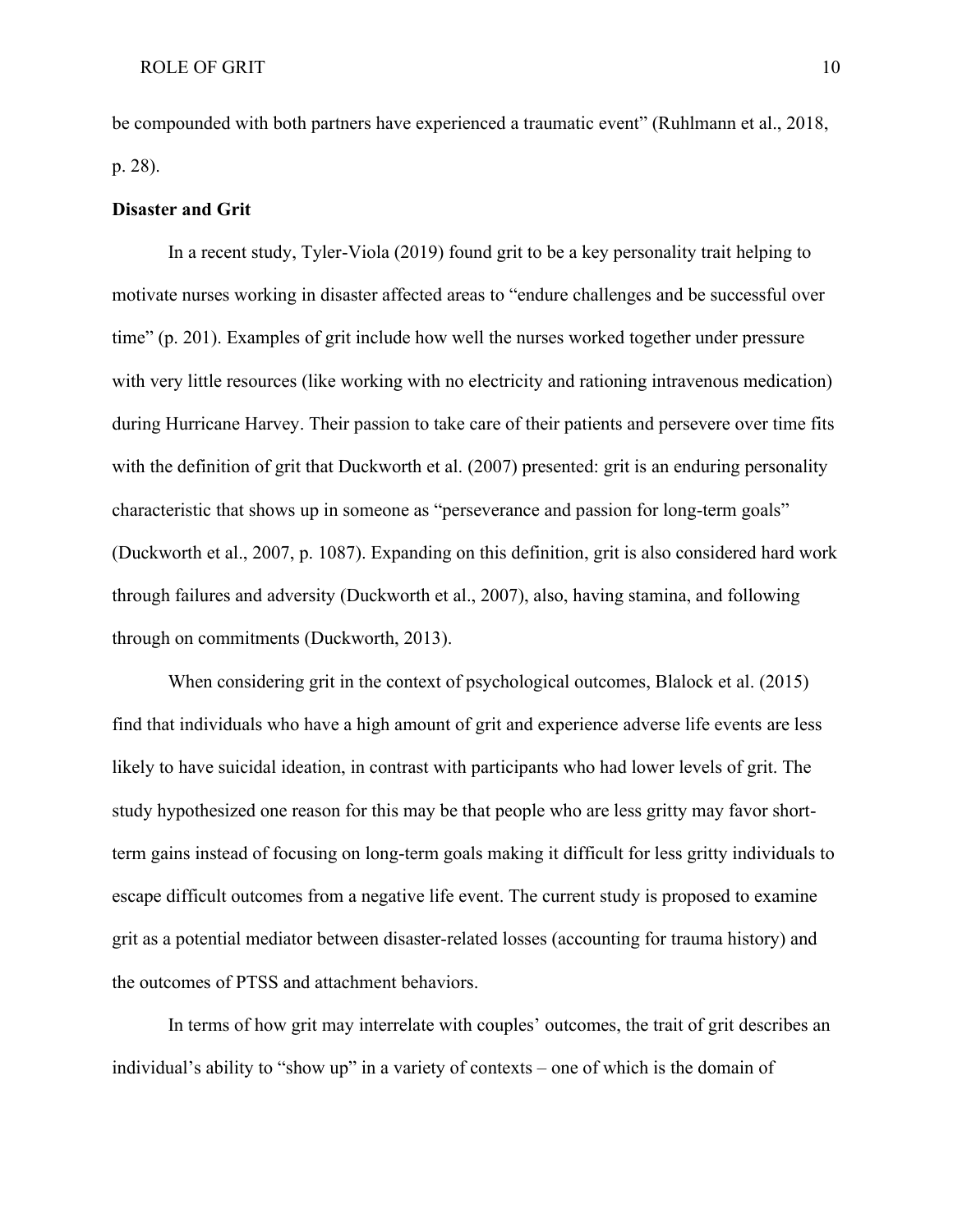marriage (Eskreis-Winkler et al., 2014). This idea of showing up is similar to the attachment behavior described by Ruhlmann et al. (2018), of reaching out or seeking one another in times of stress. Likewise, showing up could be considered comparable with the description of engagement provided by Novak et al. (2016). In a study looking directly at grit and its relation to attachment styles in romantic relationships, researchers found that participants who had higher levels of insecure attachment reported having lower levels of grit (Waring, 2015). Further, Levy and Steele (2011) found those who had higher levels of grit also reported lower avoidance and anxiety in their current adult relationships, and likewise that those who reported have anxious and avoidant attachment styles have lower levels of grit. The explanation for the association for avoidant attachment styles was that the very definition of grit means to face challenges in an effort to overcome obstacles, which is not possible if your response is avoidance (Levy & Steele, 2011).

Eskreis-Winnkler et al. (2014) discussed how gender plays an important role in understanding grit, finding that men who are grittier were more likely to remain married and that, for women, there was no association with marital status and grit. Researchers provide a possible explanation for this by saying that grit may predict marital status among men (and not women) because of the likelihood that men find it more difficult to stay married than women. In her original research, Duckworth (2007) suggests that grit may slightly grow with age, similarly, Duckworth (2007) states, to how the Big Five Conscientiousness' increases over the lifespan. Additionally, in studying the correlation of grit with mental health outcomes, researchers found there to be a negative correlation of grit with mental health outcomes (e.g., anxiety, depression and psychological well-being; Musumari et al., 2018; Salles et al., 2014). Musumari et al. (2018) suggest this correlation points to the potential impact of using interventions aimed at improving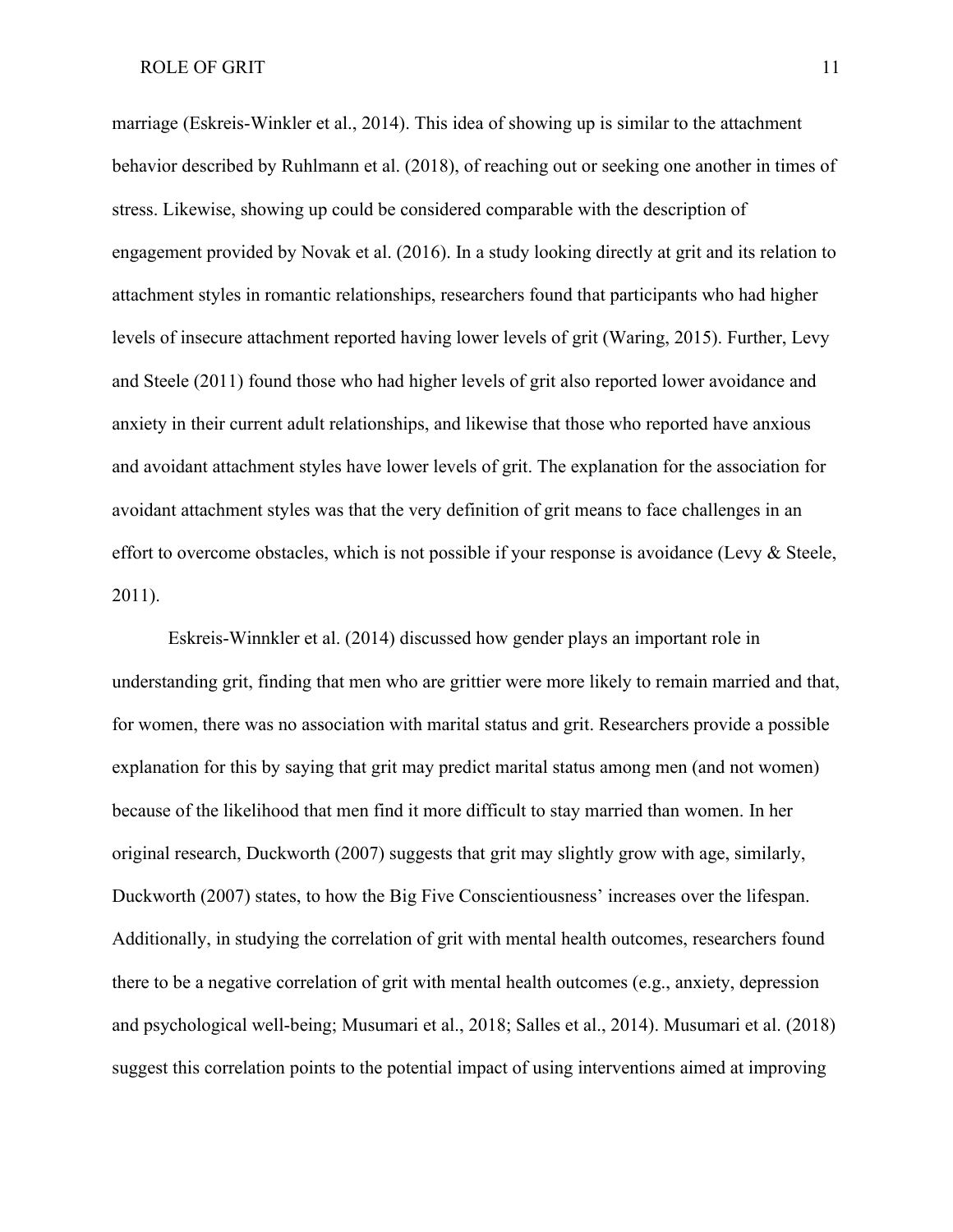grit to prevent negative mental health outcomes. Therefore, it is important that ongoing studies examine the role of grit in understanding how it associates with relational couple's outcomes as well.

While grit appears to be protective in many contexts, some research suggests a need to take a critical eye to how grit is used when working with different populations, variables, and/or analysis approaches (Credé et al., 2016). Specifically, some researchers suggest that the original work using grit may have misused analysis processes, so much so that the resulting interpretations about the strength and effect of grit may have been misunderstood by the audience(s) reading the results (Credé et al., 2016). An example of this, points to how most of the research on grit states how being grittier is beneficial, however Lucas et al. (2015) found that grittier individuals' persistence may work against them at times. The authors reported that grittier individuals are less likely to give up even when they are failing – calling this effect a "costly performance" (Lucas et al., 2015, p. 20). COR theory explains this reaction within the context of loss by describing how those who are have few resources do all that they can to protect what they have – leading one to adopt a "defensive posture" (Hobfoll, 2016). In the context of a couple relationship, when partners are affected by the stressor of a disaster and one (or both) partners take a defensive posture and shore up their own resources they may not be able to participate in attachment behaviors like responding to or engaging with their partner.

In sum, current research suggests that the grittier someone is, the better they fare in difficult life events. However, higher grit levels may also work against someone facing difficulties. The proposed study is the first of its kind, as it looks at the potentially intervening role of grit in the association between disaster-related loss and attachment behaviors in couples as well as mental health outcomes. Because of the mixed findings around this trait, the proposed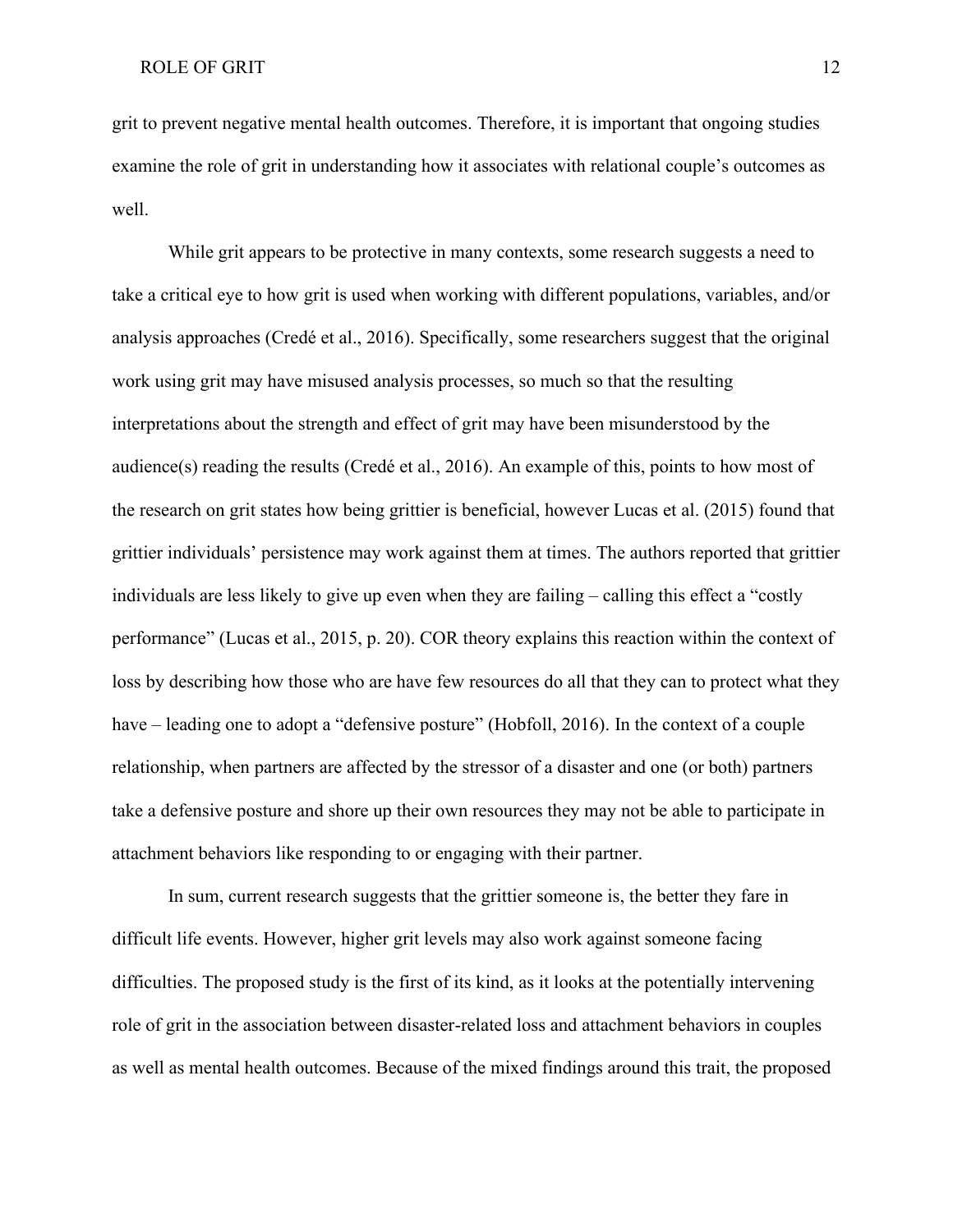study is designed to examine grit as a mediator as this may allow for the revealing of complexity in the role of grit by modeling associations between grit and the predictor and outcome variables. It may be that disaster-related loss could have a deleterious effect on grit which may manifest in inverse associations with mental and relational health outcomes. Conversely, it is possible that disaster-related loss could spur the unveiling of a gritty response which proves potentially helpful, yielding a positive association with mental and relational health.

#### **Present Study**

<span id="page-20-0"></span>The current study aims to examine variation in posttraumatic stress symptoms and attachment behaviors in couples as predicted by variation in disaster-related loss and trauma history. Secondly, the study is designed to assess the potentially intermediary role of grit between the predictor and outcome variables. Figure 1 represents the conceptual model of the study. Gendered findings have been mixed in the extant literature. As such, the analyses will also include a test of differences in paths by gender of the partners to explore potential differences in this sample.

#### **Hypotheses**

<span id="page-20-1"></span> 1. There will be a significant and positive associations in the regression paths between the predictors and outcomes bypassing the mediator – from trauma history and disaster-related loss on posttraumatic stress symptoms (PTSS) for both men and women. 2. There will be a significant, inverse association between higher levels of trauma history and higher levels of disaster-related loss and lower attachment behavior scores for both men and women.

 3. Higher levels of trauma history and more disaster-related loss will be associated inversely with grit. In turn, it is hypothesized that grit will have a positive association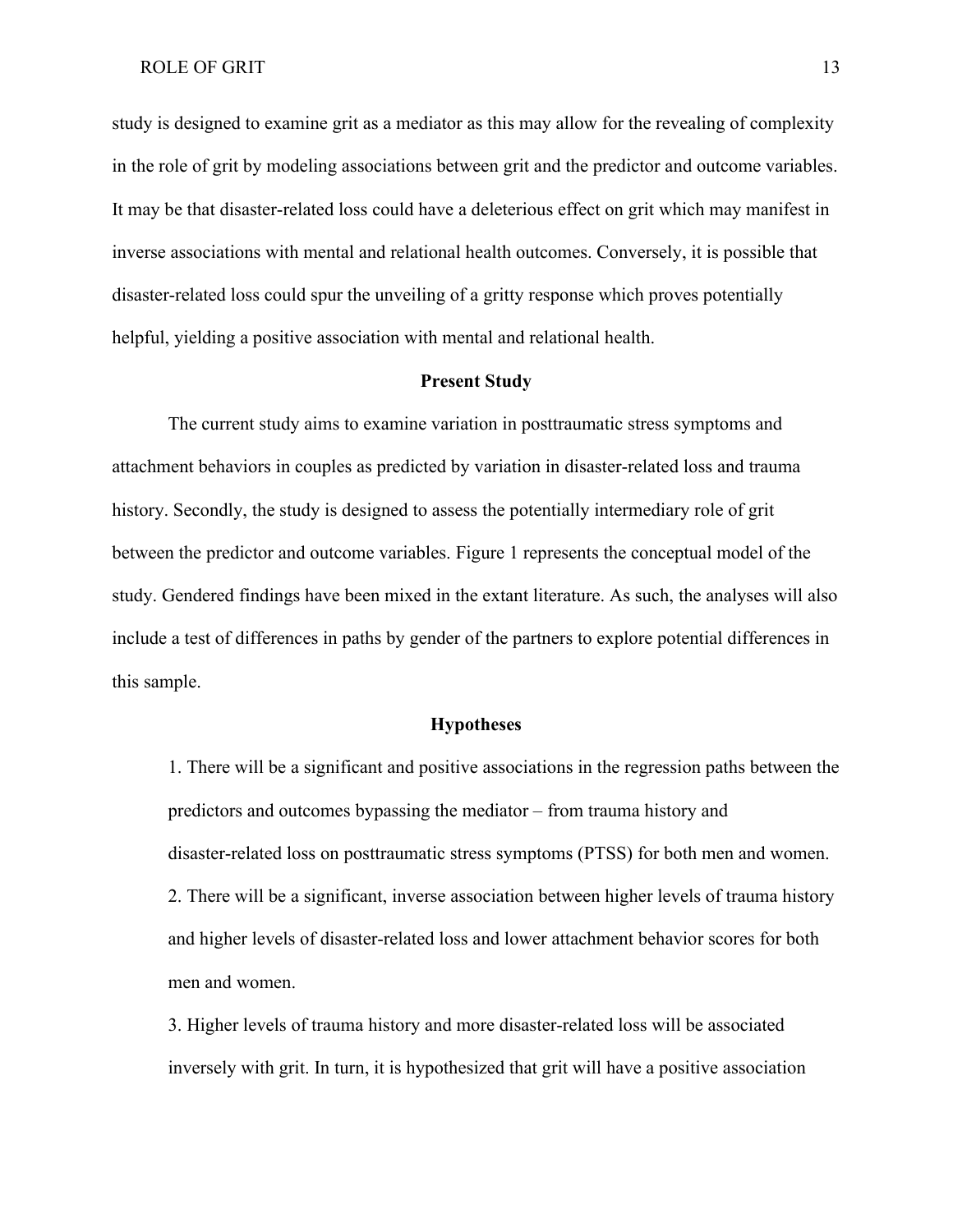with attachment behaviors. However, because of the mixed findings in the literature, the actor and partner associations between the predictor variables and grit as well as grit and the outcomes are stated as tentative.

 4. There will be significant, positive indirect effects from trauma history and disasterrelated loss to posttraumatic stress symptoms as well as attachment behaviors through grit, wherein those with more trauma history and disaster-related loss will have higher levels of PTSS and lower attachment behaviors.

#### **Methods**

#### <span id="page-21-1"></span><span id="page-21-0"></span>**Procedures**

Approval for the study was secured from the Institutional Review Board at the authors' institution prior to data collection. The sample was recruited using a panelist company, Forthright (which is a platform of the company Bovitz), that specializes in recruiting and distributing surveys to registered panelists. Panelists registered with the company complete surveys for financial incentives. For this sample, registered panelists and their partners were given a survey electronically through a digital survey software. Data were collected at two different time points. The first wave of data was collected in June through July 2019, preceding hurricane season. From this first wave, we used the measure of trauma history and demographic information for this study, while all of the other study variables were taken from the second wave of data collection. The second wave of data were collected after the 2019 hurricane season, from December 2019 through January 2020. As a cash incentive, individual participants were provided with a \$5 USD incentive for completing the survey which they could collect in various forms including cash value, gift cards, or a donation to a charity of their choice.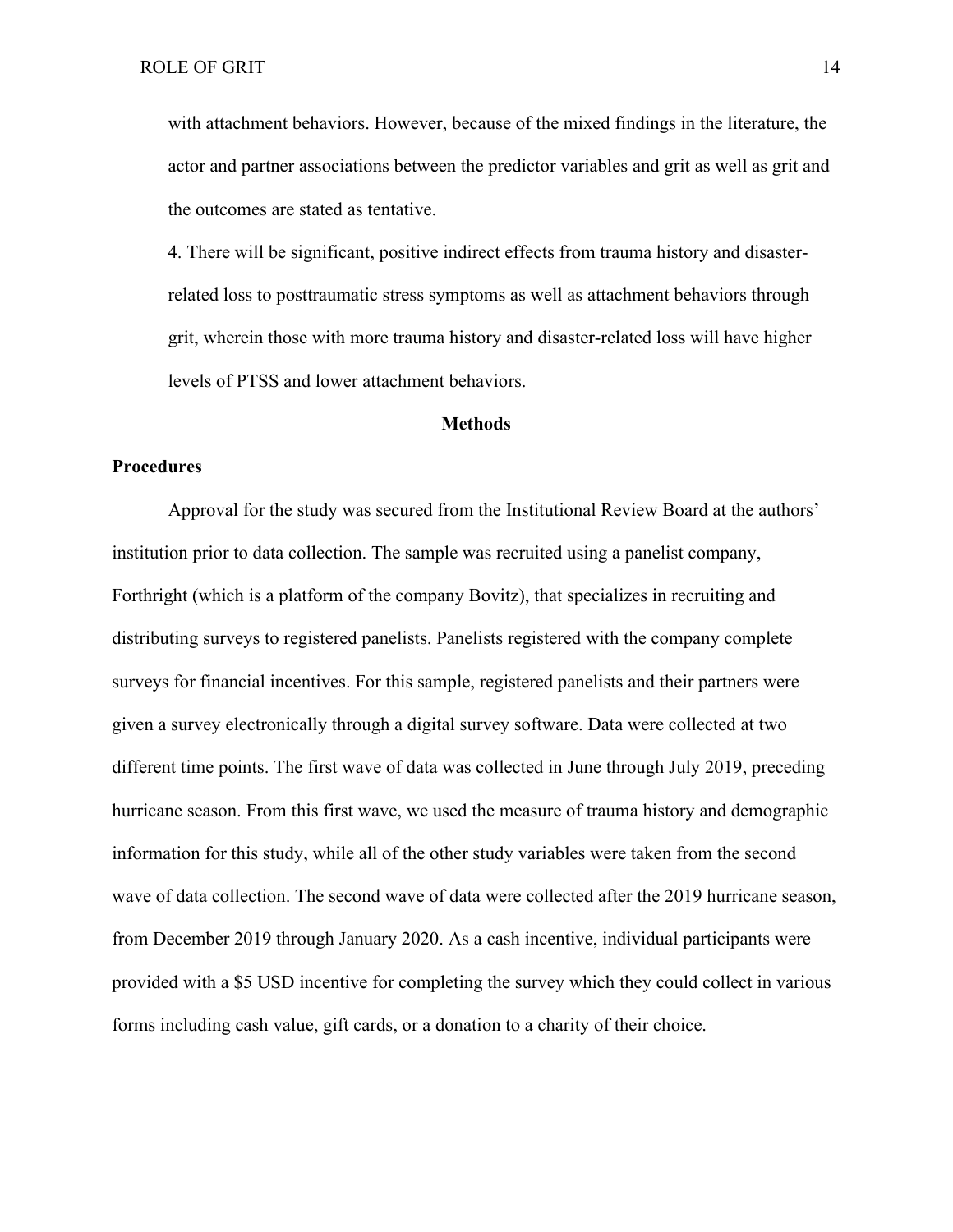#### <span id="page-22-0"></span>**Sample Description**

The current study a sample comprised of 240 heterosexual couples, wherein both members of the couple reported on their disaster-related loss with the 2019 hurricane season. The inclusion criteria included the requirement of couples reporting they both lived together (males reporting an average of 24.86 years with their partner and females reporting an average of 25.06 years with their partner), were over the age of 18 years old, and were living in a state routinely affected by annual hurricane seasons along the southeast region of the United States. From the sample, about ~90% reported having at least mild disaster-related loss. Further, for participants who reported having disaster-related loss, 89.6% of males and 89.6% of females reported having mild exposure (a score between 1 and 2 on the LICCS), 8.6% of males and 7.0% of females reported having medium levels of exposure (a score between 2-3 on the LICCS), and 1.6% of males and 3.2% of females reported having high levels of exposure (a score of 3+ on the LICCS). Additionally, when reporting on trauma history 86.3% males and 80.0% females reported having no prior trauma history. For participants who reported having prior trauma history, those who reported having experienced 1 potentially traumatic event in their trauma history was 12.1% for males and 17.5% for females, those who reported having experienced 2 events of trauma history was 1.3% for males and 1.7 for females, and those who reported having experienced 3+ events of trauma history was 0.4% for males and 0.8% for females. The average age of male participants was 48.45 years and females 46.18 years. Relationship length was such that males reported an average length of 18.57 years and females 18.54 years. A majority of the participants identified as White (male 72.9%, female 74.3%) followed by Black or African American (male 13.8%, female 12.5%), Hispanic or Latino (male 5.8%, female 6.3%), Multiple (male 5.8%, female 4.6%), and Asian (male 1.70%, female 2.5%). Participants' education level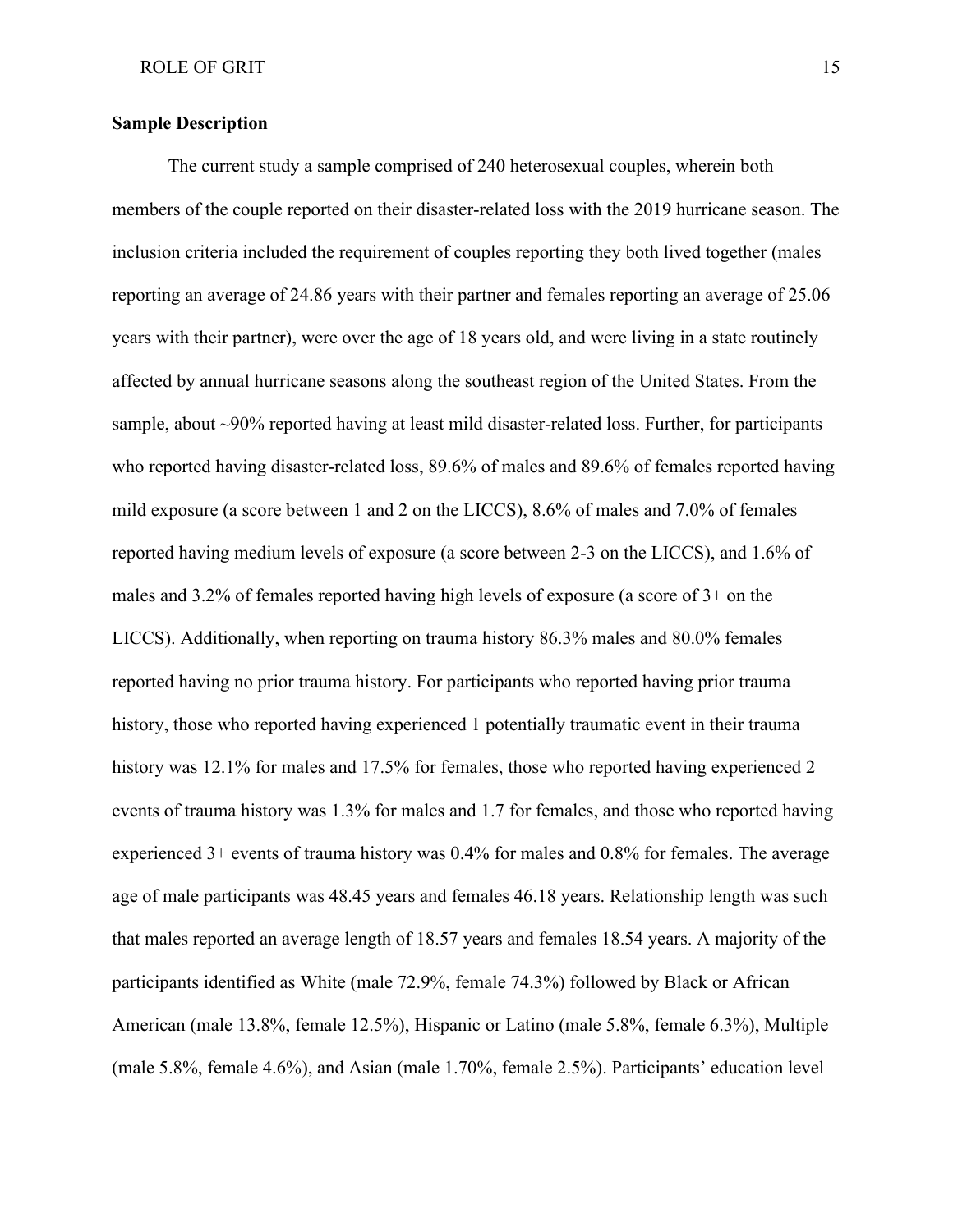was such that female participants had a higher education level than male; no high school-high school diploma/GED (male 28.7%, female 20.0%), some college (male 20.0%, female 21.6%), Associate's degree (male 11.7%, female 12.1%), Bachelor's degree (male 26.7%, female 30.8%), Master's degree (male 10.0%, female 11.7%), and Professional or Doctoral degree (male 2.9%, female 3.3%).

#### <span id="page-23-0"></span>**Measures**

#### <span id="page-23-1"></span>*Disaster-Related Loss*

The Loss in Connection with Catastrophe Scale (LICCS; Banford Witting & Busby, *under review*) is used to assess a participant's exposure to the recent hurricane season and contains 4 subscales and 15 items to assess loss in 4 resource areas: objects, conditions, energies, and personal characteristics. Additionally, the scale includes a follow up item for each loss – asking the respondent if they believe the loss will be short- or long-term. Each item asks about a potential loss and participants were given five choices on a Likert scale; 1 being the lowest level of loss and 5 being the highest. Response options were customized (as needed) to assess the potential loss in question (e.g. range of dollar amount of estimated damage). The current study will utilize the mean score of the 15 Likert-scale items as an aggregate score of loss.

The object subscale (7 items) assesses losses such as damage to place of residence and other property, disruption from displacement, loss of photos, family heirlooms and other significant items, loss of transportation, and disruption from losses of public infrastructure. The conditions subscale (2 items) references potential losses relating to statuses that provide resources, specifically employment and the relationship with one's spouse or partner. The energies subscale (3 items) pinpoints losses relating to resources that allow one to acquire more resources, specifically, income, time, and important information. Finally, the personal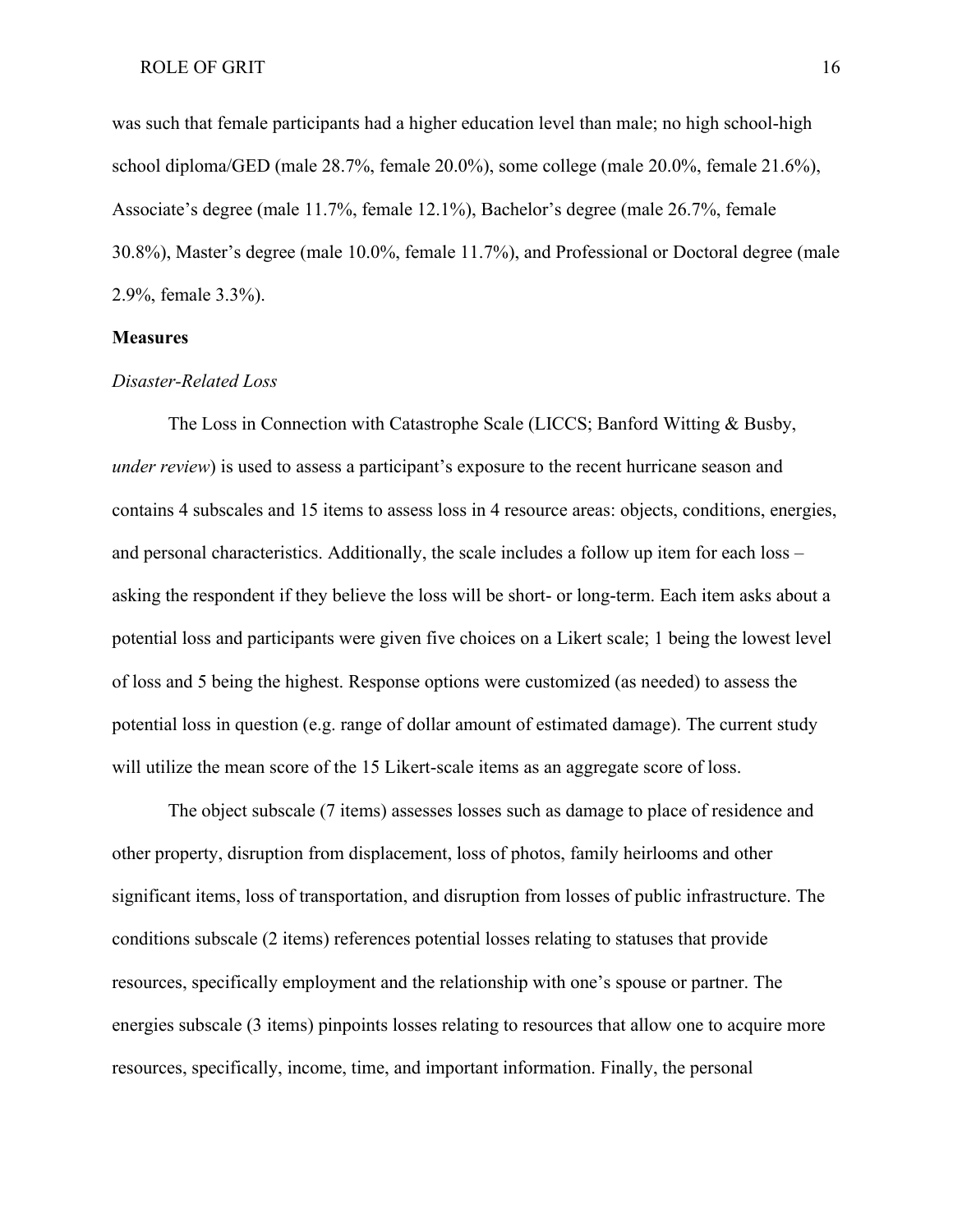characteristics subscale (3 items) asks about losses in one's disposition toward life such as a sense of feeling safe, disruptions in mental or emotional health and one's general life outlook. The Cronbach's alpha for the full scale demonstrated excellent reliability ( $\alpha$  = .93 for males and  $\alpha$  = .92 for females).

#### <span id="page-24-0"></span>*Trauma History*

To measure trauma history, the Trauma History Questionnaire was used (Hooper et al., 2011). The questions are presented following a brief description asking the participants to respond yes or no as to whether a variety of trauma history events have happened to them in their life. An example question is, "Has anyone ever attempted to rob you or actually robbed you (i.e., stolen your personal belongings)?". A sum of the yes responses is then used to create a total score. Commonly, problems with validity like this is found with measures comparable to the THQ, where a variety of life events are measured.

#### <span id="page-24-1"></span>*Grit*

To measure grit, a short grit scale (8 questions) was used (Grit-S; Duckworth & Quinn, 2009). Participants were given five choices on a Likert scale (1 = *very much like me* to 5 = *not like me at all*) and asked to respond to questions like "Setbacks don't discourage me", "I am a hard worker", and "I finish whatever I begin". A higher mean score indicates the participant displays more grit. The Cronbach's alpha demonstrated adequate reliability ( $\alpha$  = .78 for males and  $\alpha$  = .77 for females).

#### <span id="page-24-2"></span>*Attachment Behaviors*

The brief accessibility, responsiveness, and engagement scale (BARE; Sandberg et al., 2012) is a six-item self-report scale in which participants are given five choices on a Likert scale  $(1 = never true to 5 = always true)$  and asked to respond to questions like "I am rarely available"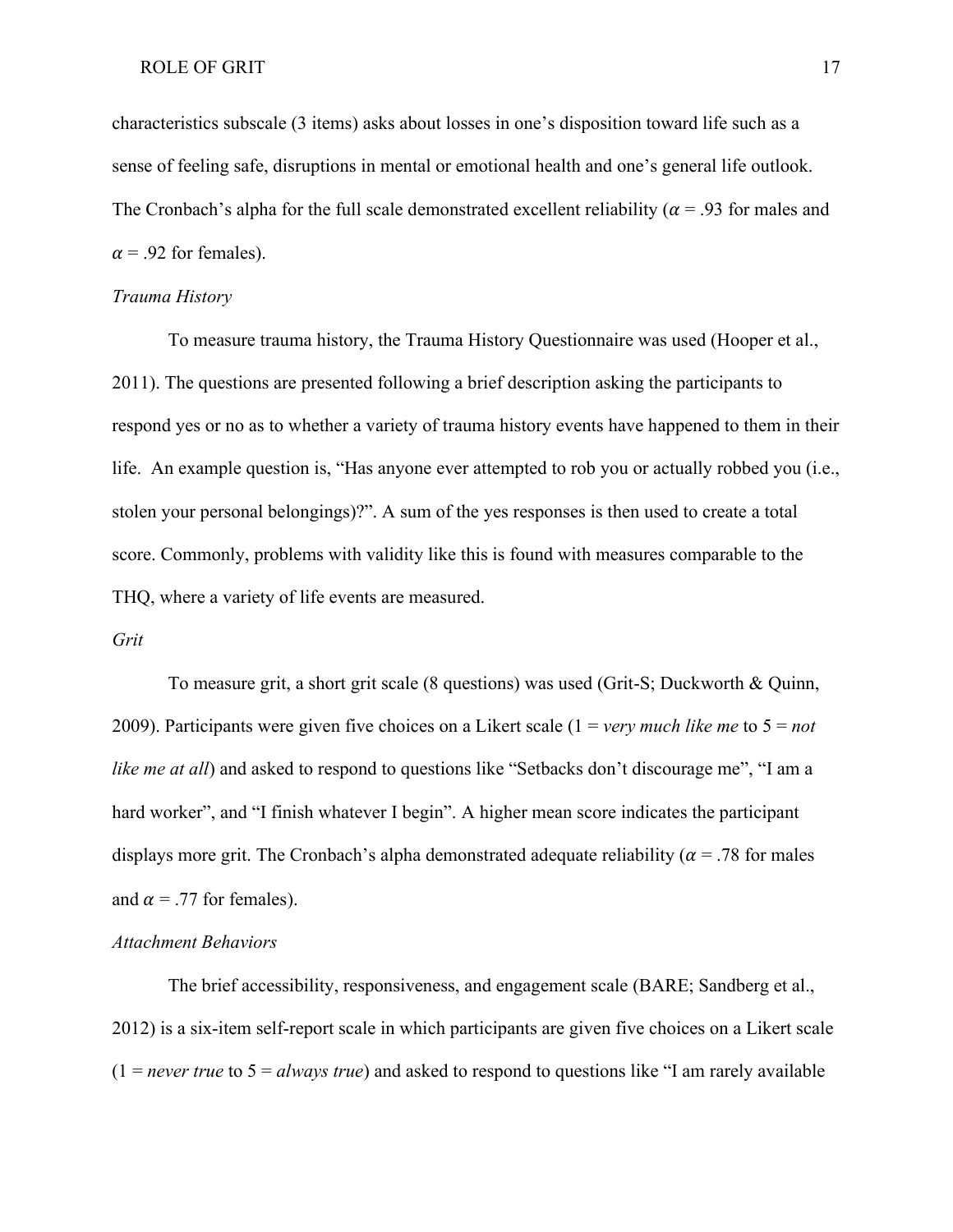to my partner", "I listen when my partner shares her/his deepest feelings", and "I struggle to feel close and engaged in our relationship". Higher mean scores indicate more accessibility, responsiveness, or engagement of the participant and/or their partner. The Cronbach's alpha demonstrated excellent reliability ( $\alpha$  = .84 for males and  $\alpha$  = .83 for females).

#### <span id="page-25-0"></span>*Post-traumatic Stress Symptoms*

PTSS was assessed using the Impact of Events Scale-Revised (IES-R; Weiss & Marmar, 1997). Using 21 items from IES-R, the current study asked about various symptoms and the frequency at which that the participant experienced them over the past 2 weeks – relating to the respondent's most recent stressful life event. Responses were answers on a 5-point Likert scale ranging from 1 = *not at all* to 5 = *extremely.* Examples of symptoms from the questions include "I had waves of strong feelings about it", "I tried not to think about it", and "I was jumpy and easily startled." The Cronbach's alpha demonstrated excellent reliability ( $\alpha$  = .96 for males and  $\alpha$ = .96 for females).

#### **Analysis**

<span id="page-25-1"></span>For study variables, descriptive statistics (including mean, median and standard deviation) are presented in Table 1. Univariate and bivariate analyses were conducted, and a summary of the distributional characteristics of the study variables are presented in Table 2. Initial analyses were conducted using SPSS (Version 27; IBM Corp., 2020).

#### <span id="page-25-2"></span>**Multivariate Model**

To address the primary research aims this study, an actor-partner interdependence model (APIM; Cook & Kenny, 2005) was fit to the data using path analysis to assess associations between trauma history and disaster-related loss, and the outcomes of PTSS and attachment behaviors for both male and female participants using Mplus (Version 8; Muthén & Muthén,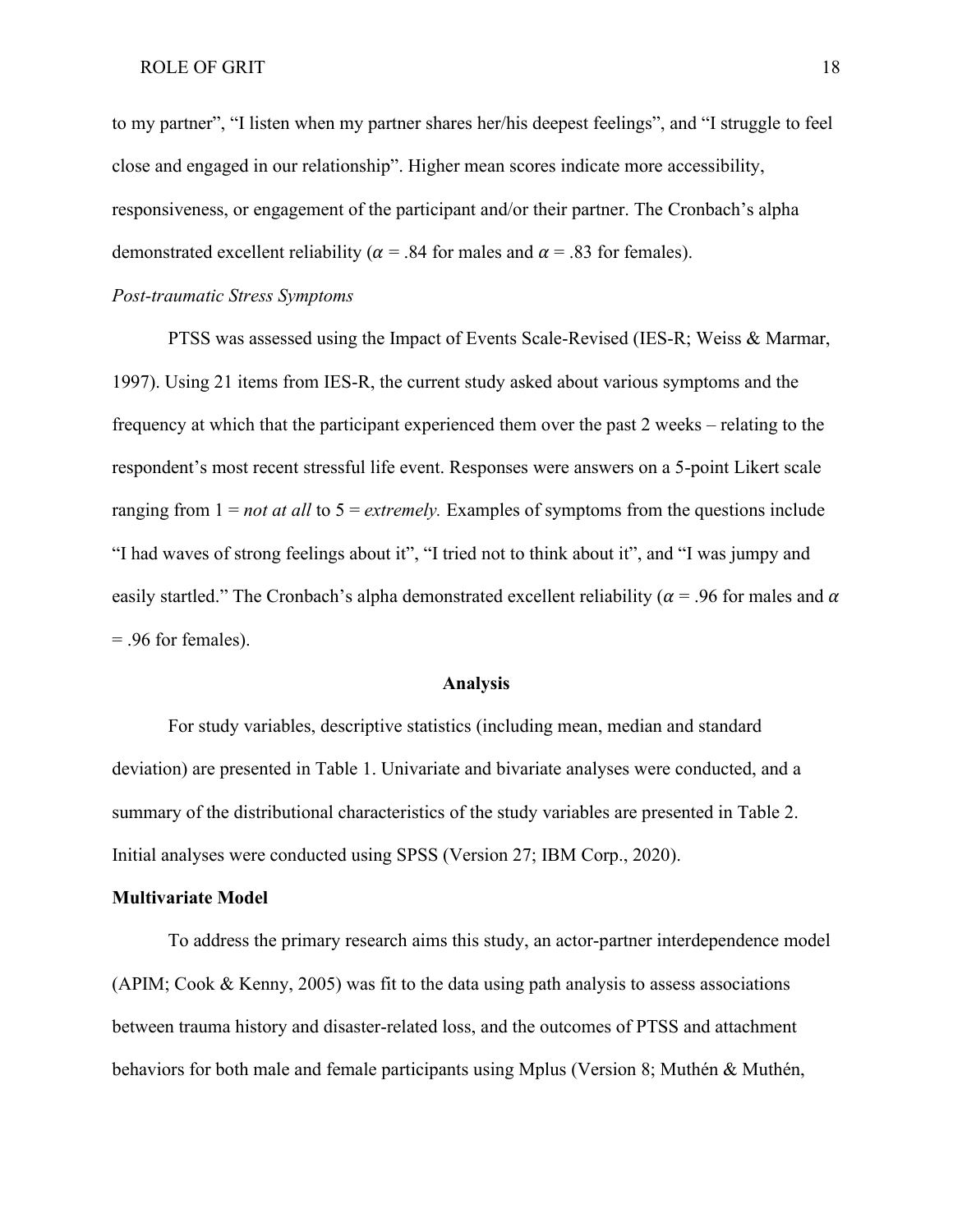1998-2017). Intermediary paths were placed to connect the predictor variables with grit and in turn, to connect grit with outcome variables (see Figure 2). Both actor and partner effects were examined by allowing paths to be estimated within and between partners (Kenny et al., 2006). None of the partner effects were significant, for readability in the figure, they were not included in Figure 2.

Because of skew toward low distress in the PTSS measure and skew toward higher attachment behaviors in that measure, I utilized the MLR estimator which is robust to nonnormality (Zhong & Yuan, 2011) within Mplus (Version 8; Muthén & Muthén, 1998-2017) to estimate robust standard errors. Additionally, the MLR estimator utilizes maximum likelihood to estimate missing data. All study scales were calculated such that 80% of the items on any scale were required to be present to produce a score for participants. Table 1 shows the sample size for each scale for men and women and demonstrates a relatively low rate of missing data on the item and scale level.

#### **Results**

<span id="page-26-0"></span>To address the study's hypotheses, an actor partner interdependence model (APIM) was fit to the data to examine associations as well as direct and indirect actor and partner effects within couples. The model demonstrated good fit  $(\chi^2(31) = 61.03, p<.01, CFI = 0.955, TLI =$ 0.848, RMSEA = 0.06; Hu & Bentler, 1999). See Figure 2 for a visual summary of the estimates. **Actor and Partner Associations**

<span id="page-26-1"></span>A significant female actor effect was found between disaster-related loss and female PTSS, indicating that disaster-related loss had a positive association with PTSS (b = .60, *p* <.001). This means that for every additional disaster-related loss that females reported, her PTSS was .6 point higher. This is important to note since the PTSS scale average scores range from 1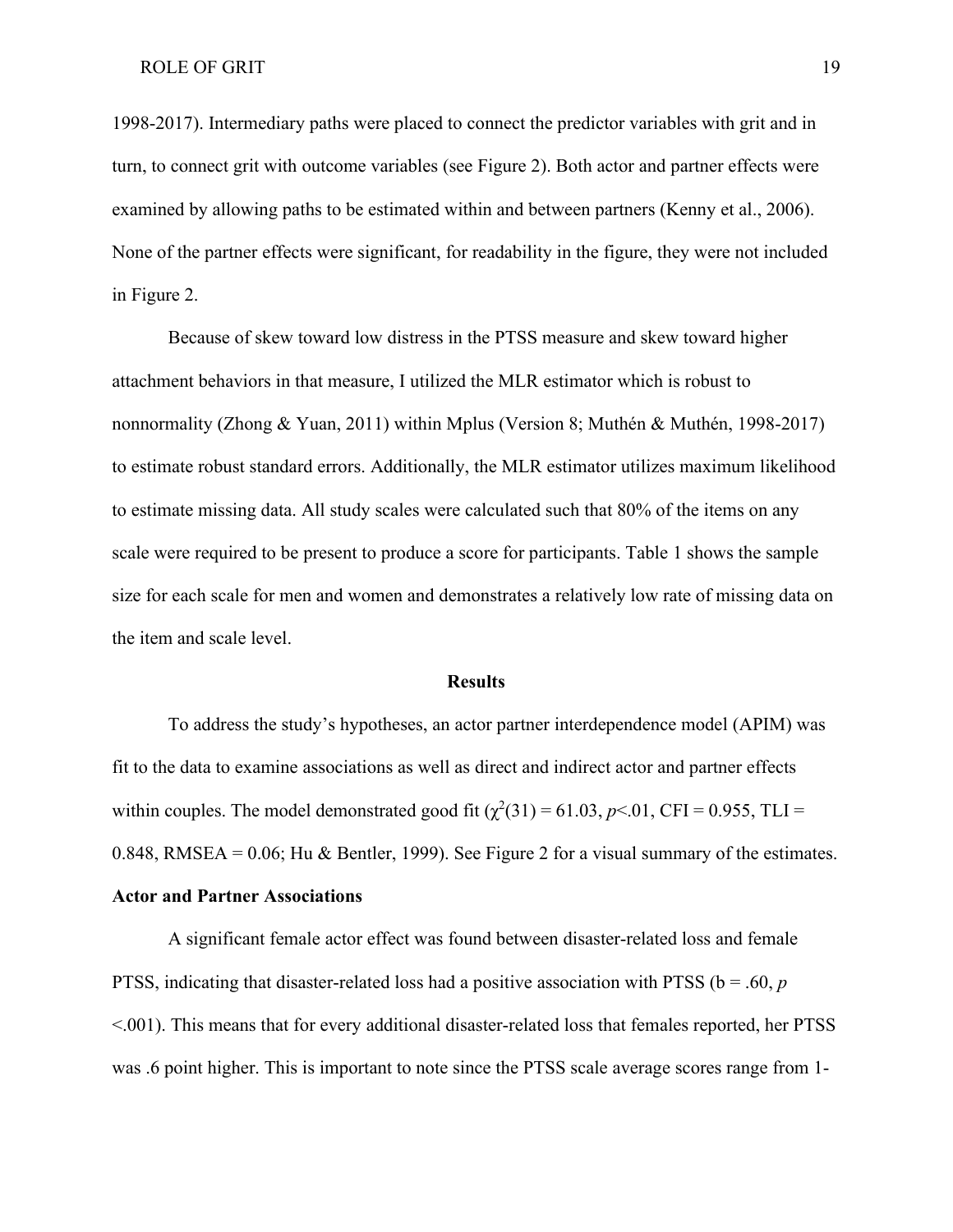5. Additionally, female trauma history had a significant, positive association with female PTSS  $(b = .12, p < .001)$ , so that for every additional trauma event in a female's trauma history, her PTSS was .12 point higher. There were no actor effects for female disaster-related loss and/or female trauma history on attachment behaviors. There were also no significant partner effects between disaster-related loss and/or trauma history on the male outcome variables.

Similarly, for men, a significant male actor effect was also found, indicating that disasterrelated loss had a significant, positive association with PTSS ( $b = .85$ ,  $p < .001$ ). This indicates that for every additional disaster-related loss point a male participant reported, his PTSS was .85 point higher. Additionally, male trauma history had a significant, positive association with male PTSS ( $b = .13$ ,  $p < .001$ ). This means that for every additional event in male's trauma history, his PTSS was .13 point higher. There were no actor effects for male disaster-related loss and/or male trauma history on male attachment behaviors. There were also no significant partner effects between disaster-related loss, trauma history and the female outcome variables.

#### <span id="page-27-0"></span>**Grit as an Intermediary Variable**

Significant female actor and partner effects were noted, indicating that female trauma history had a significant, negative association with female grit levels ( $b = -10$ ,  $p < 01$ ) and her male partner's level of grit ( $b = -0.07$ ,  $p < 0.05$ ). Meaning that for every additional event in a female's trauma history, her grit was lower by .10 points and her male partner's grit was lower by .07 point. This is a relatively small association as the grit scale scores range from 1-5. There were no significant partner or actor effects for male disaster-related loss, male trauma history, and/or female disaster-related loss on either partner's grit levels.

Male participant's grit level had a significant, positive association with his own attachment behaviors ( $b = .34$ ,  $p < .001$ ) and a significant, negative association with his own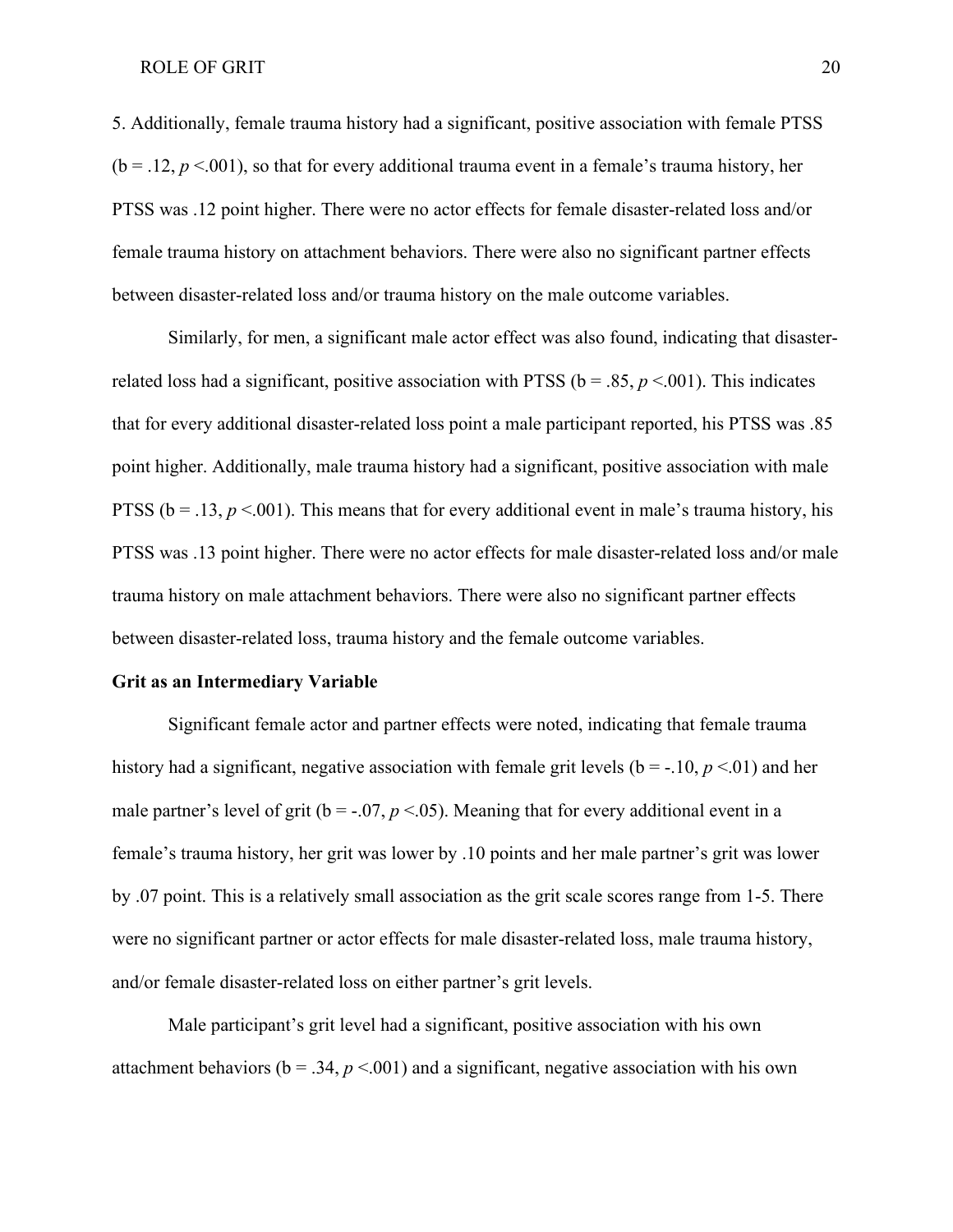PTSS ( $b = -12$ ,  $p < 0.05$ ). This can be interpreted to say that for every point male's grit level was higher, his attachment behaviors were higher by .34 point and his PTSS was lower by .12 point. Male partner's grit level had a significant, positive association with his female partner's attachment behaviors ( $b = 0.15$ ,  $p < 0.05$ ). So, for every one-point male's grit level was higher, his female partner's attachment behaviors were .15 point higher. There were no significant, associations from male's grit levels with his female participant's PTSS.

Female grit levels had a significant, positive actor association with attachment behaviors  $(b = .40, p < .001)$  or for every point female's grit level was higher, her attachment behaviors were .4 point higher. However, there were no significant, associations between female participant's grit and her PTSS. Female partner's grit level had a significant, positive association with her male partner's attachment behaviors ( $b = 0.18$ ,  $p < 0.05$ ) and a significant, negative association with her male partner's PTSS ( $b = -.12$ ,  $p < .05$ ). Meaning, for every point female's grit level was higher, her male partners attachment behavior was .18 point higher and his PTSS was .12 point lower.

#### <span id="page-28-0"></span>**Indirect Effects**

The effects discussed in this section are standardized, as such their magnitude difference from zero is interpretable. Female trauma history had a significant, negative indirect effect on female attachment behaviors ( $NIE = -.10$ ,  $p < .01$ , 95% CI [-.16, -.03]). Specifically, it had a negative indirect effect through female grit  $(NIE = -.08, p < .05, 95\% \text{ CI}$  [-.14, -.02]). Female trauma history had had a negative, indirect effect on male attachment behaviors (*N I E* = -.08, *p* <.05, 95% CI [-.15, -.02]), however, this effect did not appear to occur via grit. Female trauma history had had a positive, indirect effect on male PTSS (*N I E* = .04, *p* <.05, 95% CI [.01, .08]),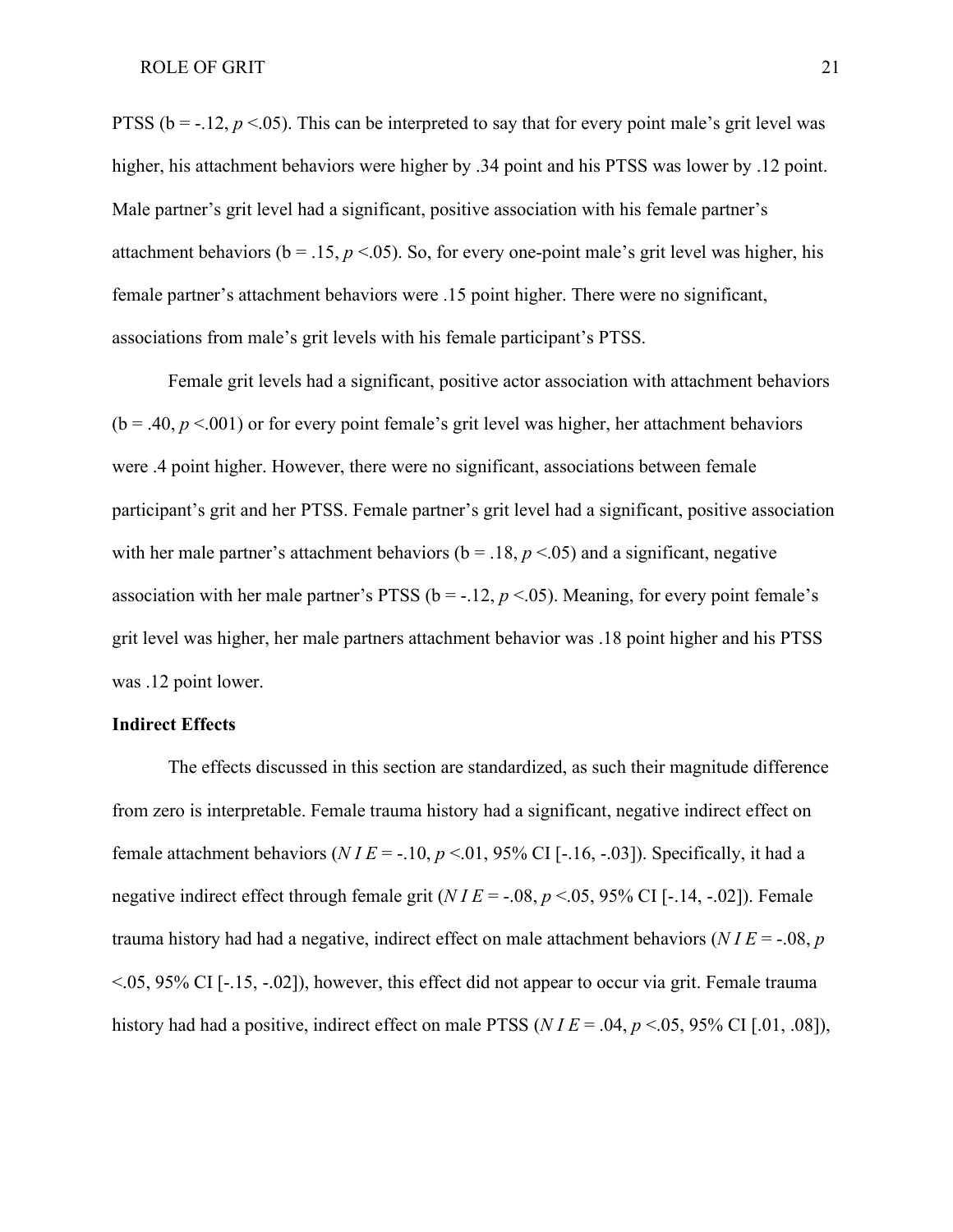but was not carried through a specific indirect effect via grit. See Table 3 for full results of direct, indirect and total effects.

#### <span id="page-29-0"></span>**Control: Age**

Prior research suggested grit is flexible (Musumari et al., 2018) and that one factor which may enhance grit is the passage of time through a higher age (Duckworth, 2007), so we included age as a predictor variable. It was found that for men there was a positive, significant association with male grit ( $b = .01$ ,  $p < .05$ ) and for women there was a positive, significant association with female grit ( $b = .02$ ,  $p < .001$ ). Meaning that for every year older men and women were, their grit was higher by .01 and .02 increase in grit, respectively. These associations are quite small; however, they were statistically significant which indicates a pattern.

#### <span id="page-29-1"></span>**Summary of Variation Explained by the Model**

R-squared values demonstrate the percent of variance which is explained by the model in each outcome variable. This study's model accounted for 39.6% variation in male PTSS and 33.1% of the variation in female PTSS, 23.0% of the variation in male attachment behaviors and 24.1% of the variation in female attachment behaviors, 8.9% of the variation in male grit and, finally, 10.1% of the variation in female grit.

#### **Discussion**

#### <span id="page-29-3"></span><span id="page-29-2"></span>**Review of Findings**

The purpose of this study was to investigate dyadic associations between trauma history and disaster-related loss, with the outcomes of PTSS and attachment behaviors for both female and male participants; in addition, the mediating variable of grit was included in the model. In other words, this study was designed to examine how trauma history and disaster-related loss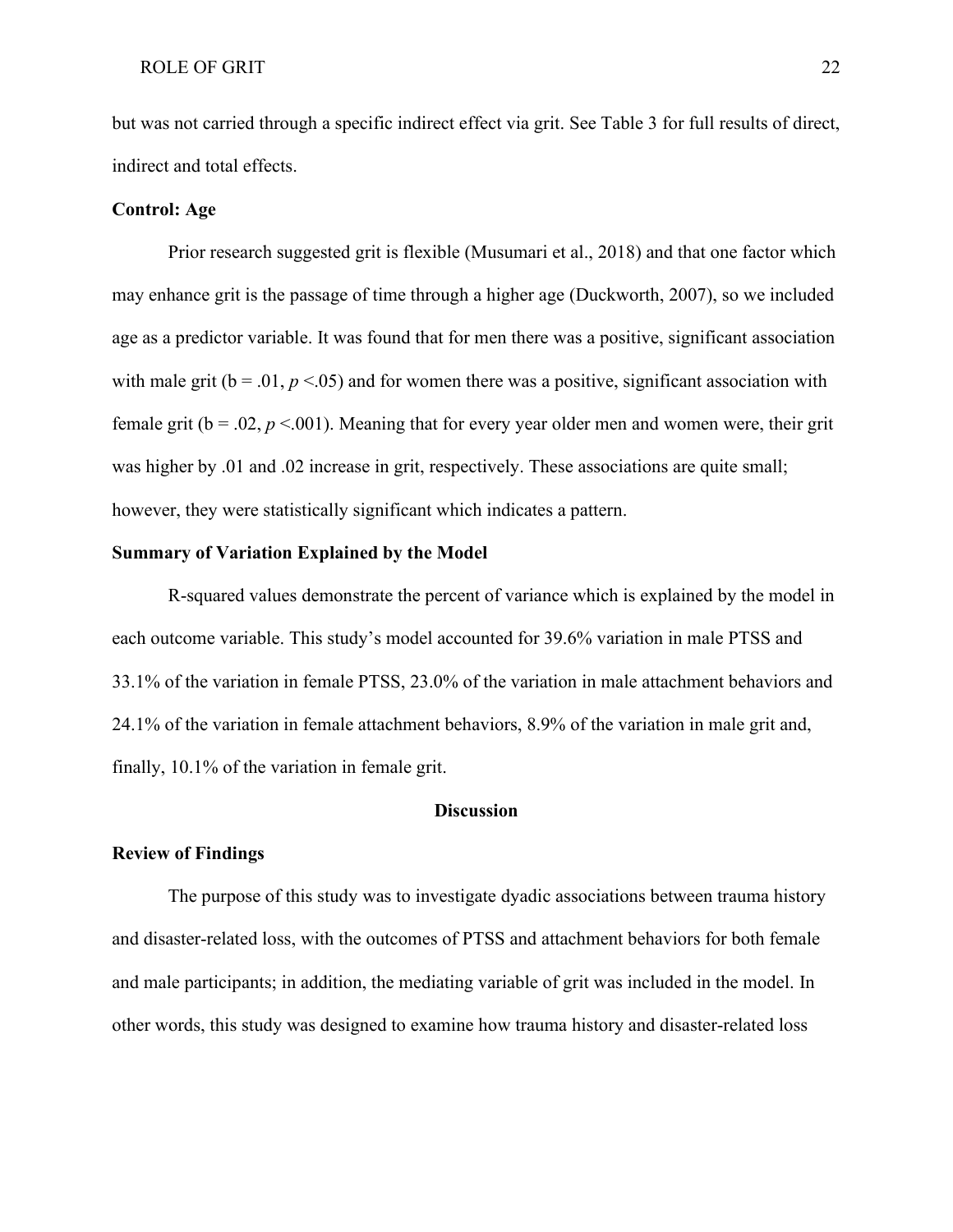may influence couples' attachment behaviors and posttraumatic stress symptoms and to determine if grit carries the effect of disaster-related loss and trauma history to the outcomes.

The first hypothesis was supported in that for men and women, higher levels of disasterrelated loss as well as higher levels of trauma history associated with higher levels of PTSS. Especially important to note is the magnitude which was discussed in the results. For women, the unit change in PTSS was .60 and men was .85. As PTSS is scored on a scale from 1 to 5, this amount of change potentially means the difference of score from "a little bit" to "moderately" or "quite a bit" to "extremely". These findings are consistent with previous research, especially studies that highlight the lasting effects of natural disasters. For instance, Bonanno et al. (2010) reviewed several disaster studies and concluded that disasters may strike quickly and yet can take several years for those affected to recover from. Hobfoll (2012) described how disaster-related loss will relate to resource loss and ultimately distress, suggesting that these kinds of losses are wide-ranging and have a "multilevel impact... interacting and negatively weighing on the other" (p. 229). The current study findings were consistent with the research on loss, in that disasterrelated loss and trauma history (also a loss) related to more distress (PTSS) for both men and women.

The data did not support the second hypothesis, that there would be a significant, inverse association between higher levels of trauma history as well as higher levels of disaster-related loss and lower levels of attachment behaviors. In fact, no significant associations were found between trauma history, disaster-related loss and attachment behaviors for men or women. This finding was surprising in that some scholars have found trauma history (i.e. childhood abuse and violence) to be associated with lower levels of attachment behaviors (Banford Witting  $\&$  Busby, 2018). The lack of association is perhaps related to the relatively low incidence of disaster-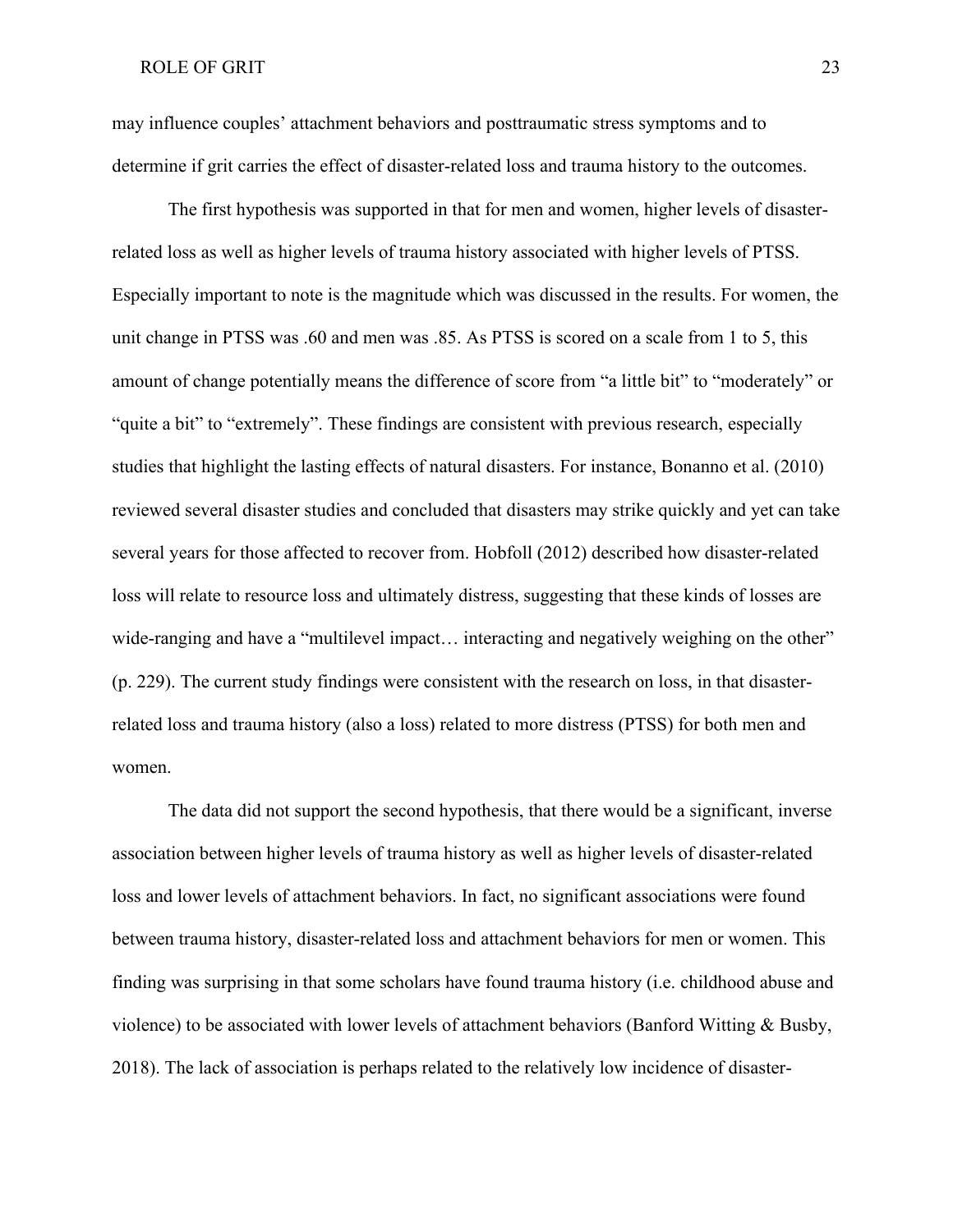related loss and trauma history among the participants in this sample. However, given the association seen between disaster-related loss, trauma history and posttraumatic stress symptoms, other potential explanations need exploring. For instance, it could also indicate that coupleinteraction-related outcomes such as attachment behaviors are somehow insulated from trauma history and disaster-related loss in a way that individual posttraumatic stress symptomology is not. We did note that outside the context of the model, disaster-related loss was correlated with lower levels of attachment behaviors within partners. As such, it may also be that examining these associations in the context of a multivariate APIM model where we accounted for partner interdependence gives a more nuanced and accurate picture. In other words, it will be important to continue studies in this area that incorporate data from couples and account for noninterdependence. In terms of theory, it may be again that couple distress in somehow insulated from loss in ways that individual distress may not be. Future inquiry in this area would be valuable to see how losses relate differentially to individual versus couple functioning when utilizing COR theory to view loss as the primary substance of stress.

It was also hypothesized that higher levels of trauma history and more disaster-related loss would be associated inversely with grit. Since there are mixed findings in the current literature about how grit can be both helpful and a hindrance (Lucas et al., 2015), this was an area of exploration in the current study. For women, a higher level of trauma history associated with lower levels of grit for themselves as well as for her male partner. However, there were no other associations with grit and the predictors for men and women. Grit did have significant, positive actor and partner associations with the outcomes of male and female attachment behaviors. Finally, there were significant, inverse actor associations between male grit and male PTSS along with female grit and male PTSS.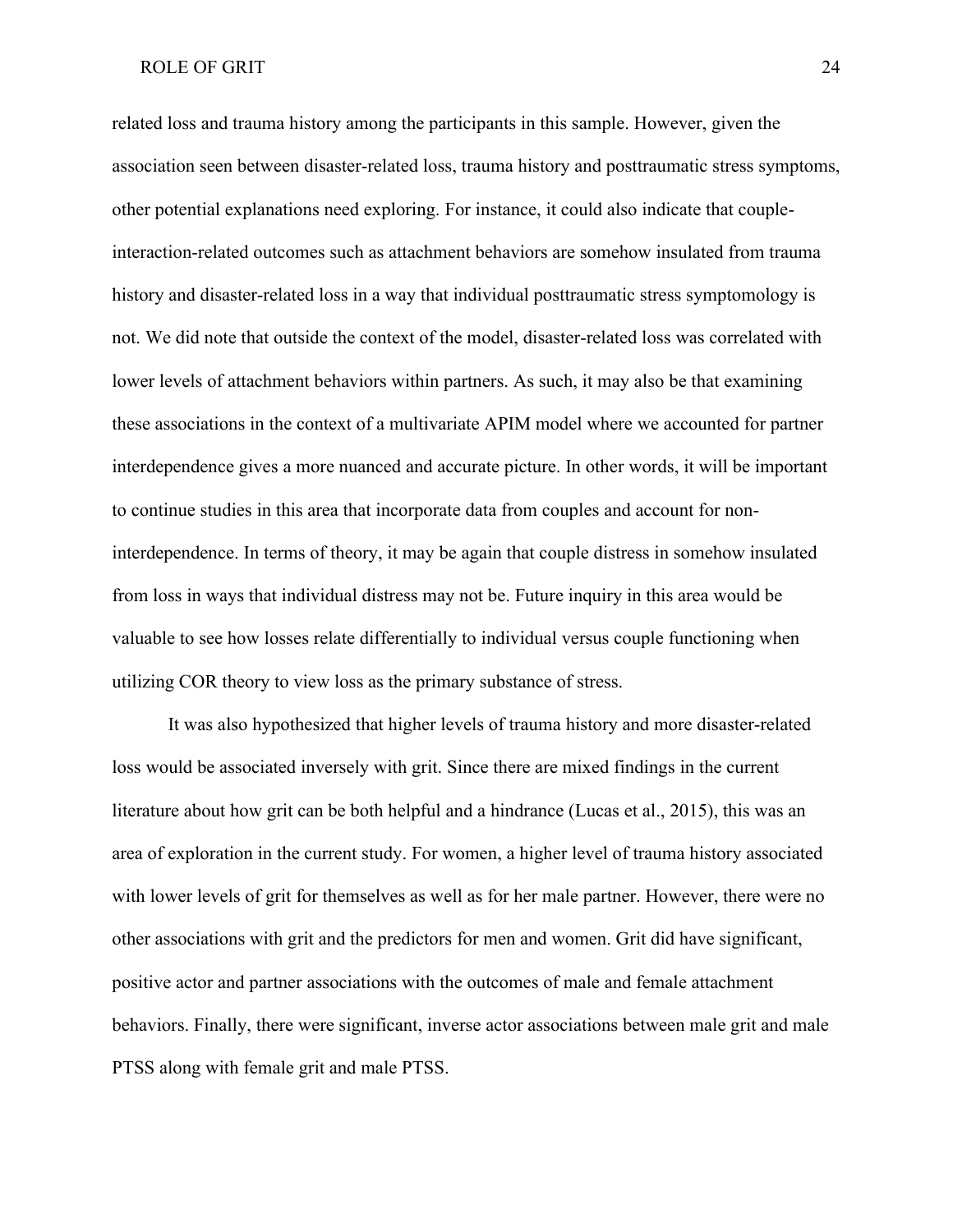These findings are in line with the current literature which describes the association between grit and mental health outcomes, where those with higher levels of grit had a negative and significant relationship with suicidal ideation (Blalock et al., 2015). Further, Blalock et al. (2015) hypothesize that this relationship may exist for those with higher levels of grit, because they may not experience the same level of stress as those with lower levels of grit. COR theory (Hobfoll, 1989) frames the relationship between individuals and their environment as being transactional – in that individuals cognitively decide if they have the personal resources to handle stress events (Matthieu & Ivanoff, 2006). This decision then has a magnitude effect on an individual's emotional response which ultimately elicits a stress response to any given stressful situation. So, someone with higher levels of grit may be able to process their stressful situation in a way that leads to a lower intensity of emotions and, overall, a lower level of stress. With that said, in considering why the predictors did not have more of an affect or association with grit, it may be that grit is a fixed personality trait as Duckworth (2007) originally suggested, rather than a variable resource and hence, perhaps it cannot be easily changed by disaster-related loss or trauma history.

Finally, it was hypothesized that there would be significant, positive indirect effect from trauma history and disaster-loss to PTSS as well as attachment behaviors through grit. This last hypothesis received minimal support in that there was a negative, indirect effect from female trauma history to female attachment behaviors through grit. This suggests that the association between higher levels of trauma history and lower levels of attachment behaviors for women was conveyed in part through a detriment to female grit. In other words, higher levels of trauma history for females associated with lower levels of grit which in turn, associated with lower levels of her own attachment behaviors. King et al. (2020) found similar associations between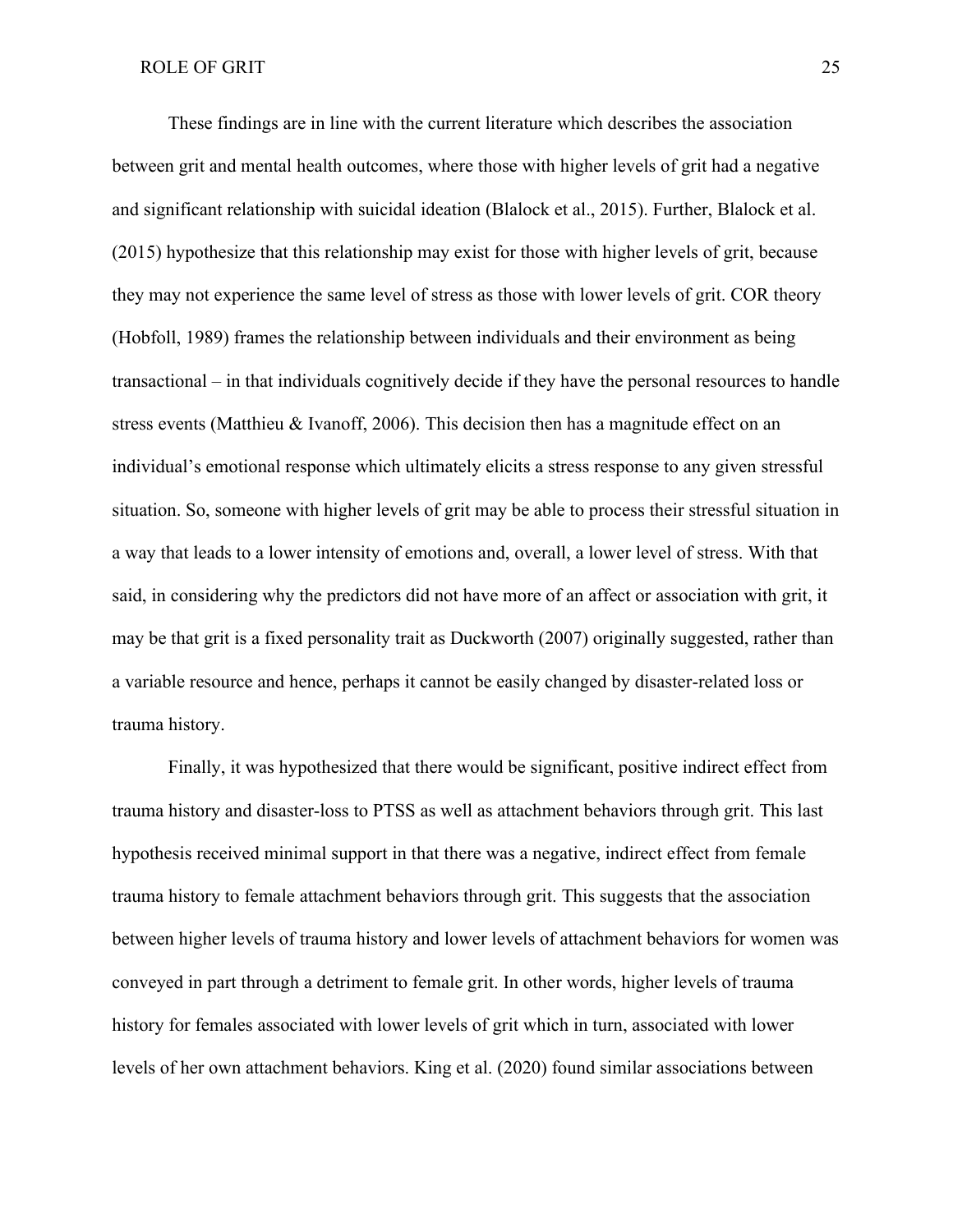trauma and grit, in that the more childhood physical abuse participants reported, the lower their levels of grit were. These findings are interested to note because in concert King et al.'s (2020) findings and Musumari et al. (2018) seem to provide evidence that grit may be malleable in both directions whereas early formations of grit tend to cast it as more fixed (e.g. Duckworth, 2007). Given that the field appears to be in some debate over the nature of grit, future work in this area is needed. One way to theoretically frame the current finding that higher levels of female trauma history associated with lower levels of female grit is by returning to COR theory. Trauma history can be framed within COR theory as a loss and, further, researchers showed that these losses can reduce an individual's resources and/or reserve of resources (Banford Witting & Busby, 2018). Researchers describe grit as a personal quality and share how in the face of losses, grittier individuals will "stay the course" or stay on their current trajectory (Duckworth, 2007, p. 1088), which includes marriage (Eskreis-Winkler et al., 2014). In the face of stress, individuals in a romantic relationship will respond with attachment behaviors (like engagement) by showing up for one another – reaching out or seeking one another (Eskreis-Winkler et al., 2014; Novak et al., 2016; Ruhlmann et al., 2018). So, a female partner with a higher level of trauma history, shown to have lower levels of grit, may struggle to participate in attachment behaviors, like engagement.

#### <span id="page-33-0"></span>**Clinical Implications**

For therapists and therapists-in-training, the findings of this study may be useful to consider when working with heterosexual couples who have mild disaster-related loss and some trauma history. Riggs (2014) highlights the importance of assessing trauma histories for both members in a couple to see how trauma-related symptoms may be affecting their relationship. It is important to note here that the experience of a disaster is incredible varied meaning that each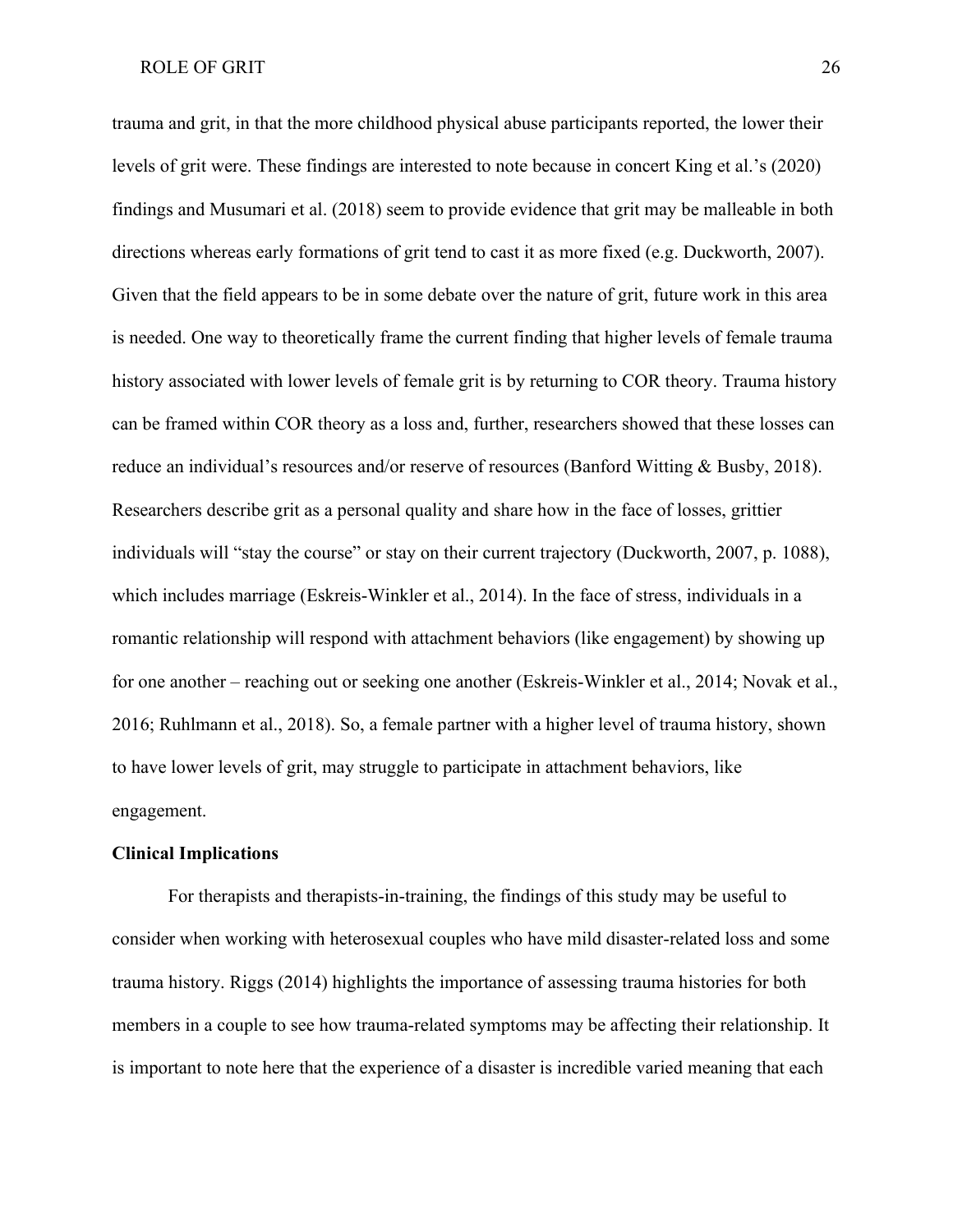individual, couple and family will have different losses and potentially traumatic experiences with a disaster. As such, it is not suggested that treating couples with disaster exposure is not a wholesale equivalent to treating couples with other types of traumatic event exposure because many who go through disasters are not affected with long term mental health difficulties (Bonanno et al., 2010). Thus, thorough assessment to examine what losses and experiences couples have had in facing a disaster is critical to appropriate intervention planning. Because of this important caveat, the suggestions given here should be considered general guidance based upon the findings with this sample.

Researchers emphasize the importance of marriage/couple therapy, specifically cognitive-behavioral conjoint therapy (CBCT), when at least one of the members of the couple is working to improve symptoms associated with PTSD and their relationship satisfaction overall (Monson et al., 2012). As such, CBCT may be an appropriate intervention to utilize with couples affected by trauma, depending on their distress level and disaster-related loss experiences. Clinicians who specialize marriage/couple therapy recommend emotionally focused therapy (EFT; Johnson, 2004) as an empirically supported model to help improve couple's outcomes (Greenman & Johnson, 2013) – especially when working to improve attachment behaviors within couplehood. So, clinicians interested in working with those affected by trauma history and disaster-related loss may find it helpful to work toward being specifically trained in and explore models like EFT or other models that enhance engagement with one's partner such as Gottman's Sound Marital House Theory (Gottman et al., 2002).

With regard to grit, it may be important for clinicians working specifically with women who have a history of trauma and who have a goal to connect with their partner in more meaningful ways (e.g., increasing attachment behaviors) to explore their level of grit (either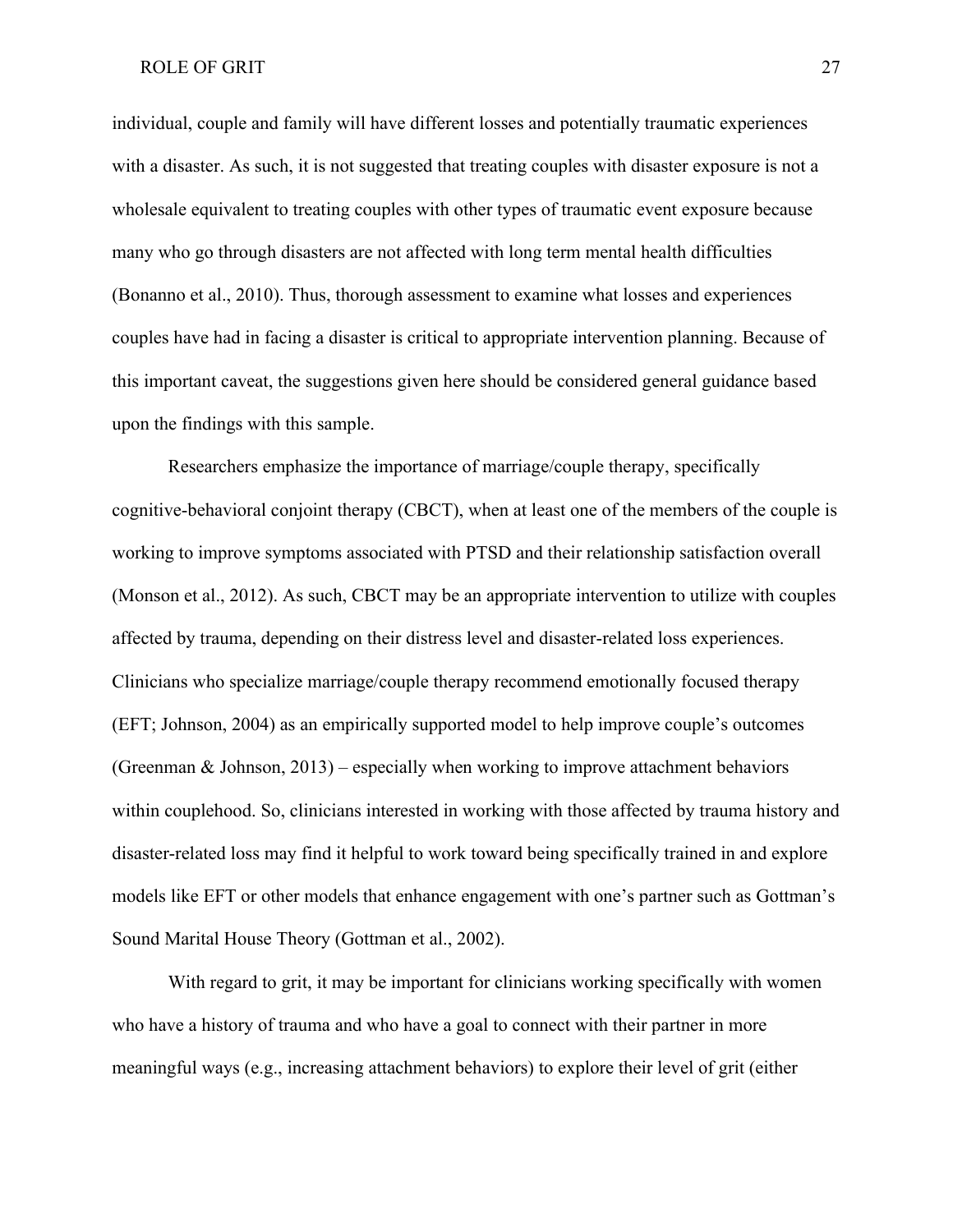formally in a grit assessment or informally in a therapeutic interview). We noted in our study that lower levels of grit associated with lower levels of attachment behaviors. As such, it may be helpful to assess both grit and attachment behaviors with clients exposed to disaster-related loss and who have a history of trauma. An example of how to assess for grit level in a clinical setting includes having the therapist ask the client(s) questions related to the Grit-S (Duckworth & Quinn, 2009), such as: 1) do setbacks discourage you, 2) do you often finish projects after you begin them, and 3) do you set goals and pursue them or choose to pursue different goals? Together, the answers to these questions may start to orient the therapist to the client(s) grit level. In addition to careful assessment, interventions targeted to improve grit may influence attachment behaviors positively; the reverse is also potentially true as path analysis does not allow us to assume causation. As such, it was also suggested that therapy models targeted to improve attachment behaviors may be helpful.

COR theory states that improving access to resources can help offset loss, such as disaster-related loss (Banford Witting & Busby, 2018). Thinking of grit as a resource may be a helpful frame because researchers have found that grit may change and improve over one's lifetime (Harris & Murray, 2017), and interventions aimed at increasing grit would be helpful for improving mental health outcomes (Musumari et al., 2018). To start this process, a therapist may gather information about a client(s) resources and wholeness by using a chart like Satir's selfmandala (Lum, 2002). The self-mandala assesses eight domains of resources in a client's life: nutritional, physical, spiritual, interactional, emotional, sensual, intellectual, and contextual (Satir et al., 1991). If there are domains which are lacking resources, clinical work can start with increasing resources in these areas. Additionally, Perkins-Gough (2013) suggest that by using deliberate practice techniques, working on something even when the repetitive nature of working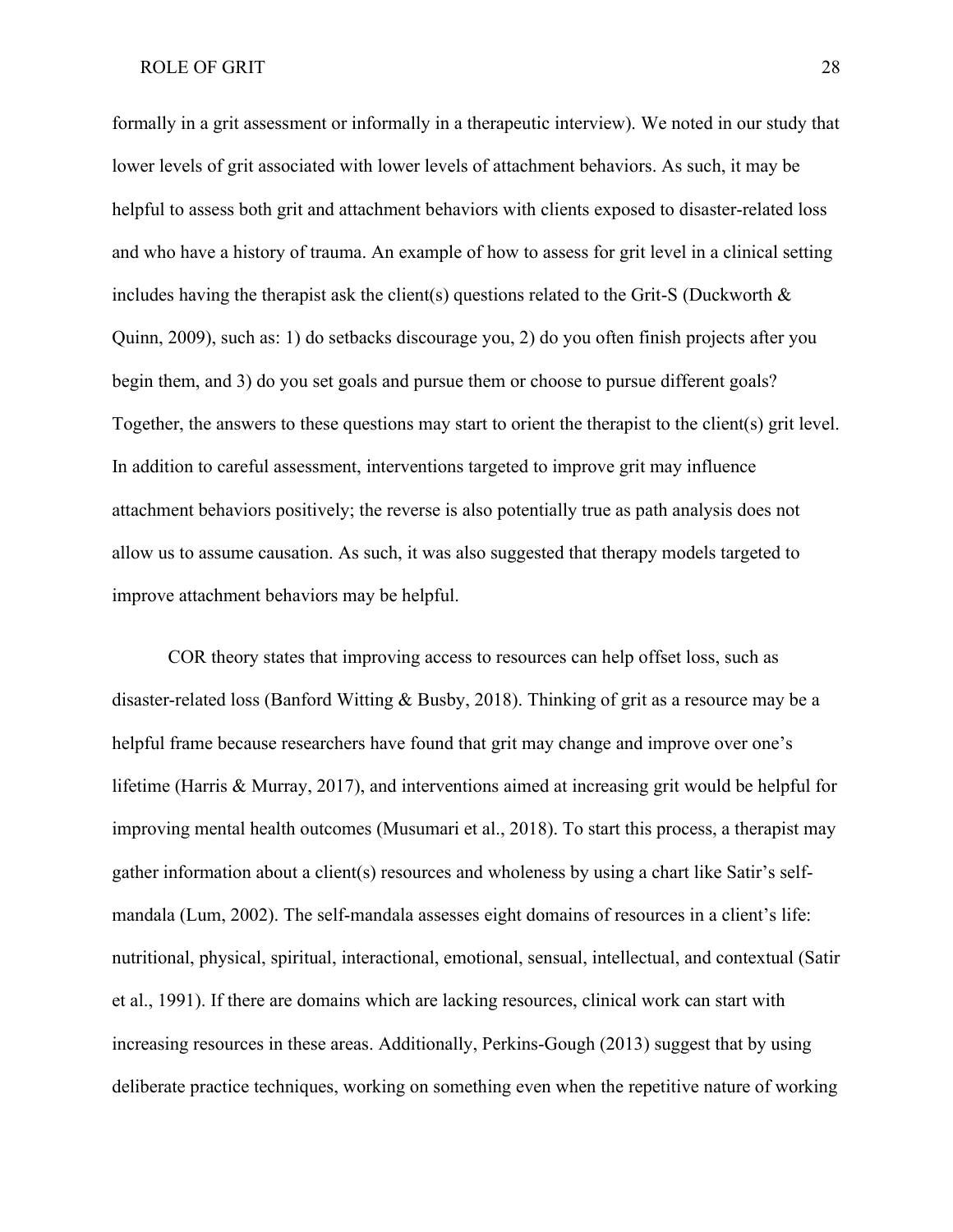hard can be mundane or boring, changes grit levels. Furthermore, the study proposed that grit levels can be changed by changing the beliefs about hard work, shifting focus from the boringness of a task to how to get the most out of one's day; this included having practice with the struggle of difficult tasks (Perkins-Gough, 2013). A clinical tactic which could be used to engage a client in this change of perspective is a strategic reframe which helps "redefine the problematic situation so that the existing values, beliefs and commitments of involved persons lead to a very different behavior" (Coyne & Biglan, 1984, p. 222). In strategic therapy, this is called a paradoxical intervention because the hope is that the client(s) will act in new ways (Coyne & Biglan, 1984) – which may lead them to continue working on projects long after the client(s) may become bored with the day to struggle with a task or goal.

Eskreis-Winkler et al.'s (2014) study locates grit within a psychological domain, finding there to be evidence for grit's effect on marital outcomes for couples where one or both partners have a history of trauma. Interventions used as part of Gottman's Sound Marital House Theory (Gottman et al., 2002) could be helpful here because they work on improving conflict management skills and in creating shared meaning within couples – ultimately focusing on mitigating the cascading distance and isolation that sometimes develops following trauma (Tell et al., 2006). A Gottman technique that may help couple's in the reconnection process is building Rituals of Connection – this intervention is used to increase couple's daily rituals and interactions with the goal of helping their relationship thrive (Gottman  $\&$  Silver, 2015). Additionally, EFT interventions may be impactful as they are aimed at increasing attachment bonds both with the individual who with a trauma history and at the couple level (Johnson, 2002). For instance, EFT techniques that could be useful with couples and that could potentially enhance grit levels would be guiding client's in completing performance tasks in an effort to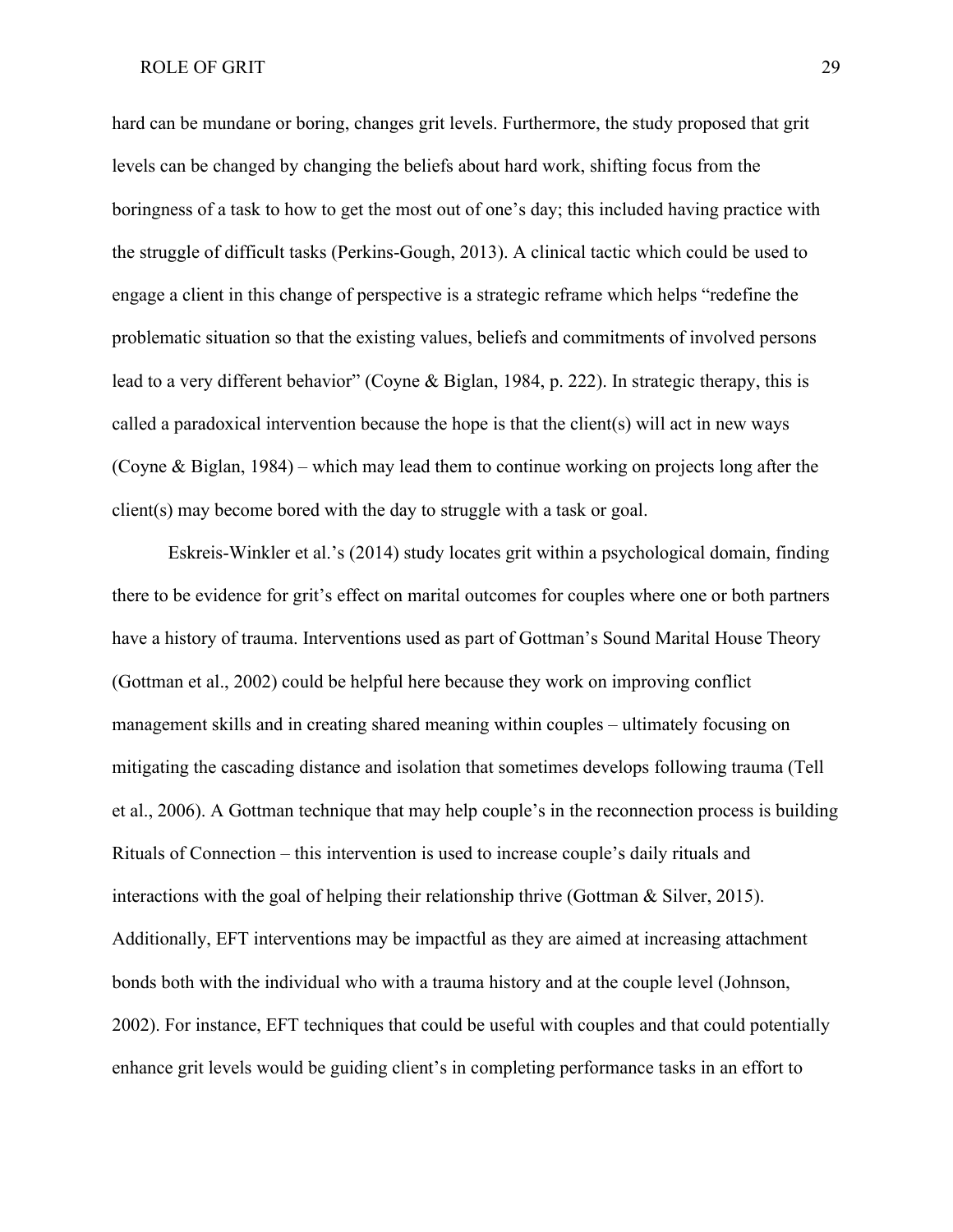increase their engagement in therapy and, eventually, to increase their engagement in their relationship (Zuccarini et al., 2013). Zuccarini et al. (2013) cautions that facilitating client's and couple's in this process may be made more difficult with client's how have experienced a trauma in their history.

#### <span id="page-37-0"></span>**Limitations and Suggestions for Future Research**

The conceptualization of disaster exposure is quite diverse in the field of disaster studies which is evidenced by a variety of measures to capture it; as such, building building consensus across the disaster research field on how to measure disaster exposure is challenging, but necessary (Chung et al., 2014; Chang et al., 2003; Harville et al., 2015; Norris et al., 1999; Shepherd et al., 2017; Smith, 1996). As such, the current study looked at disaster-related losses using the LICCS, which assesses loss across four domains – object, condition, energy and personal. While the use of theory-driven instrument is a strength of the study, at the same time, this instrument is also new and needs to be used with a variety of disasters to fully evaluate its sensitivity to variation in disaster exposure.

Furthermore, other potential limitations in conceptualization include the treatment and inclusion of grit in this study. Duckworth (2007) originally described grit as a personality trait and something that may slightly change as someone ages. Personality traits are typically considered to be fixed or enduring throughout one's lifespan (McCrae & Costa, 1994). However, King et al. (2020) found a connection between childhood physical abuse and lower grit, similar to the finding in this study between female trauma history and lower levels of female grit. Also, Perkins-Gough (2013) suggested interventions to improve grit, suggesting a potentially higher level of plasticity than some other personality characteristics. These disparities call into question the original description of grit as a personality trait. In other words, it seems to be unsettled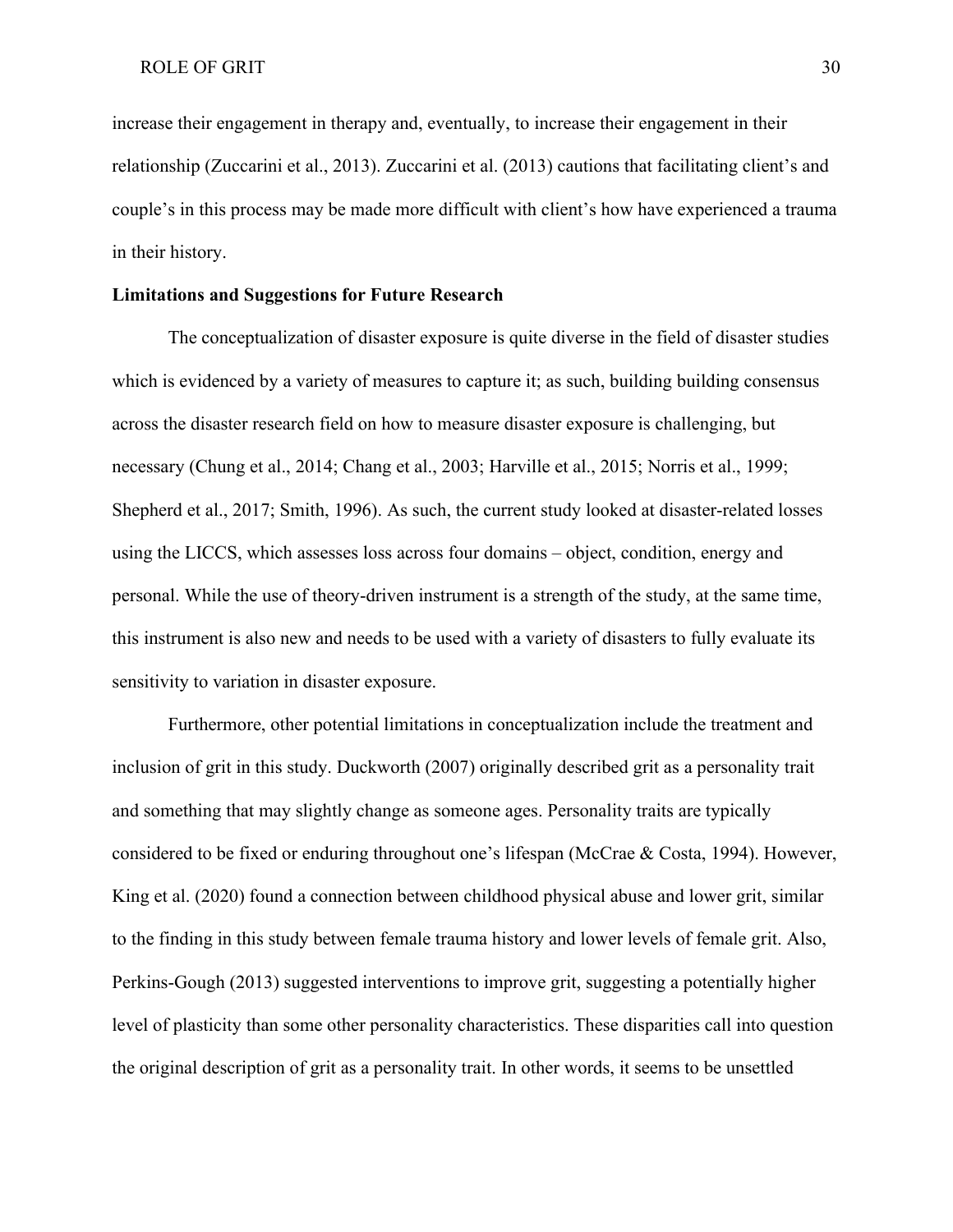whether grit is a fixed personality trait or a dynamic characteristic which can be increased by therapeutic interventions or conversely damaged via trauma or stress. Further exploration of grit would be needed to understand the nature of this trait. Along with this, looking at mediators that are less personality trait-based and more behaviorally based (e.g., coping) might reveal useful intervention strategies with disaster affected couples. Additionally, the measure of grit that was used for this study, the Grit-S, is a measure of an individual's level of grit. Future research using dyadic data including partner measures of grit would be interesting because it would help in exploring how partners perceive one another's level of grit – which may go so far as to assess how one partner feels about their partner's level of grit (e.g., accepting, annoyed by, and/or neutral to).

This study focused on individual and couple outcomes from disaster-related loss during a mild hurricane season (2019). There is more work to be done in looking at the dynamic of couples nested within their communities. For example, after Hurricanes Irma and Maria hit Puerto Rico in 2017, the creation of community gardens served to support Puerto Rican's by increasing resources in a variety of domains (McIlvaine-Newsad et al., 2020). Specifically, researchers highlighted how the gardens served as an environmental resource by creating renewable energy and the gardens also became a social resource by strengthening intergenerational bonds and sparking social activism (McIlvaine-Newsad et al., 2020). COR theory describes resources like these as "caravans" (Hobfoll, 2011). What is important to understand about caravans is that they differ for those from different backgrounds (e.g. those from lower socio-economic or from disenfranchised communities have lower resources starting out) and when a major stress event occurs, those most vulnerable (lacking in resources) are more at risk for experiencing negative physical and mental health outcomes. Future research might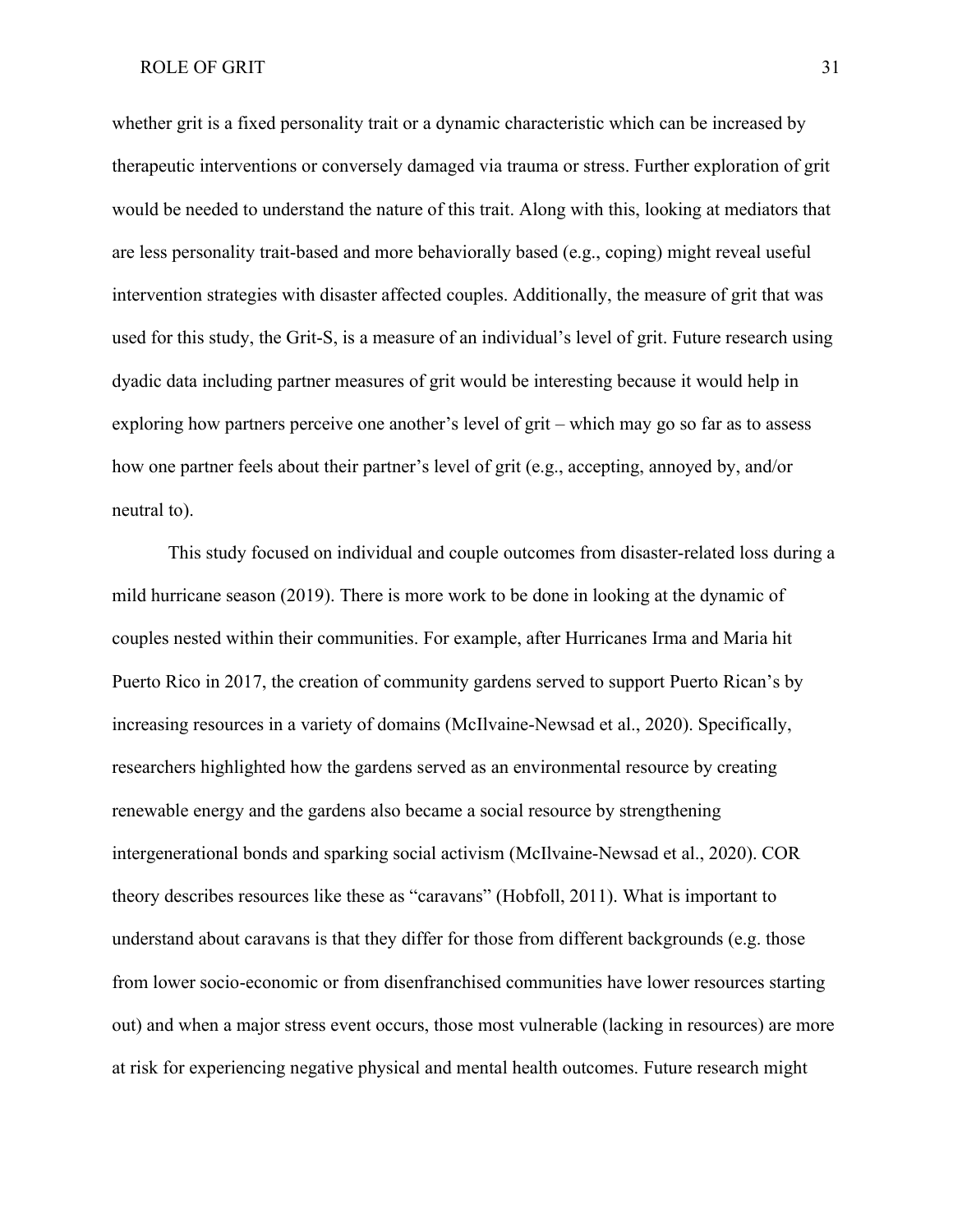consider how community care (or lack thereof) affect populations who have experienced disaster-related loss.

Further, the limitations of this study include the skewed demographics of the sample, in that between 70-75% of the sample were White. Almost 15% of the sample were Black or African American which is a bit more representation that is typically seen in research and is closer to an accurate representation of the population at large (U.S. Census Bureau, 2021); however, generalizability is limited among other racially diverse groups. Additionally, the data were collected in an effort to capture the experience of those affected annually by the 2019 hurricane season and so the sample was focused along the southeast region of the United States; therefore, the sample may not generalize to those living in other regions of the United States. Further, measures of disaster-related loss used in this study are new. Overall, the sample reported low levels of PTSS and high levels of attachment behaviors, which makes detecting the prediction in variability difficult, despite adjusting for skew by utilizing a robust estimator in the analysis. Future research would benefit by working with more racially diverse couples, from different regions around the United States which may require additional data gathering techniques beyond the use of panelist companies. Females and males in the dataset were not highly traumatized, in that they did not have very intense disaster-related loss or trauma histories. A more diverse sample (in terms of exposure) might yield more nuanced findings among similar variables. Finally, studying a variety of other mental health outcomes would be useful in studying those affected by natural disasters.

#### **Conclusion**

<span id="page-39-0"></span>This study was designed to examine what association trauma history and disaster-related loss may have for couples' attachment behaviors and posttraumatic stress symptoms. Findings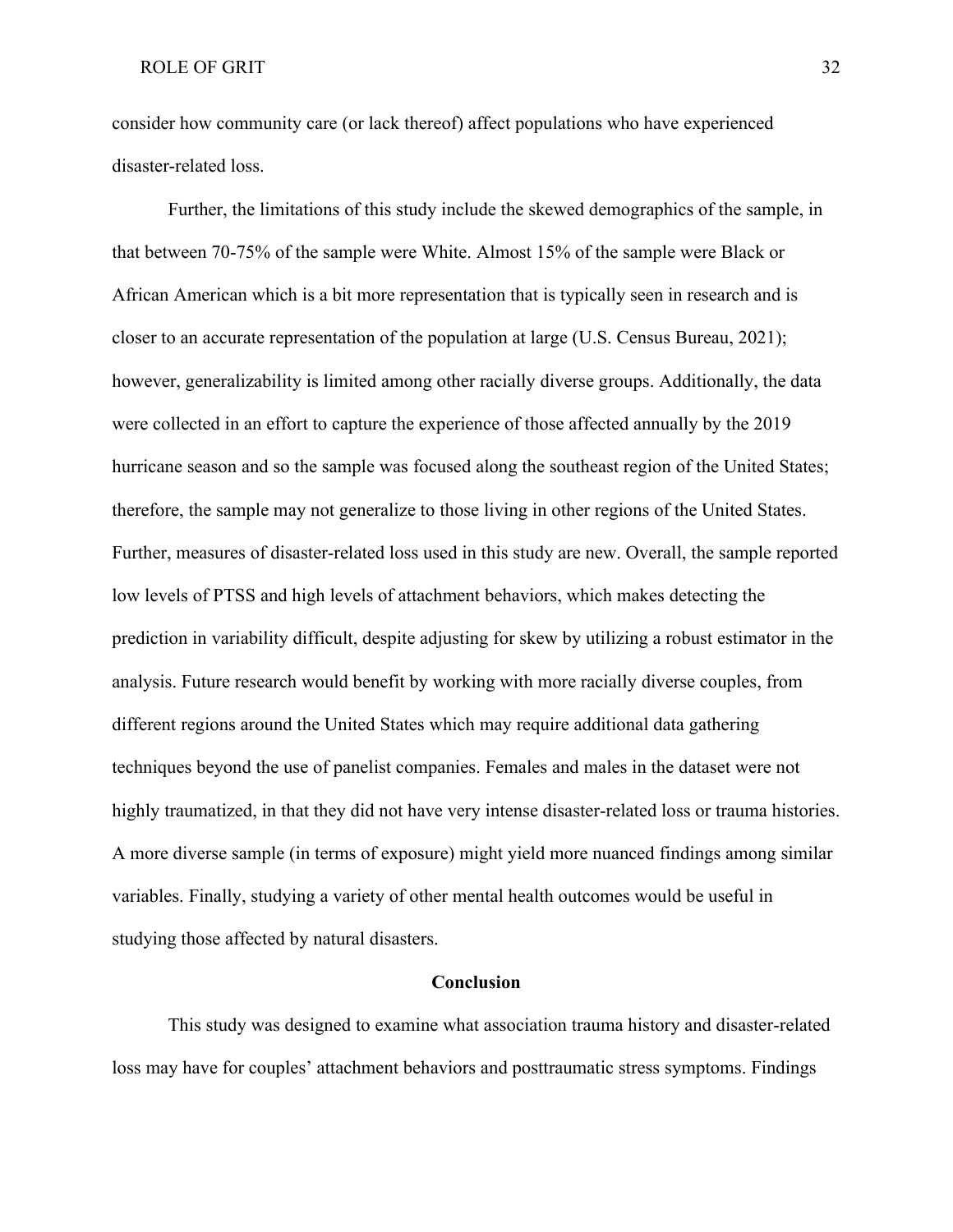supported prior research and general tenets of COR theory in that men and women with higher trauma history and disaster-related loss have higher levels of PTSS. Further, we found an indirect relationship effect from women's trauma history to women's attachment behaviors, through their grit. It may be that female grit is a personality resource that can be depleted in the face of losses like trauma history and disaster-related loss. Stress theories like COR theory can be used to describe the effect of loss on one's own personal resources and, ultimately, on couple outcomes like attachment behaviors as well as mental health outcomes like post-traumatic stress symptoms (PTSS). Clinicians working with couples who have a history or trauma and/or disaster-related loss can use interventions aimed increasing their grit to positively affect their mental health and couple outcomes.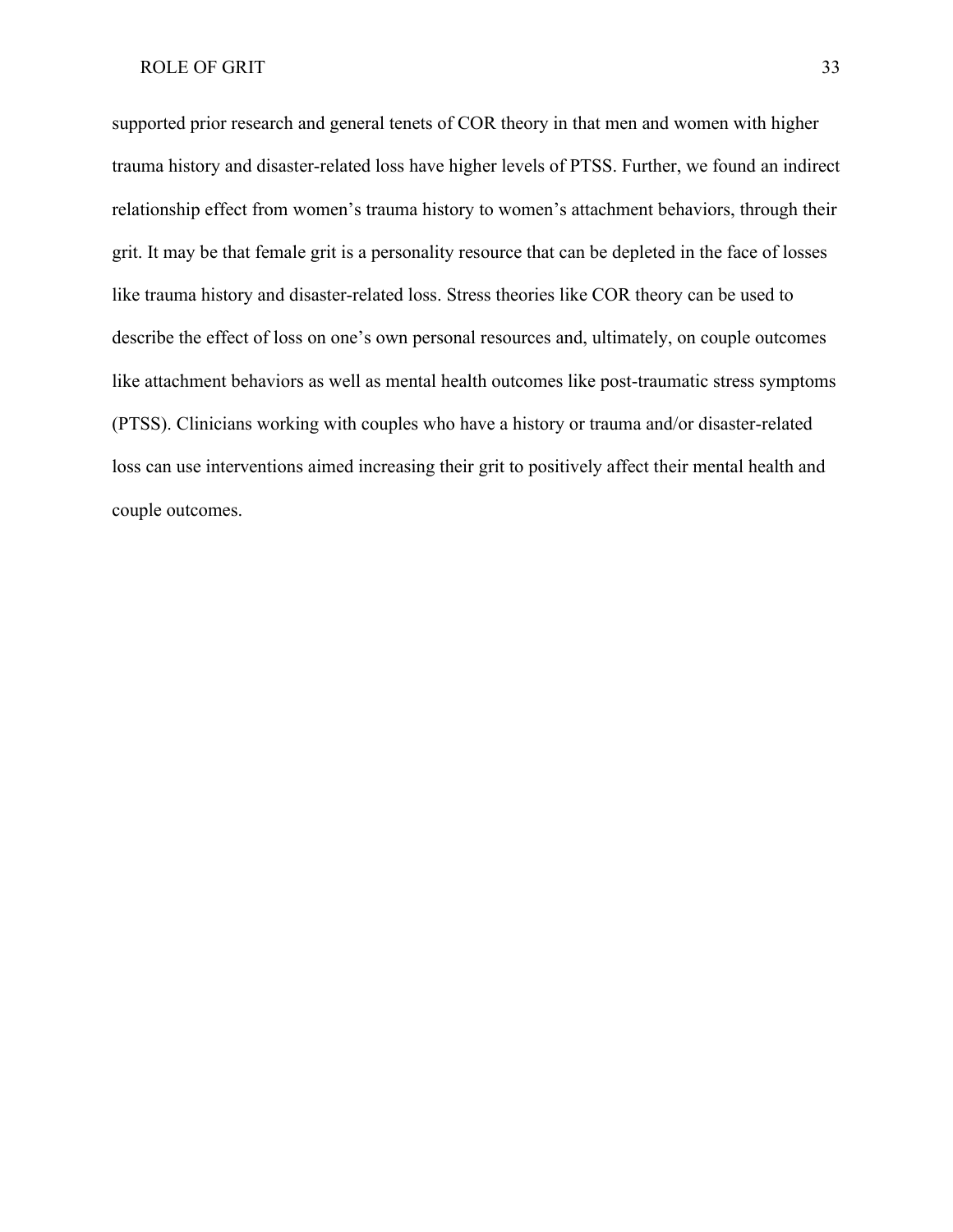#### **References**

- <span id="page-41-0"></span>Banford Witting, A. & Busby, D. (2018). The long arm of trauma during childhood: Associations with resources in couple relationships. *Journal of Marital and Family Therapy, 45*(3), 534–549. [https://doi.org/1](https://doi.org/10.1080/10911359.2018.1527739)0.1111/jmft.12354
- Banford Witting, A., & Busby, D. (*under review*). The Loss in Connection with Catastrophes (LICCS) Scale: The salience of resources in understanding individual and relational wellbeing.
- Banford Witting, A., & Busby, D.M. (2020). The residuum of childhood physical and sexual abuse: Coming to terms in couple relationships. *Journal of Interpersonal Violence.* [https://doi.org/10.1177/0886260520965972](https://doi.org/10.1177%2F0886260520965972)
- Banford Witting, A., Bagley, L. A., Nelson, K., & Lindsay, T. (2021). Natural disasters and the relational study of the family: A 2-decade scoping review. *International Journal of Disaster Risk Reduction, 52*(1), 1–10*.* <https://doi.org/10.1016/j.ijdrr.2020.101990>
- Benevolenza, M. A., & DeRigne, L. (2019). The impact of climate change and natural disasters on vulnerable populations: A systemic review of literature. *Journal of Human Behavior in the Social Environment, 29*(2), 266–281[.](https://doi.org/10.1080/10911359.2018.1527739)

<https://doi.org/10.1080/10911359.2018.1527739>

Blalock, D. V., Young, K. C., & Kleiman, E. M. (2015). Stability amidst turmoil: Grit buffers the effects of negative life events on suicide ideation. *Psychiatry Research, 228*(3), 781–784. http://dx.doi.org/10.1016/j.psychres.2015.04.041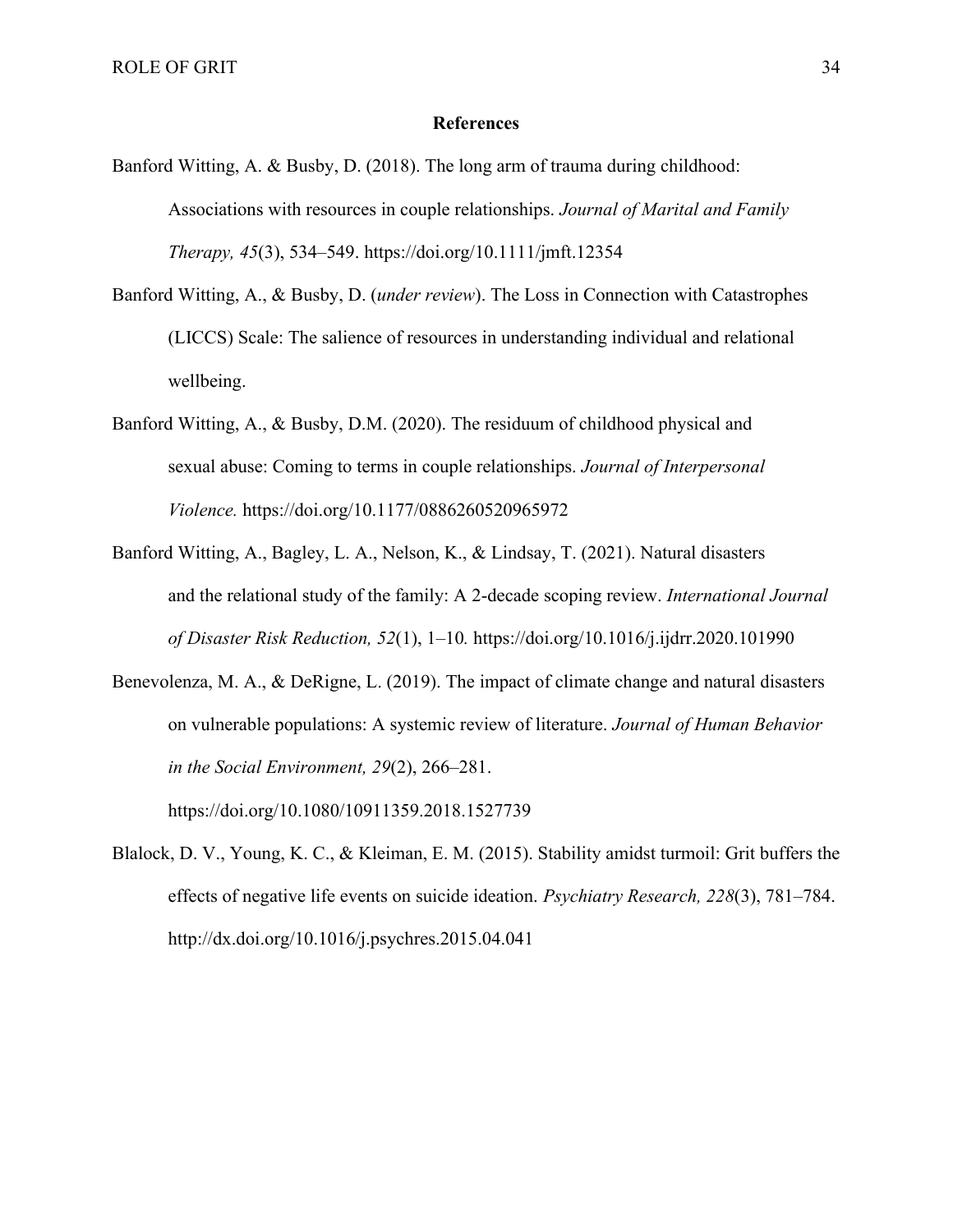- Bonanno, G. A., Brewin, C. R., Kaniasty, K., & La Greca, A. M. (2010). Weighing the costs of disaster: Consequences, risks, and resilience in individuals, families, and communities. *Psychological Science in the Public Interest, 11*(1), 1–49. https://www.jstor.org/stable/41038732
- Botey, A. P., & Kulig, J. C. (2014). Family functioning following wildfires: Recovering from the 2011 Slave Lake fires. *Journal of Child and Family Studies, 23*(8), 1471–1483. <https://doi.org/10.1007/s10826-013-9802-6>
- Canevello, A., Michels, V., & Hilaire, N. (2016a). Supporting close others' growth after trauma: The role of responsiveness in romantic partners' mutual posttraumatic growth. *Psychological Trauma: Theory, Research, Practice, and Policy, 8*(3), 334–342[.](http://dx.doi.org/10.1037/tra0000084) <http://dx.doi.org/10.1037/tra0000084>
- Canevello, A., Michels, V., & Hilaire, N. (2016b). Posttraumatic growth: Spouses' relationship quality and psychological distress. *Journal of Loss and Trauma, 21*(6), 548–559. <http://dx.doi.org/10.1080/15325024.2016.1159112>
- Cann, A., Calhoun, L. G., Tedeschi, R. G., Taku, K., Vishnevsky, T., Triplett, K. N., & Danhauer, S. C. (2010). A short form of the Posttraumatic Growth Inventory. *Anxiety, Stress, and Coping, 23*, 127–137.<http://dx.doi.org/10.1080/10615800903094273>
- Cao, X., Jiang, X., Li, X., Lo, M-cJ., & Li, R. (2013). Family functioning and its predictors among disaster bereaved individuals in China: Eighteen months after the Wenchuan earthquake. *PLoS ONE, 8*(4), e60738–e60738.

<https://doi.org/10.1371/journal.pone.0060738>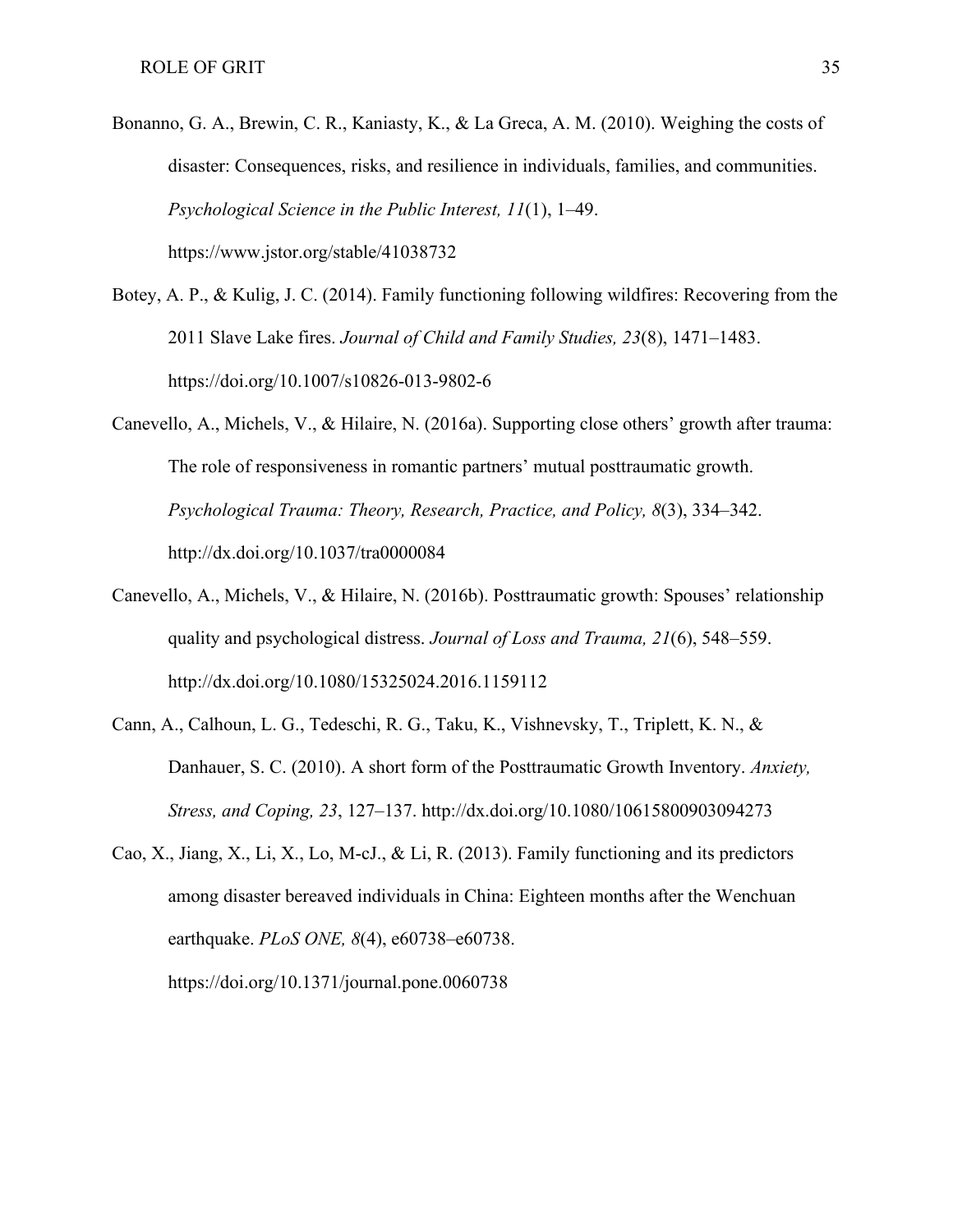- Caruana, C. (2010). Picking up the pieces: Family functioning in the aftermath of natural disaster. *Family Matters, 84*(1), 79–88. https://search.informit.com.au/documentSummary;dn=991914259297512;res=IELHSS
- Chang, C., Lee, L, Connor, K. M., Davidson, J. R. T., Jeffries, K., & Lai, T. (2003). Posttraumatic distress and coping strategies among rescue workers after an earthquake. *The Journal of Nervous and Mental Disease, 191*(6), 391– 398. <http://dx.doi.org/10.1097/01.NMD.0000071588.73571.3D>
- Chung, M. C., Jalal, S., & Khan, N. U. (2014). Posttraumatic stress disorder and psychiatric comorbidity following the 2010 flood in Pakistan: Exposure characteristics, cognitive distortions, and emotional suppression. *Psychiatry, 77*(3), 289–304. <http://dx.doi.org/10.1521/psyc.2014.77.3.289>
- Cook, W. L., & Kenny, D. A. (2005). The Actor-Partner Interdependence Model: A model of bidirectional effects in developmental studies. *International Journal of Behavioral Development, 29*, 101–109. <http://dx.doi.org/10.1080/01650250444000405>
- Coyne, J. C., & Biglan, A. (1984). Paradoxical techniques in strategic family therapy: A behavioral analysis. Journal of Behavioral Therapy and Experimental Psychiatry, 15(3), 221-227. [https://doi.org/10.1016/0005-7916\(84\)90029-6](https://doi.org/10.1016/0005-7916(84)90029-6)
- Credé, M., Tynan, M. C., & Harms, P. D. (2016). Much ado about grit: A meta-analytic synthesis of the grit literature. *Journal of Personality and Social Psychology, 113*(3), 492–511.<http://dx.doi.org/10.1037/pspp0000102>
- Duckworth, A. L., Peterson, C., Matthews, M. D., & Kelly, D. R. (2007). Grit: Perseverance and passion for long term goals. *Journal of Personality and Social Psychology, 92*(6), 1087– 1101.<https://dx.doi.org/10.1037/0022-3514.92.6.1087>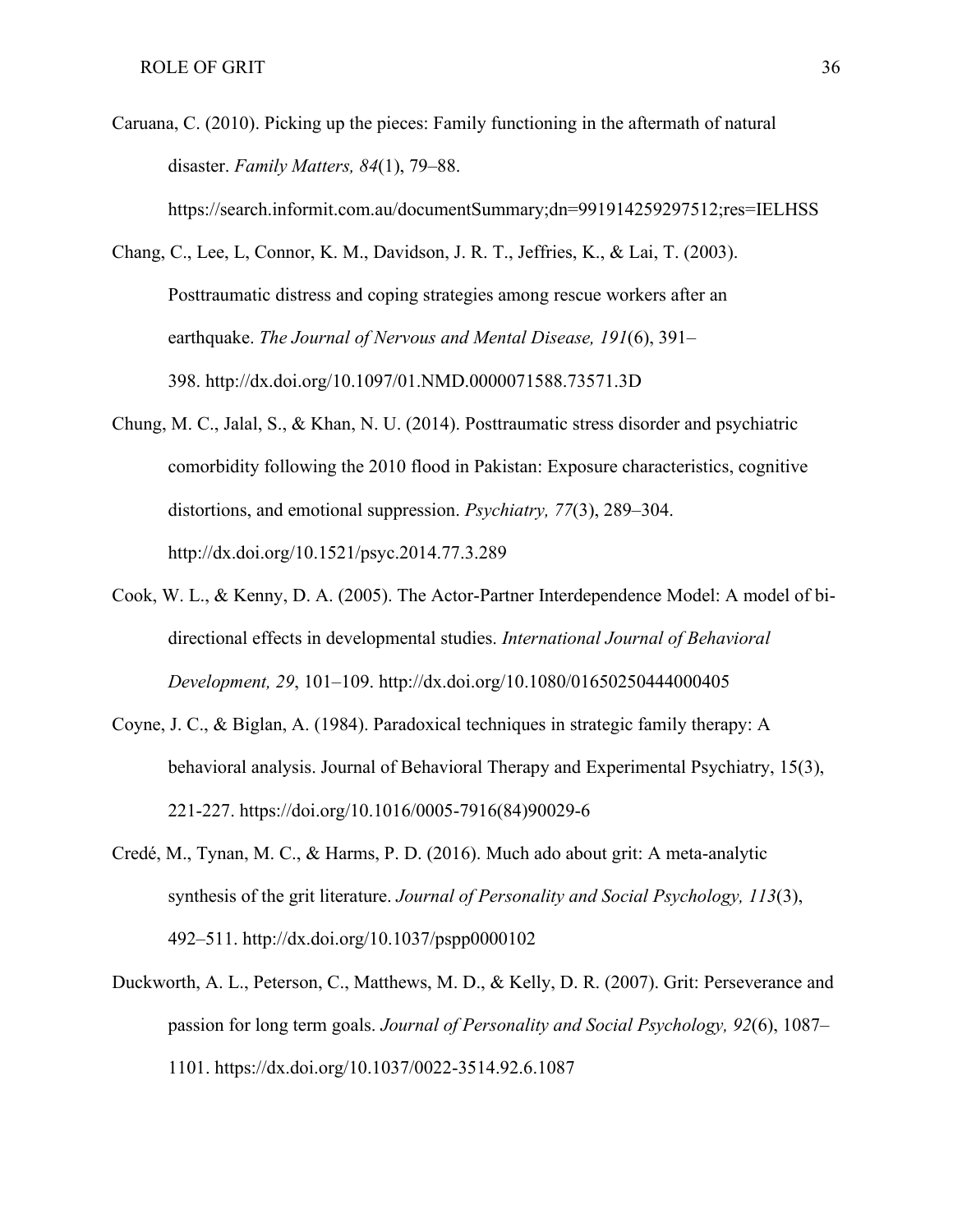- Duckworth, A. L., & Quinn, P. D. (2009). Development and validation of the Short Grit Scale (GRIT–S). *Journal of Personality Assessment*, *91*(2), 166–174. [https://doi](https://doi-org.erl.lib.byu.edu/10.1080/00223890802634290)[org.erl.lib.byu.edu/10.1080/00223890802634290](https://doi-org.erl.lib.byu.edu/10.1080/00223890802634290)
- Duckworth, A. L. (2013). The key to success? Grit. Retrieved from https://www.ted.com/talks/angela lee duckworth the key to success grit?languageen#t-9644
- Eskreis-Winkler, L., Shulman, E. P., Beal, S. A., & Duckworth, A. L. (2014). The grit effect: Predicting retention in the military, the workplace, school and marriage. *Frontiers in Psychology, 5*(1), 1–12.<https://doi.org/10.3389/fpsyg.2014.00036>
- Gallagher, H. C., Lusher, D., Gibbs, L., Pattison, P., Forbes, D., Block, K., & … Bryant, R. A. (2017). Dyadic effects of attachment on mental health: Couples in a postdisaster context. *Journal of Family Psychology, 31*(2), 192–202.<http://dx.doi.org/10.1037/fam0000256>
- Gissurardottir, O. S., Hlodversdottir, H., Thordardottir, E. B., Petursdottir, G., & Hauksdottir, A. (2019). Mental health effects following the eruption in Eyjafjallajokull volcano in Iceland: A population-based study. *Scandinavian Journal of Public Health, 47*(1), 251– 259. [https://doi-org.erl.lib.byu.edu/10.1177/1403494817751327](https://doi-org.erl.lib.byu.edu/10.1177%2F1403494817751327)
- Gottman, J. M., Driver, J., & Tabares, A. (2002). Building the sound marital house: An empirically derived couple therapy. In A.S. Gurman & N.S. Jacobson (Eds.), *Clinical handbook of couple therapy* (pp. 373–399). New York: Guilford Press.
- Gottman, J. M., & Silver, N. (2015). *The seven principles for making marriage work: A practical guide from the country's foremost relationship expert.* New York, NY: Three Rivers Press.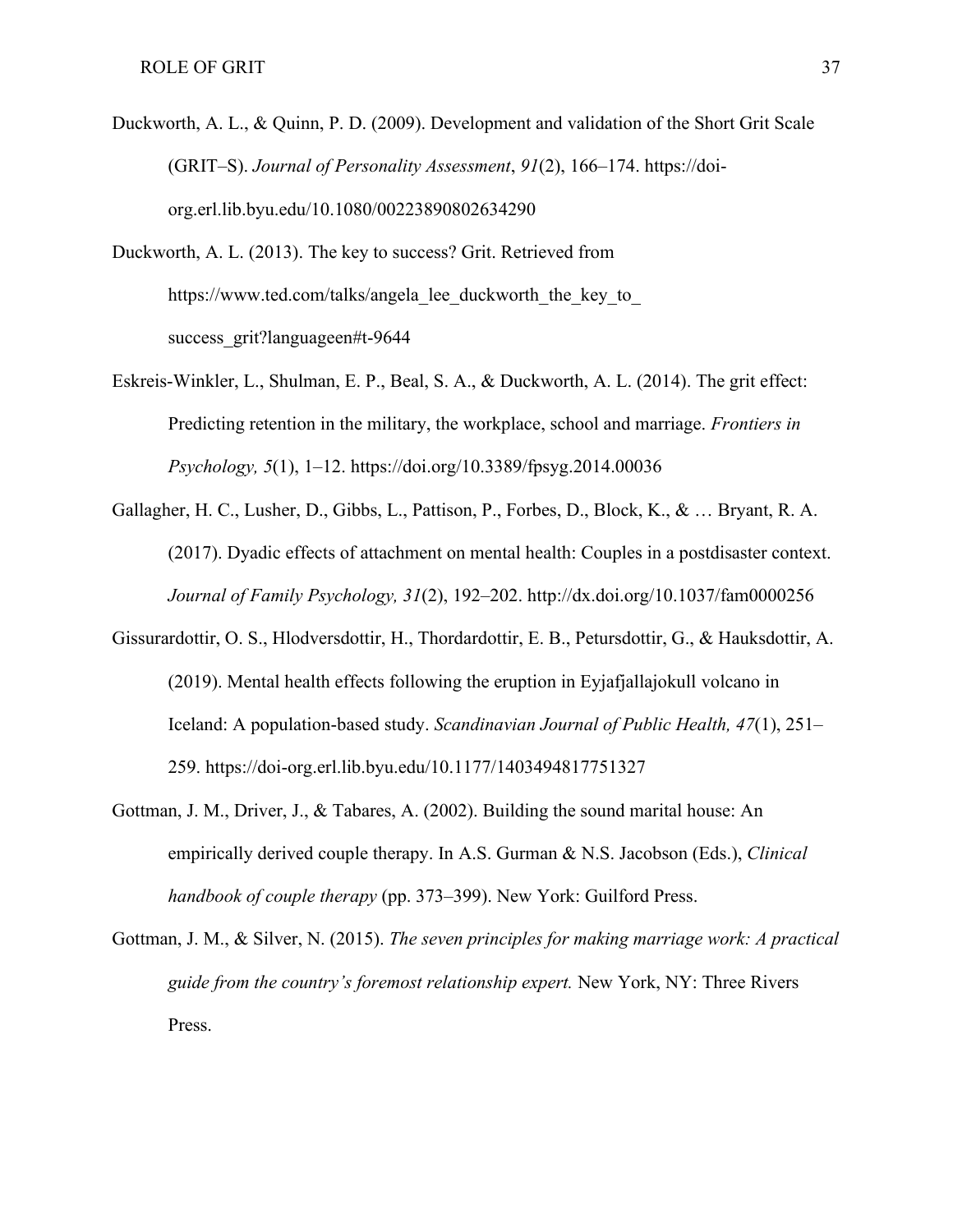- Greenman, P. S., & Johnson, S. M. (2013). Process research on Emotionally Focused Therapy (EFT) for couples: Linking theory to practice. *Family Process, 52*(1), 46–61. https:/doi.org/10.1111/famp.12015
- Harris, J. L., & Murray, B. J. (2017). Educational grit and psychological trauma. *Developments in Business Simulation and Experiential Learning, 44*, 86–94.
- Harville, E. W., Jacobs, M., & Boynton-Jarrett, R. (2015). When is exposure to a natural disaster traumatic? Comparison of a Trauma Questionnaire and Disaster Exposure Inventory. *PLoS ONE, 10*(4): e0123632. <https://doi.org/10.1371/journal.pone.0123632>
- Hobfoll, S. E. (1989). Conservation of resources: A new attempt at conceptualizing stress. *American Psychologist*, *44*(3), 513–524. [https://doi.org/10.1037/0003-](https://doi.org/10.1037/0003-066X.44.3.513) [066X.44.3.513](https://doi.org/10.1037/0003-066X.44.3.513)
- Hobfoll, S. E., Freedy, J., Lane, C., & Geller, P. (1990). Conservation of social resources: Social support resource theory. *Journal of Social and Personal Relationships*, *7*(4), 465– 478.<https://doi.org/10.1177/0265407590074004>
- Hobfoll, S. E., Watson, P., Bell, C. C., Bryant, R. A., Brymer, M. J., Friedman, M. J.,... Ursano, R. J. (2007). Five essential elements of immediate and mid-term mass trauma intervention: Empirical evidence. *Psychiatry, 70*(4), 283–315. <https://doi.org/10.1521/psyc.2007.70.4.283>
- Hobfoll, S. E. (2012). Conservation of resources and disaster in cultural context: The caravans and passageways for resources. *Psychiatry, 75*(3), 227–232[.](https://doi.org/10.1521/psyc.2012.75.3.227) <https://doi.org/10.1521/psyc.2012.75.3.227>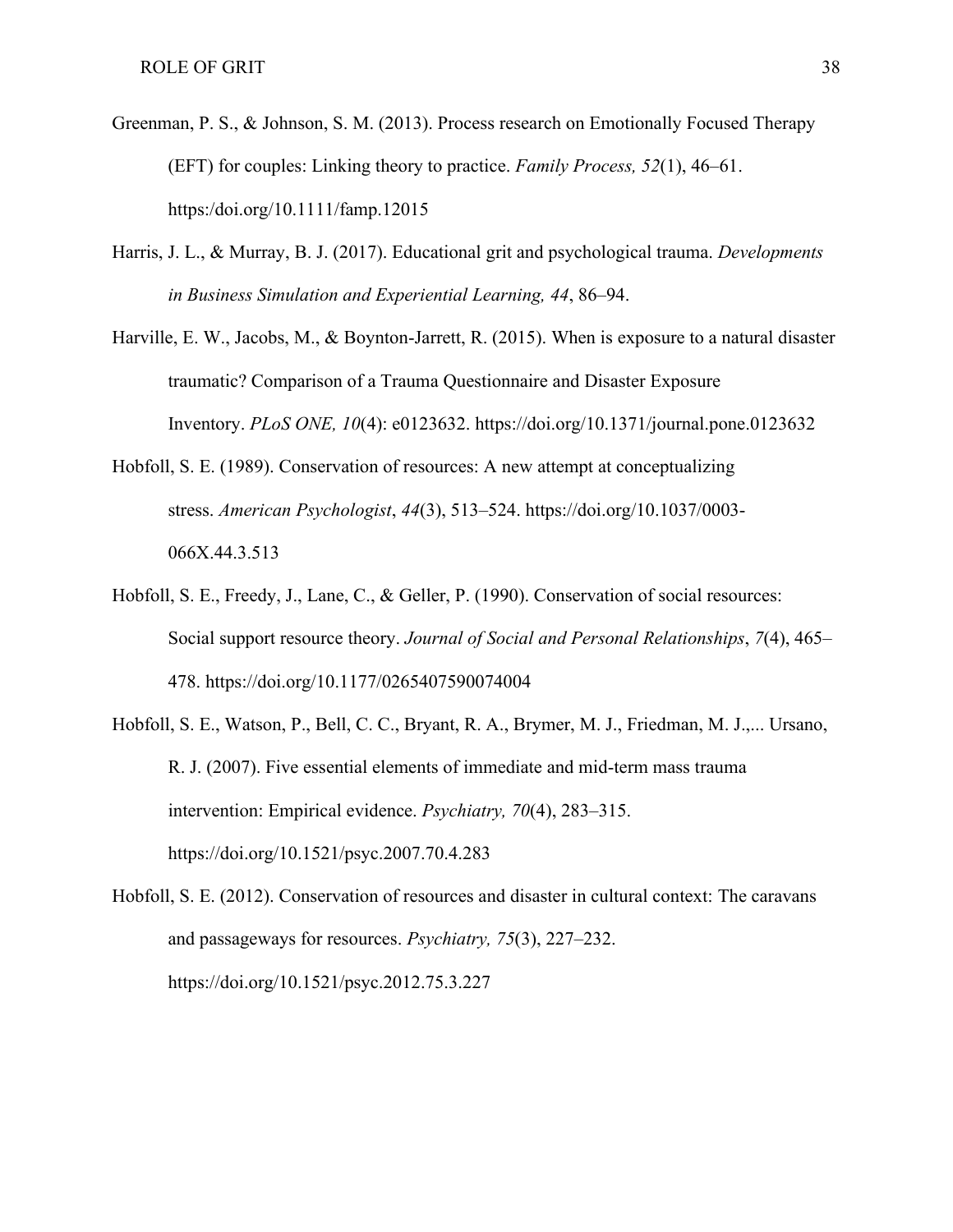- Hobfoll, S. E., Tirone, V., Holmgreen, L., & Gehard, J. (2016). Conservation of resources theory applied to major stress. In G. Fink (Ed.), *Stress: Concepts, cognition, emotion, and behavior* (pp. 65-71).<http://dx.doi.org/10.1016/B978-0-12-800951-2.00007-8>
- Holder, N., Suris, A., Holliday, R., & North, C. S. (2017). Principles of mental health intervention for survivors of major disasters. *Psychiatric Annals, 47*(3), 124–127. <https://doi.org/10.3928/00485713-20170202-01>
- Hooper, L. M., Stockton, P., Krupnick, J., & Green, B. L. (2011). The development, use, and psychometric properties of the Trauma History Questionnaire. *Journal of Loss and Trauma, 16*(3), 258–283.<https://doi.org/10.1080/15325024.2011.572035>
- Hu, L. T., & Bentler, P. M. (1999). Cutoff criteria for fit indexes in covariance structure analysis: Conventional criteria versus new alternatives. *Structural Equation Modeling, 6*(1), 1– 55. [https://doi.org/10.1080/10705519909540118](https://psycnet.apa.org/doi/10.1080/10705519909540118)

IBM Corp. (2020). *IBM SPSS statistics for Windows (27)*. Armonk, NY: IBM Corp.

- Jacobs, M. B., & Harville, E. W. (2015). Long-term mental health among low-income minority women following exposure to multiple natural disasters in early and late adolescence compared to adulthood. *Child Youth Care Forum, 44*(1), 511–525. <https://doi.org/10.1007/s10566-015-9311-4>
- Johnson, S. M. (2002). *Emotionally focused couple therapy with trauma survivors: Strengthening attachment bonds.* New York: Guilford Press.
- Johnson, S. (2004). *The practice of emotionally focused couples therapy* (2<sup>nd</sup> ed.). New York: Brunner-Routledge.
- Kenny, D. A., Kashy, D. A., & Cook, W. L. (2006). *Dyadic data analysis.* New York: Guilford Press.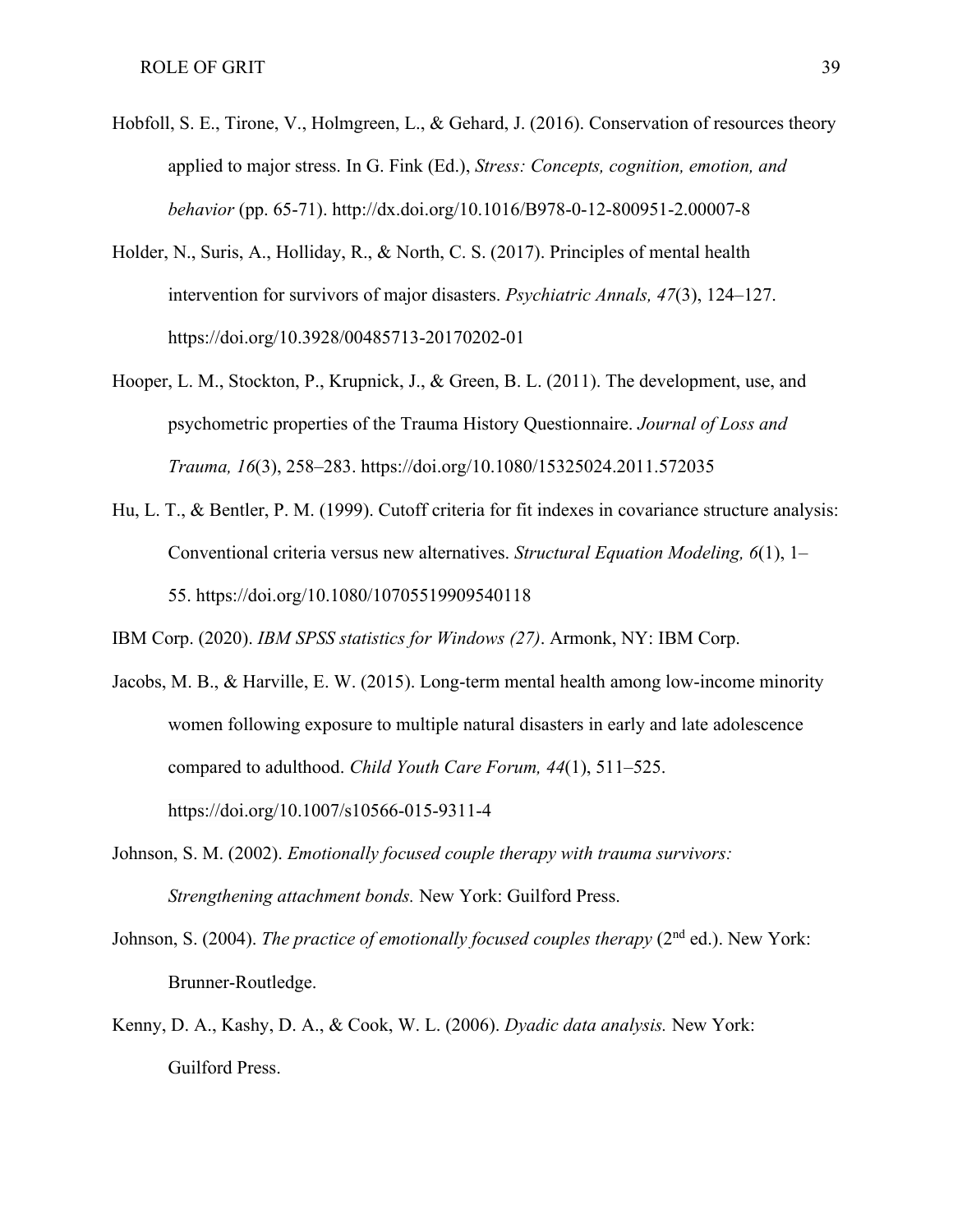King, C. D., Hilton, B. T., Greenfield, S. F., McHugh, R. K., Griffin, M. L., Weiss, R. D., & Ressler, K. J. (2020). Anxiety sensitivity and grit as mediators between childhood abuse and relapse risk for substance use. *Child Abuse & Neglect, 107*: e104568. <https://doi.org/10.1016/j.chiabu.2020.104568>

Levy, J. M., & Steele, H. (2011). Attachment and grit: Exploring possible contributions of attachment styles (from past and present life) to the adult personality construct of grit. *Journal of Social & Psychological Sciences, 4*(2), 16-49. [https://link.gale.com/apps/doc/A314443334/AONE?u=byuprovo&sid=AONE&xid=5b39](https://link.gale.com/apps/doc/A314443334/AONE?u=byuprovo&sid=AONE&xid=5b39caac) [caac](https://link.gale.com/apps/doc/A314443334/AONE?u=byuprovo&sid=AONE&xid=5b39caac)

- Lucas, G. M., Gratch, J., Cheng, L., & Marsella, S. (2015). When the going gets tough: Grit predicts costly perseverance. *Journal of Research in Personality, 59*(1)*,* 15–22. <https://doi.org/10.1016/j.jrp.2015.08.004>
- Lum, W. (2002). The use of self of the therapist. *Contemporary Family Therapy, 24*(1), 181– 197. https://doi.org/10.1023/A:1014385908625
- Marshall, E. M., Kuijer, R. G., Simpson, J. A., & Szepsenwol, O. (2017). Standing on shaky ground? Dyadic and longitudinal associations between posttraumatic stress and relationship quality post-earthquake. *Journal of Family Psychology, 31*(6), 721–733. [https://doi.org/10.1037/fam0000305](https://psycnet.apa.org/doi/10.1037/fam0000305)
- Matthieu, M., & Ivanoff, A. (2006). Using stress, appraisal, and coping theories in clinical practice: Assessments of coping strategies after disasters. *Brief Treatment and Crisis Intervention, 6*(4), 337–348.<http://dx.doi.org/10.1093/brief-treatment/mhl009>
- McCrae, R.R., & Costa, P.T. (1994). The stability of personality: Observation and evaluations. *Current Directions in Psychological Science, 3*, 173–175.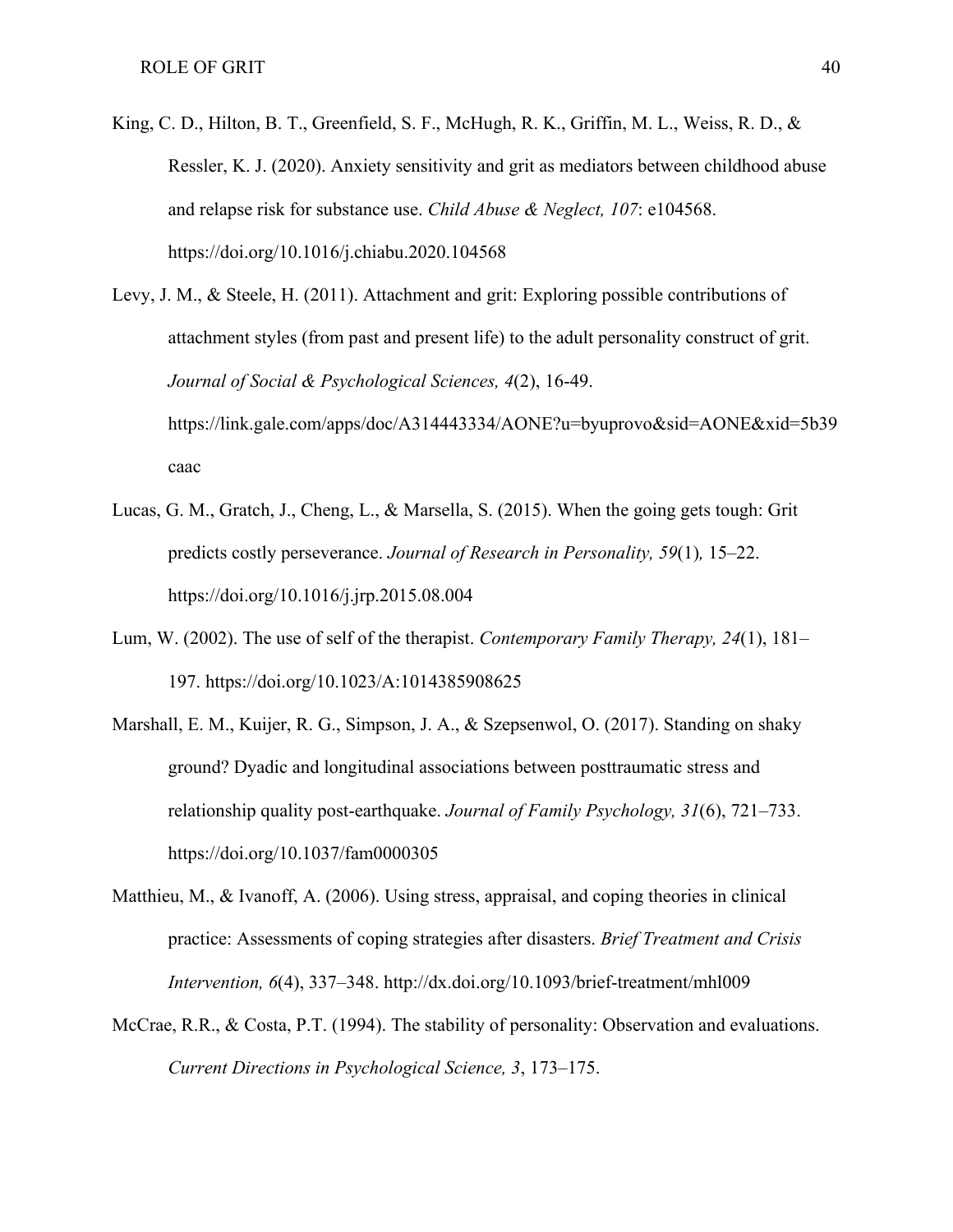- McIlvaine-Newsad, H., Porter, R., & Delany-Barmann, G. (2020). Change the game, not the rules: The role of community gardens in disaster resilience. *The Journal of Park and Recreation Administration, 38*(3), 194–214.<https://doi.org/10.18666/JPRA-2019-9721>
- Miller, R. B., & Johnson, L. N. (Eds.). (2014). *Advanced methods in family therapy research: A focus on validity and change*. ProQuest Ebook Central. [https://ebookcentral.proquest.com](https://ebookcentral.proquest.com/)
- Monson, C.M., Gradus, J.L., La Bash, H.A., Griffin, M.G., & Resick, P.A. (2009). The role of couples' interacting world assumptions and relationship adjustment in women's postdisaster PTSD symptoms*. Journal of Traumatic Stress, 22*(4), 276–281. <https://doi.org/10.1002/jts.20432>
- Monson, C. M., Fredman, S. J., Macdonald, A., Pukay-Martin, N. D., Resick, P. A., & Schnurr, P. P. (2012). Effect of cognitive-behavioral couple therapy for PTSD. *JAMA: Journal of the American Medical Association, 308*, 700 –709. <http://dx.doi.org/10.1001/jama.2012.9307>

Musumari, P. M., Tangmunkongvorakul, A., Srithanaviboonchai, K., Techasrivichien, T., Suguimoto, S. P., Ono-Kihara, M., et al. (2018). Grit is associated with lower level of depression and anxiety among university students in Chiang Mai, Thailand: A crosssectional study. *PloS ONE, 13*(12): e0209121. <https://doi.org/10.1371/journal.pone.0209121>

Muthén, L. K., & Muthén, B. O. (1998–2017). *Mplus user's guide. Eighth edition*. Los

Angeles, CA: Muthén & Muthén.

National Oceanic and Atmospheric Administration. (2021). *Fast facts: Hurricane costs.* https://coast.noaa.gov/states/fast-facts/hurricane-costs.html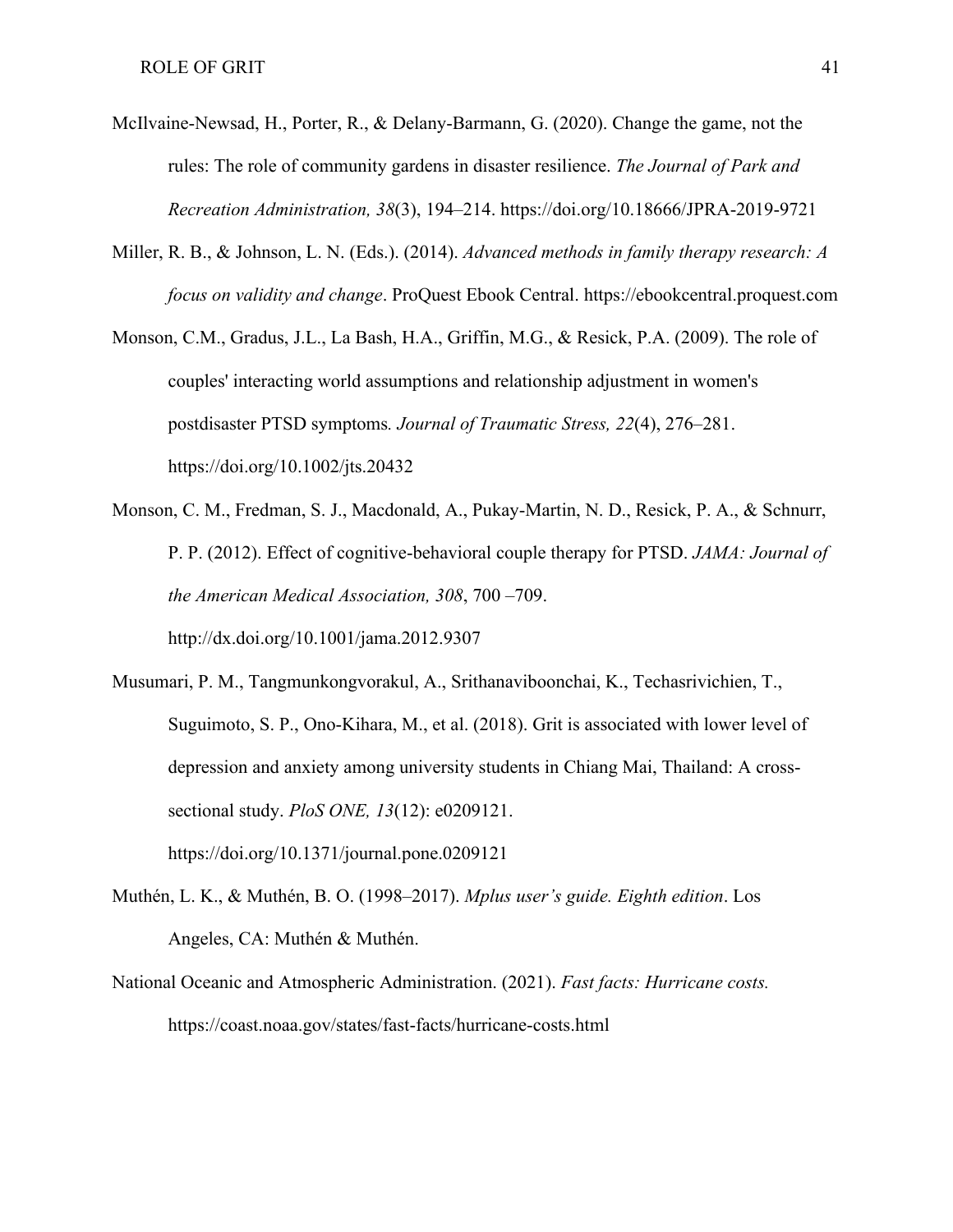- Nelson, B. S., Wangsgaard, S., Yorganson, J., & Higgins Kessler, M. (2002). Single- and dualtrauma couples: Clinical observations of relational characteristics and dynamics. *American Journal of Orthopsychiatry, 72*(1), 58–69. [https://doi.org/10.1037/0002-](https://doi.org/10.1037/0002-9432.72.1.58) [9432.72.1.58](https://doi.org/10.1037/0002-9432.72.1.58)
- Norris, F. H., Perilla, J. L., Riad, J. K., Kaniasty, K., & Lavizzo, E. A. (1999). Stability and change in stress, resources, and psychological distress following natural disaster: Findings from hurricane Andrew. *Anxiety, Stress & Coping, 12*(4), 363-396. https://doi.org/10.1080/10615809908249317
- Novak, J. R., Sandberg, J. G., & Davis, S. Y. (2016). The role of attachment behaviors in the link between relationship satisfaction and depression for clinical couples: Implications for clinical practice. *Journal of Marital and Family Therapy, 43*(2), 352–363. <https://doi.org/10.1111/jmft.12201>
- Olsson, I., Sorebo, O., & Dahl, A. A. (2010). The Norwegian version of the Experiences in Close Relationships measure of adult attachment: Psychometric properties and normative data. *Nordic Journal of Psychiatry, 64*(5), 340–349.

<http://dx.doi.org/10.3109/08039481003728586>

Perkins-Gough, D. (2013). The significance of grit. *Educational Leadership, 71,* 14–20.

Preacher, K. J., & Hayes, A. (2008). Asymptotic and resampling strategies for assessing and comparing indirect effects in multiple mediator models. *Behavior Research Methods, 40*, 879–891. https:// doi.org/10.3758/BRM.40.3.879.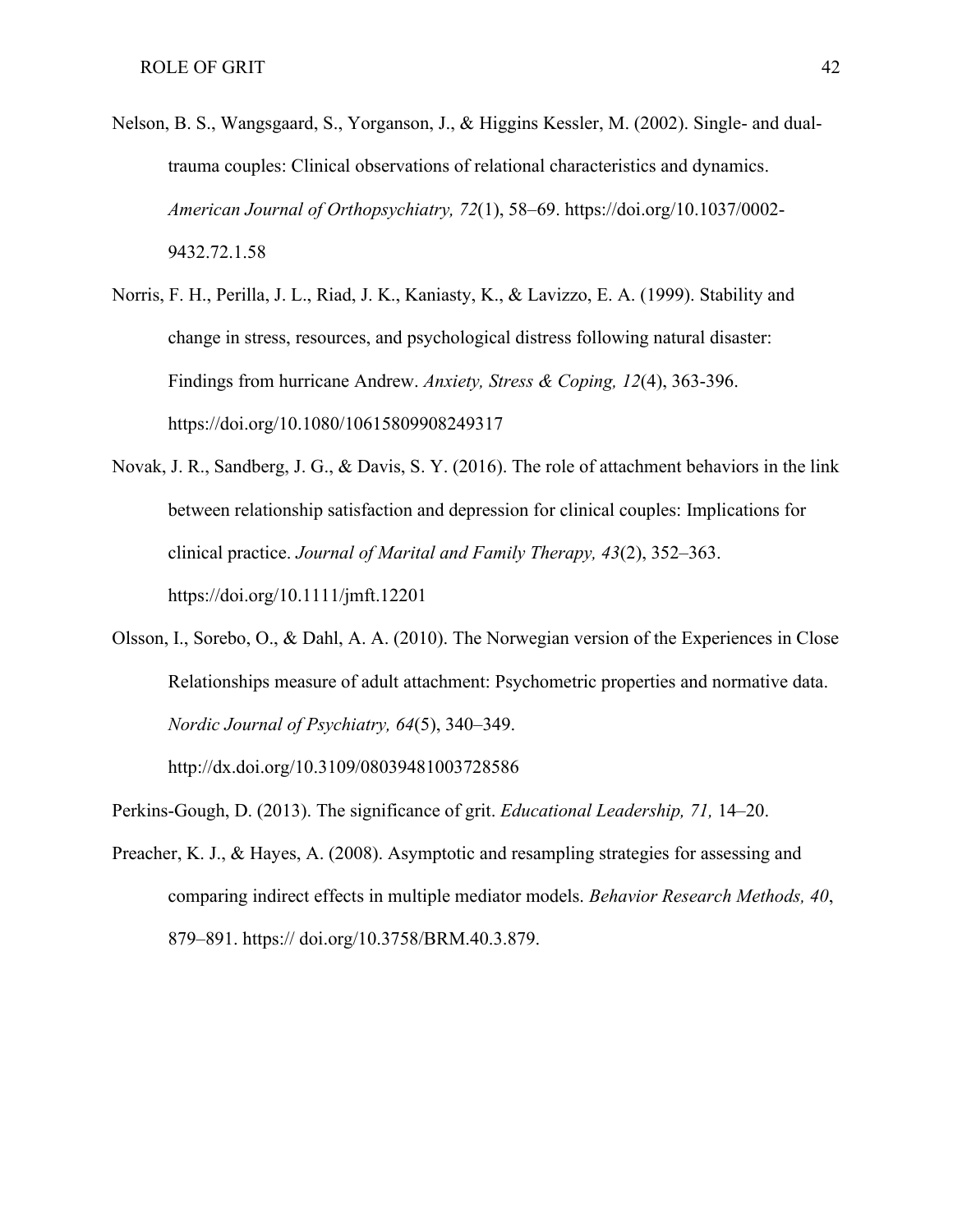- Riggs, D. S. (2014). Traumatized relationships: Symptoms of posttraumatic stress disorder, fear of intimacy, and marital adjustment in dual trauma couples. *Psychological Trauma: Theory, Research, Practice, and Policy, 6*(3), 201-206. <http://dx.doi.org/10.1037/a0036405>
- Ruhlmann, L. M., Gallus, K. L., & Durtschi, J. A. (2018). Exploring relationships satisfaction and attachment behaviors in single- and dual-trauma couples: A pilot study. *Traumatology, 24*(1), 27–35[.](https://doi.apa.org/doi/10.1037/trm0000129) [https://doi.org/10.1037/trm0000129](https://doi.apa.org/doi/10.1037/trm0000129)
- Salles, A., Cohen, G. L., & Mueller, C. M. (2014). The relationship between grit and resident well-being. *American Journal of Surgery, 207*(2), 251–254. <https://doi.org/10.1016/j.amjsurg.2013.09.006>
- Sandberg, J. G., Busby, D. M., Johnson, S. M., & Yoshida, K. (2012). The Brief Accessibility, Responsiveness, and Engagement (BARE) scale: A tool for measuring attachment behavior in couple relationships. *Family Process, 51*(4), 512–526. <https://doi.org/10.1111/j.1545-5300.2012.01422.x>
- Sandberg, J. G., Novak, J. R., & Bates, T. (2016). Can couple level attachment mediate the influence of depressive symptoms on health? *The American Journal of Family Therapy, 44*(2), 80–94. <https://doi.org/10.1080/01926187.2016.1145082>
- Sandberg, J. G., Bradford, A. B., & Brown, A. P. (2017). Differentiation between attachment styles and behaviors and their association with martial quality. *Family Process, 56*(2), 518–531. <https://doi.org/10.1111/famp.12186>
- Satir, V., Banmen, J., Gerber, J., & Gomori, M. (1991). *The Satir model: Family therapy and beyond.* Palo Alto, CA: Science & Behavior Books.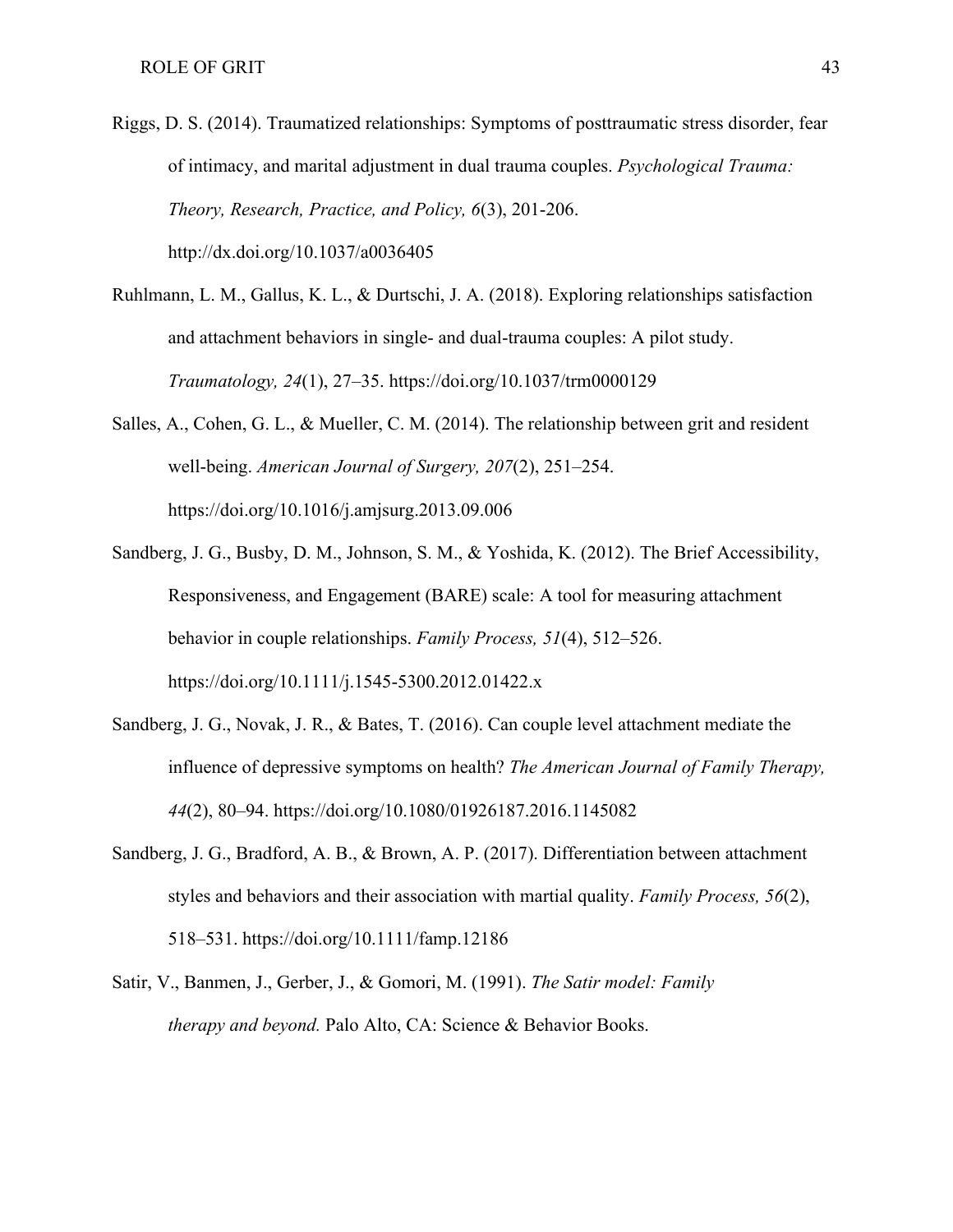- Schneider, S., Rasul, R., Liu, B., Corry, D., Liebermannn-Cribbin, W., Watson, A., Kerath, S. M., Taioli, E., & Schwartz, R. M. (2018). Examining posttraumatic growth and mental health difficulties in the aftermath of Hurricane Sandy. *American Psychological Association, 11*(2), 127–136[.](http://dx.doi.org/10.1037/tra0000400) <http://dx.doi.org/10.1037/tra0000400>
- Schultz, J. M., & Galea, S. (2017). Mitigating the mental and physical health consequences of Hurricane Harvey*. JAMA, 318*(15), 1437–1438. <http://dx.doi.org/10.1001/jama.2017.14618>
- Schwind, J. S., Norman, S. A., Brown, R., Frances, R. H., Koss, E., Karmacharya, D., & Santangelo, S. L. (2019). Association between earthquake exposures and mental health outcomes in Phulpingdanda village after the 2015 Nepal earthquakes. *Community Mental Health Journal, 55*(1), 1103–1113[.](https://doi.org/10.1007/s10597-019-00404-w) <https://doi.org/10.1007/s10597-019-00404-w>
- Shepherd, D., McBride, D., & Lovelock, K. (2017). First responder well-being following the 2011 Cantebury earthquake. *Disaster Prevention and Management: An International Journal*, *26*(3), 286–297.<https://doi.org/10.1108/dpm-06-2016-0112>
- Silverstein, M. W., Witte, T. K., Lee, D. J., Kramer, L. B., & Weathers, F. W. (2018). Dimensions of growth? Examining the distinctiveness of the five factors of the posttraumatic growth inventory. *Journal of Traumatic Stress, 31*(3), 448–453. <https://doi.org/10.1002/jts.22298>
- Smith, B. W. (1996). Coping as a predictor of outcomes following the 1993 Midwest flood. *Journal of Social Behavior, 11*(2), 225–239.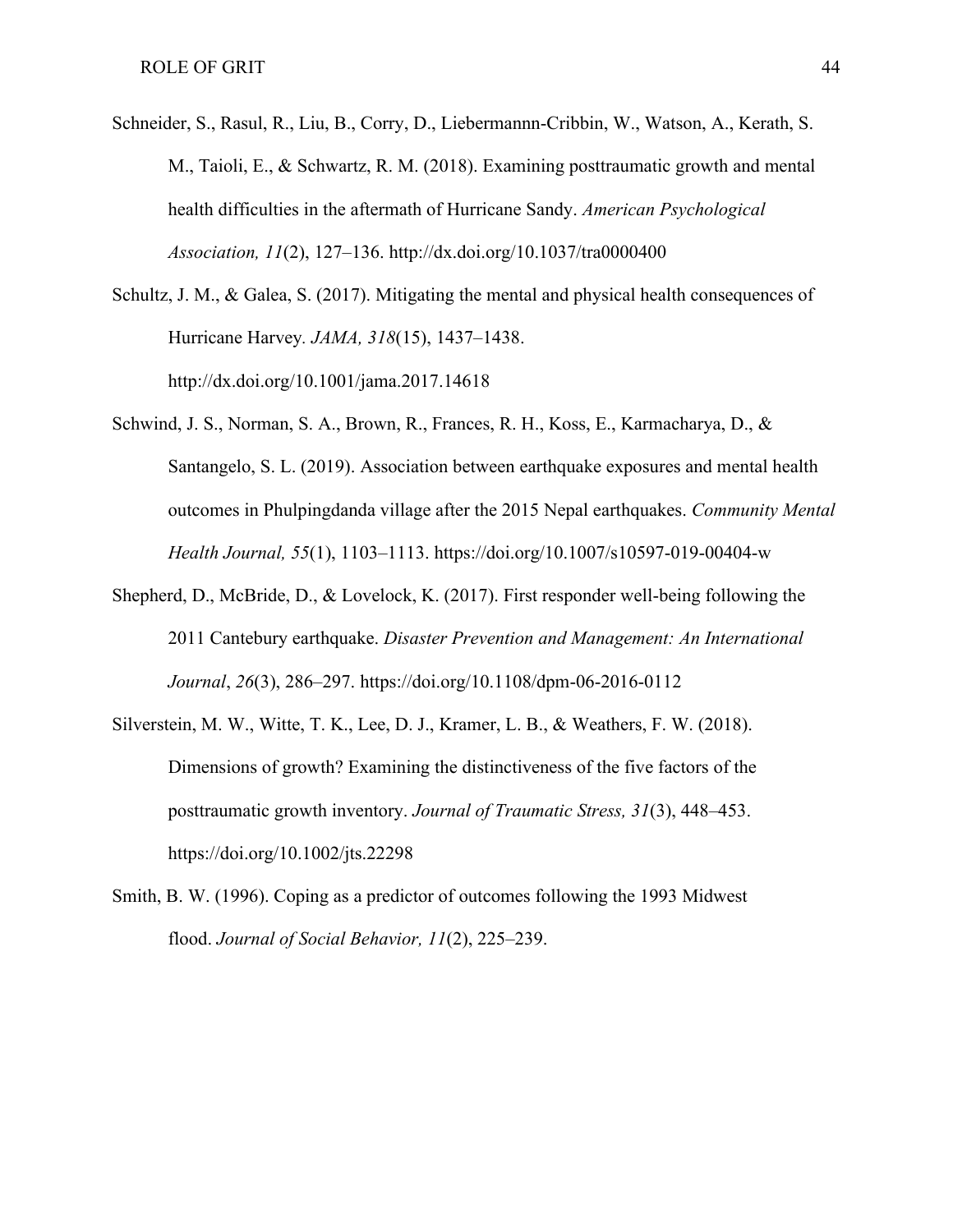- Snyder, J. D., Boan, D., Aten, J. D., David, E. B., Van Grinsven, L., Liu, T., & Worthington Jr., E. L. (2020). Resource loss and stress outcomes in a setting of chronic conflict: The conservation of resources theory in the eastern Congo. *Journal of Traumatic Stress, 33*(3), 227–237.<https://doi.org/10.1002/jts.22448>
- Stix, G. (2011). The neuroscience of true grit. *Scientific American, 204*(3), 28–33. https://www.jstor.org/stable/26002433
- Tell, S. J., Pavkov, T., Heckner, L., & Lee Fontaine, K. (2006). Adult survivors of child abuse: An application of John Gottman's Sound Marital House Theory. *Contemporary Family Therapy, 28*, 225–238.<http://dx.doi.org/10.1007/s10591-006-9004-0>
- Tyler-Viola, L. A. (2019). Grit: The essential trait of nurses during a disaster. *Journal of Perinatal & Neonatal Nursing, 33*(3), 201–204. https://doi.org/10.1097/JPN.0000000000000416
- U.S. Census Bureau. (2021, March 15). *QuickFacts: United States*. <https://www.census.gov/quickfacts/fact/table/US/PST045219>
- Vestal, C. (2017, October 16). Psychological trauma is invisible long-term toll of megastorms. *Miami Herald*, pp. 1A, 2A.
- Vinokur, A. D., Pierce, P. F., Lewandowski-Romps, L., Hobfoll, S. E., & Galea, S. (2011). Effects of war exposure on air force personnel's mental health job burnout and other organizational related outcomes. *Journal of Occupational Health Psychology, 16*(1), 3– 17. [https://doi.org/1](https://doi.org/10.1002/jts.22448)0.1037/a0021617
- Waring, A. (2015). *The influence of attachment and grit on life satisfaction and romantic relationship satisfaction.* [Unpublished doctoral dissertation]. University of La Verne, La Verne, CA.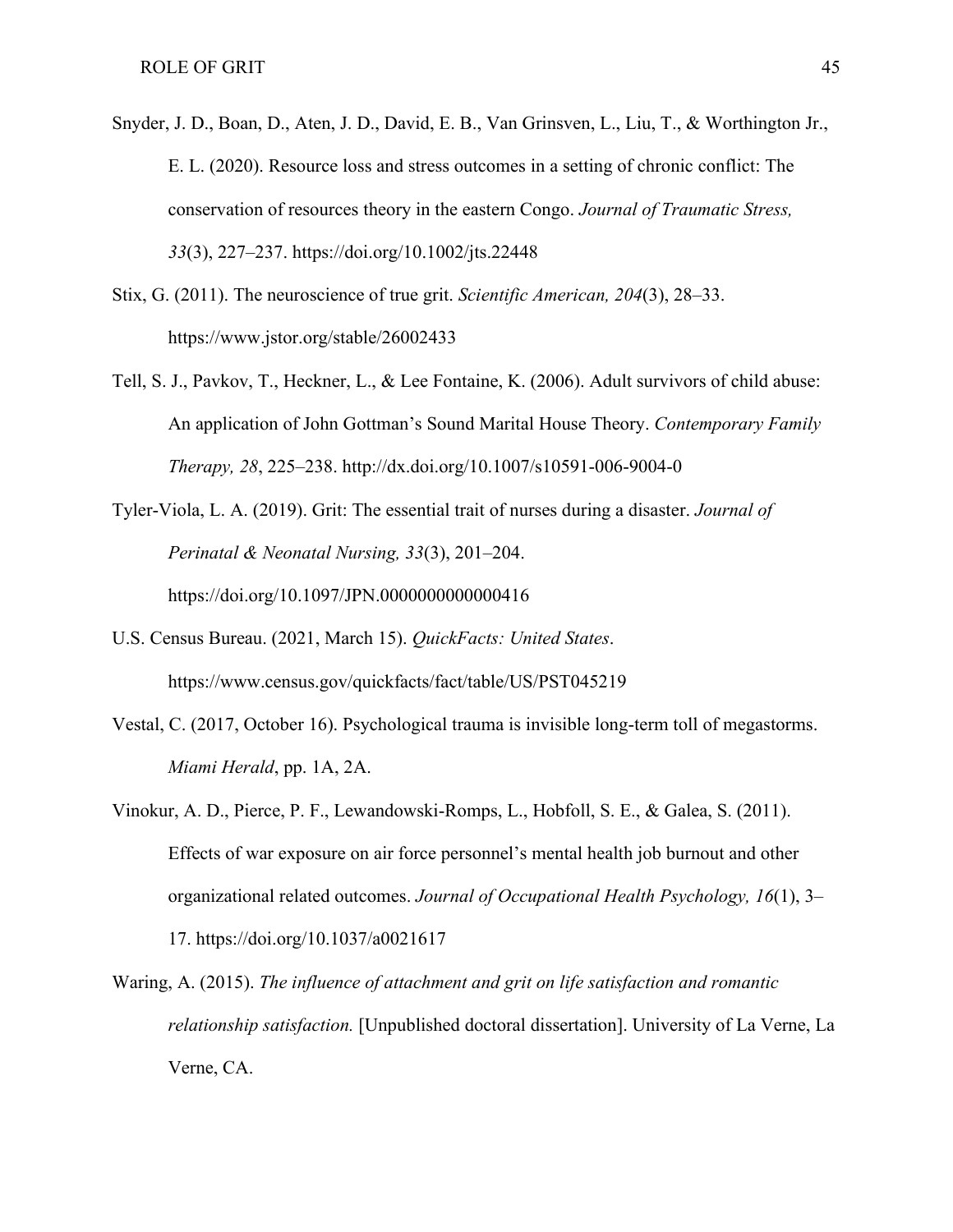- Weiss D. S., & Marmar, C. R. (1997). The impact of event scale-revised. In: P. Wilson & T. Keane, (Eds.), *Assessing psychological trauma and post traumatic stress disorder: A handbook for practitioners* (pp. 399-411)*.* New York: Guilford Press.
- Zhong, Z., & Yuan, K.-H. (2011). Bias and efficiency in structural equation modeling: Maximum likelihood versus robust methods. *Multivariate Behavioral Research, 46,*  229–265.<https://doi.org/10.1080/00273171.2011.558736>
- Zuccarini, D., Johnson, S. M., Dalgleish, T. L., & Makinen, J. A. (2013). Forgiveness and reconciliation in emotionally focused therapy for couples: The client change process and therapist interventions. *Journal of Marital and Family Therapy, 39*(2), 148-162. https://doi.org/10.1111/j.1752-0606.2012.00287.x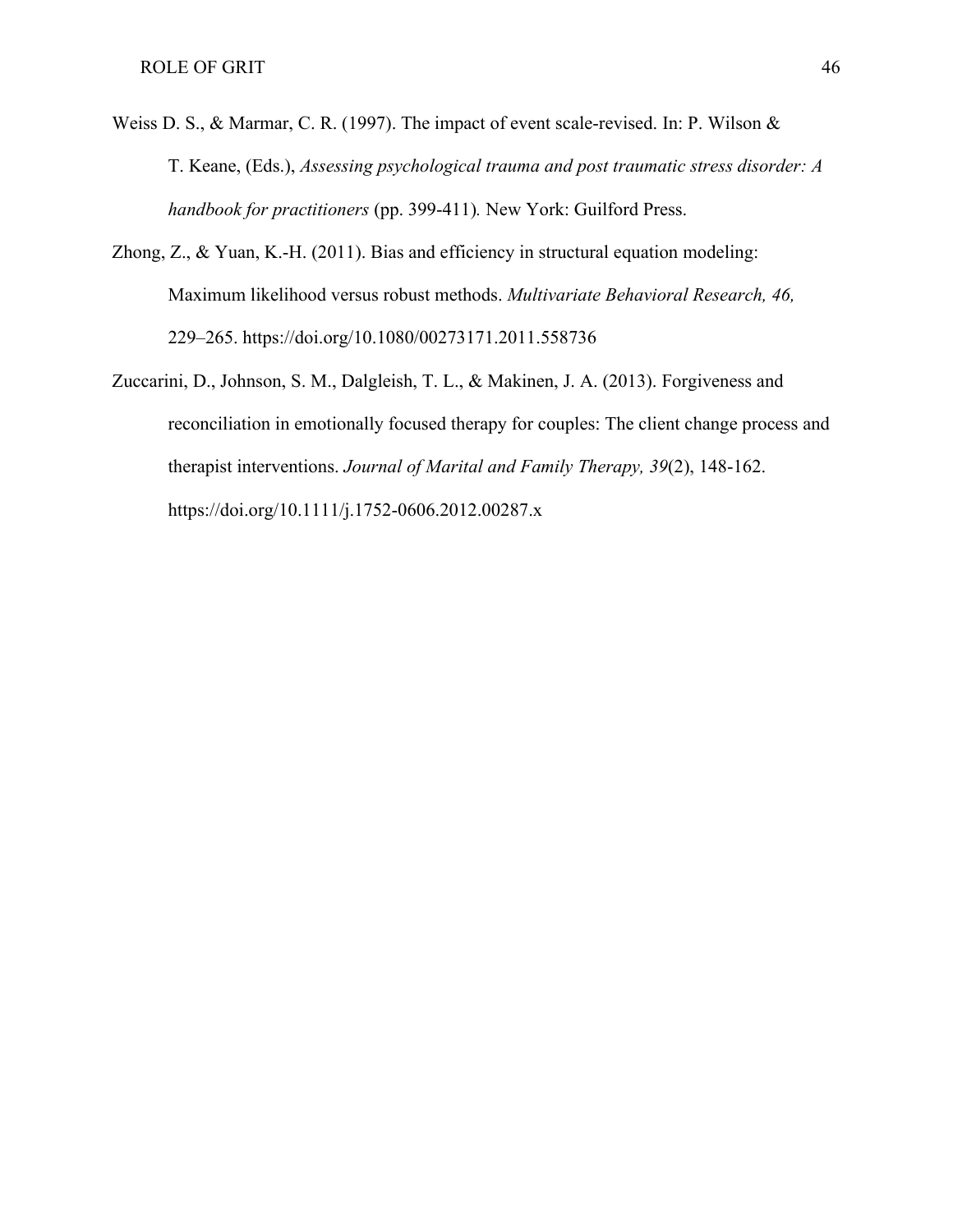## **Appendix A: Tables and Figures**

| 1.100011                                                          | ${\bf N}$ | Mean | are statistics for the railwores asea in the stati<br>Mdn | <b>SD</b> | Min. | Max. | Skew.   | Kurt.   |
|-------------------------------------------------------------------|-----------|------|-----------------------------------------------------------|-----------|------|------|---------|---------|
| 1. Trauma History<br>(males)                                      | 240       | 0.16 | 0.00                                                      | 0.43      | 0.00 | 3.00 | 3.11    | 11.46   |
| 2. Trauma History<br>(females)                                    | 240       | 0.20 | 0.00                                                      | 0.60      | 0.00 | 5.00 | 3.76    | 22.08   |
| 3. Disaster<br>Exposure (males)                                   | 240       | 1.31 | 1.08                                                      | 0.53      | 1.00 | 3.40 | 2.26    | 4.82    |
| 4. Disaster<br>Exposure<br>(females)                              | 239       | 1.35 | 1.08                                                      | 0.63      | 1.00 | 3.87 | 2.22    | 4.82    |
| 5. Grit (males)                                                   | 240       | 3.71 | 3.75                                                      | 0.75      | 1.25 | 5.00 | $-0.27$ | $-0.30$ |
| 6. Grit (females)                                                 | 239       | 3.77 | 3.88                                                      | 0.71      | 1.50 | 5.00 | $-0.24$ | $-0.55$ |
| 7. Attachment<br>Behaviors (males,<br>self)                       | 240       | 4.10 | 4.17                                                      | 0.82      | 1.17 | 5.00 | $-0.76$ | 0.05    |
| 8. Attachment<br><b>Behaviors</b><br>(females, self)              | 240       | 4.10 | 4.17                                                      | 0.82      | 1.83 | 5.00 | $-0.65$ | $-0.45$ |
| 9. PTSS (males)                                                   | 238       | 1.56 | 1.20                                                      | 0.73      | 1.00 | 4.05 | 1.44    | 1.25    |
| <b>10. PTSS</b><br>(females)<br>$4$ $205$ $44$ $201$ $444$ $2001$ | 239       | 1.67 | 1.29                                                      | 0.80      | 1.00 | 4.38 | 1.22    | 0.94    |

<span id="page-54-1"></span><span id="page-54-0"></span>*Table 1* . Descriptive statistics for the variables used in the study.

*\*p < .05, \*\* p < .01, \*\*\* p < .001*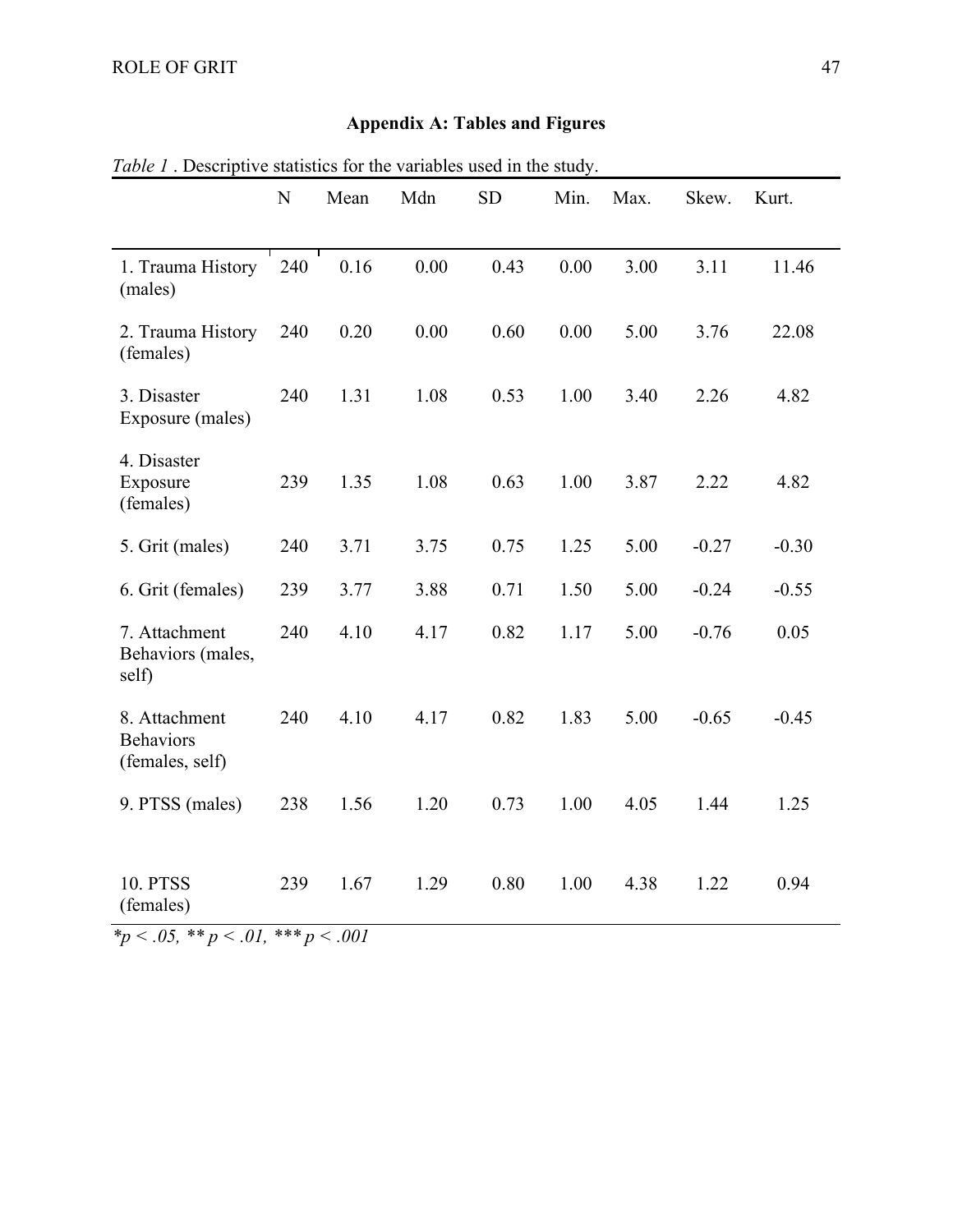| <b>ROLE OF GRIT</b> |  |
|---------------------|--|

|                                                   | $\mathbf{1}$ | $\overline{c}$ | $\mathfrak z$ | $\overline{4}$ | 5          | 6         | $\tau$     | $\,8\,$    | 9         | 10 |
|---------------------------------------------------|--------------|----------------|---------------|----------------|------------|-----------|------------|------------|-----------|----|
| Trauma<br>History<br>(males)                      |              |                |               |                |            |           |            |            |           |    |
| Trauma<br>History<br>(females)                    | $0.27***$    |                |               |                |            |           |            |            |           |    |
| Disaster<br>Exposure<br>(males)                   | $0.18**$     | $0.18**$       |               |                |            |           |            |            |           |    |
| Disaster<br>Exposure<br>(females)                 | $0.18**$     | $0.39***$      | $0.81***$     |                |            |           |            |            |           |    |
| Grit (males)                                      | $-0.03$      | $-.02$         | $-0.08$       | $-0.03$        |            |           |            |            |           |    |
| Grit (females)                                    | 0.06         | $0.01\,$       | $-0.03$       | $-0.02$        | $0.35***$  |           |            |            |           |    |
| Attachment<br><b>Behaviors</b><br>(self, males)   | $-0.02$      | $-0.11$        | $-0.21***$    | $-0.17**$      | $0.41***$  | $0.31***$ |            |            |           |    |
| Attachment<br><b>Behaviors</b><br>(self, females) | 0.03         | $-0.12$        | $-0.08$       | $-0.12$        | $0.27***$  | $0.44***$ | $0.67***$  |            |           |    |
| PTSS (males)                                      | $0.25***$    | 0.00           | $0.54***$     | $0.37***$      | $-0.24***$ | $-0.19**$ | $-0.27***$ | $-0.12$    |           |    |
| <b>PTSS</b><br>(females)                          | 0.09         | $0.38***$      | $0.39***$     | $0.52***$      | $-0.10$    | $-0.14*$  | $-0.35***$ | $-0.35***$ | $0.34***$ |    |

<span id="page-55-0"></span>

|  | <i>Table 2.</i> Pearson correlations between study variables $N = 240$ . |  |  |
|--|--------------------------------------------------------------------------|--|--|
|  |                                                                          |  |  |

<span id="page-55-1"></span>*\*p < .05, \*\* p < .01, \*\*\* p < .001*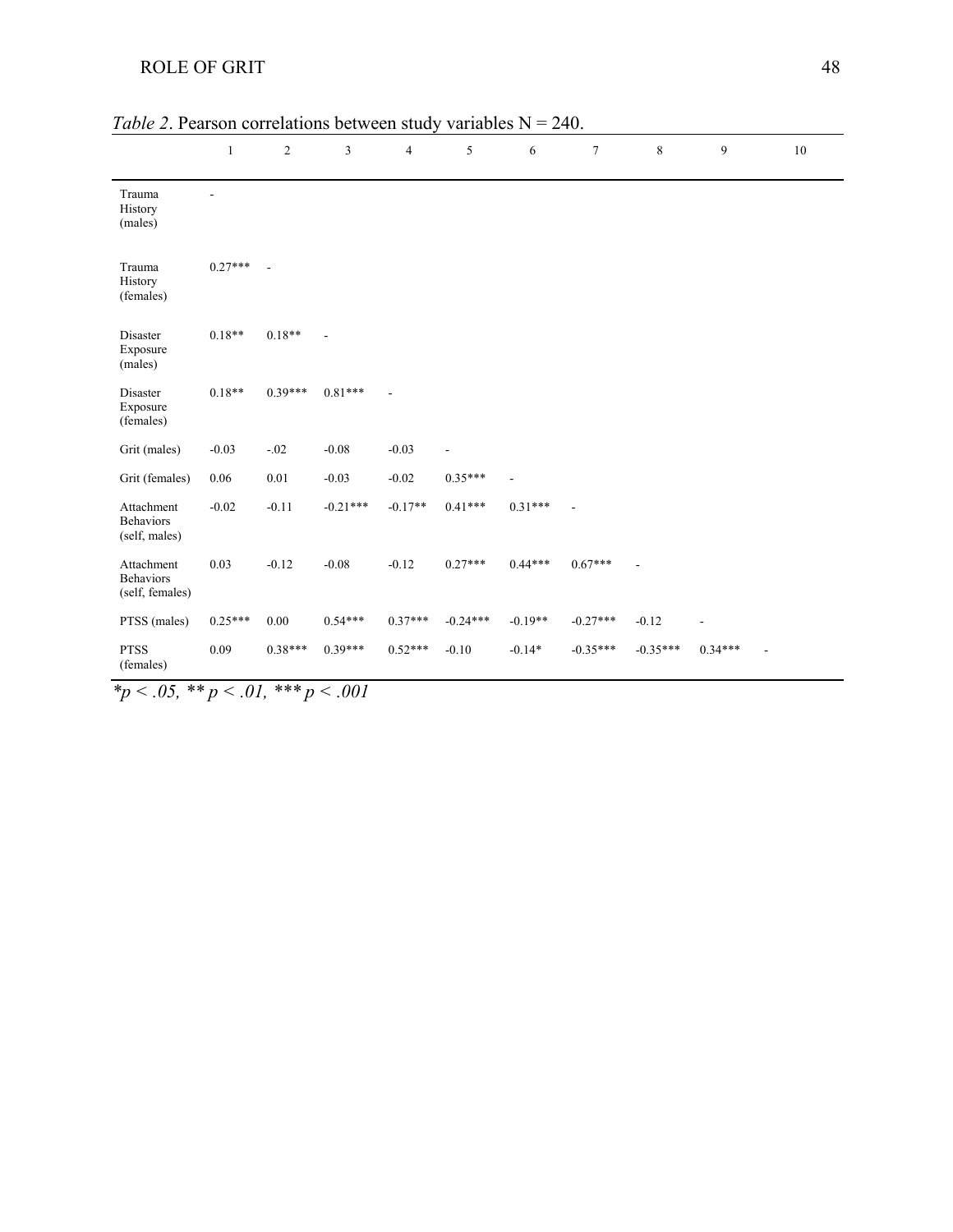*Table 3*.Total, Indirect, and Direct Effects Predicting Male and Female Grit, Male and Female

Attachment Behaviors, and Male and Female PTSS.

| Variable                      | Direct   | Indirect | Total    | $R^2$ |
|-------------------------------|----------|----------|----------|-------|
| <b>Effects on Male BARE</b>   |          |          |          | .23   |
| Male Disaster Exposure        | $-.15$   | $-.06$   | $-.21$   |       |
| Female Disaster Exposure      | .00.     | .07      | .07      |       |
| Male Trauma History           | .03      | $-.04$   | $-.01$   |       |
| Female Trauma History         | $-.05$   | $-.08*$  | $-.14*$  |       |
| <b>Effects on Female BARE</b> |          |          |          | .24   |
| Male Disaster Exposure        | .07      | $-.04$   | .04      |       |
| Female Disaster Exposure      | $-.14$   | .05      | $-.08$   |       |
| Male Trauma History           | .08      | $-.04$   | .05      |       |
| Female Trauma History         | $-.10$   | $-.10**$ | $-.20**$ |       |
| <b>Effects on Male PTSS</b>   |          |          |          | .40   |
| Male Disaster Exposure        | $.60***$ | .02      | $.62***$ |       |
| Female Disaster Exposure      | $-.13$   | $-.03$   | $-.16*$  |       |
| Male Trauma History           | $.23***$ | .02      | $.25***$ |       |
| Female Trauma History         | $-.08$   | $.04*$   | $-.04$   |       |
| <b>Effects on Female PTSS</b> |          |          |          | .33   |
| Male Disaster Exposure        | .04      | .01      | .05      |       |
| Female Disaster Exposure      | $.42***$ | $-.01$   | $.41***$ |       |
| Male Trauma History           | $-.01$   | .01      | .00      |       |
| Female Trauma History         | $.24***$ | .02      | $.25***$ |       |

*Note. p* <  $.05*p$  <  $.01**p$  <  $.001***$ ; BARE = attachment behaviors, PTSS = posttraumatic stress

symptoms.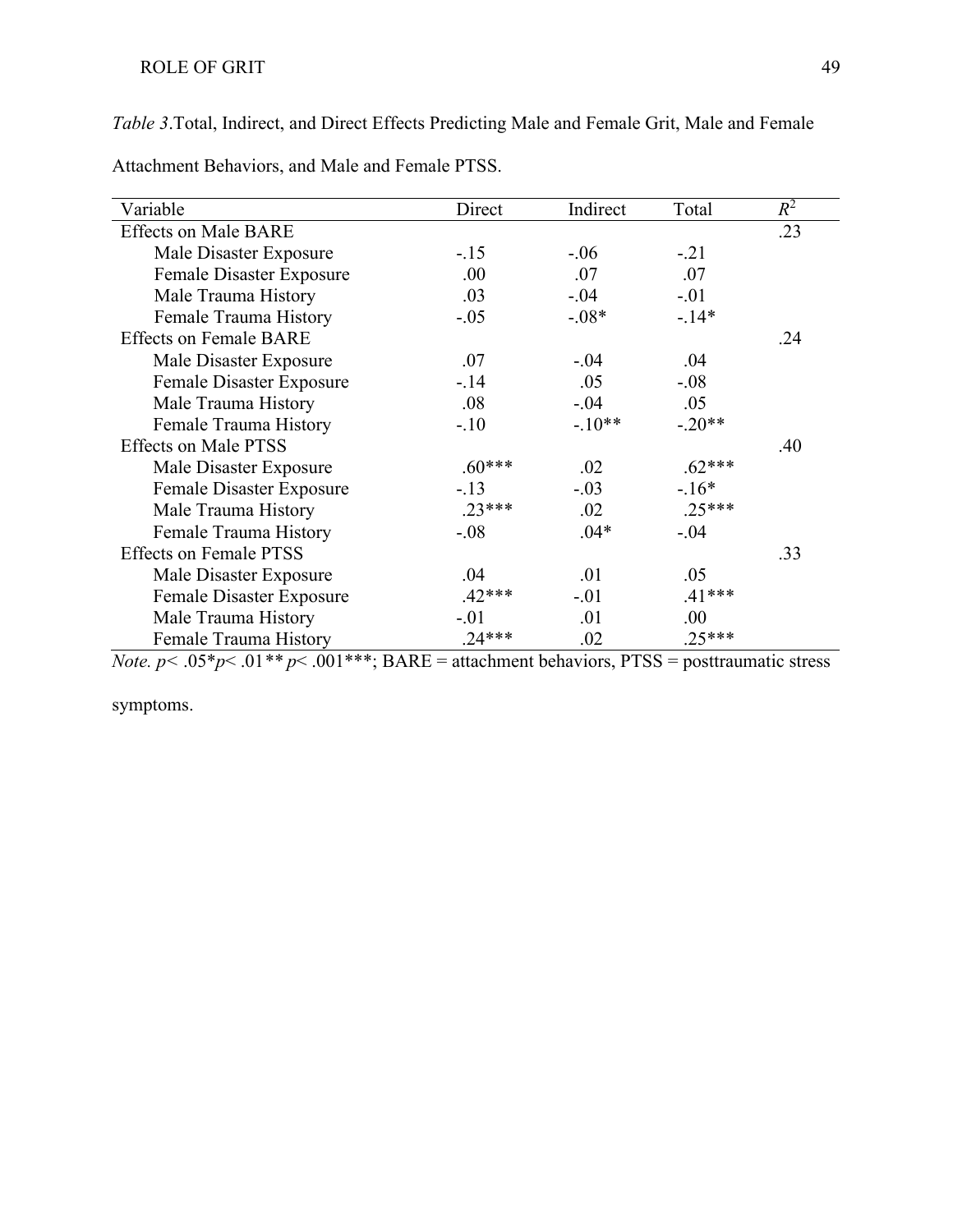

<span id="page-57-0"></span>